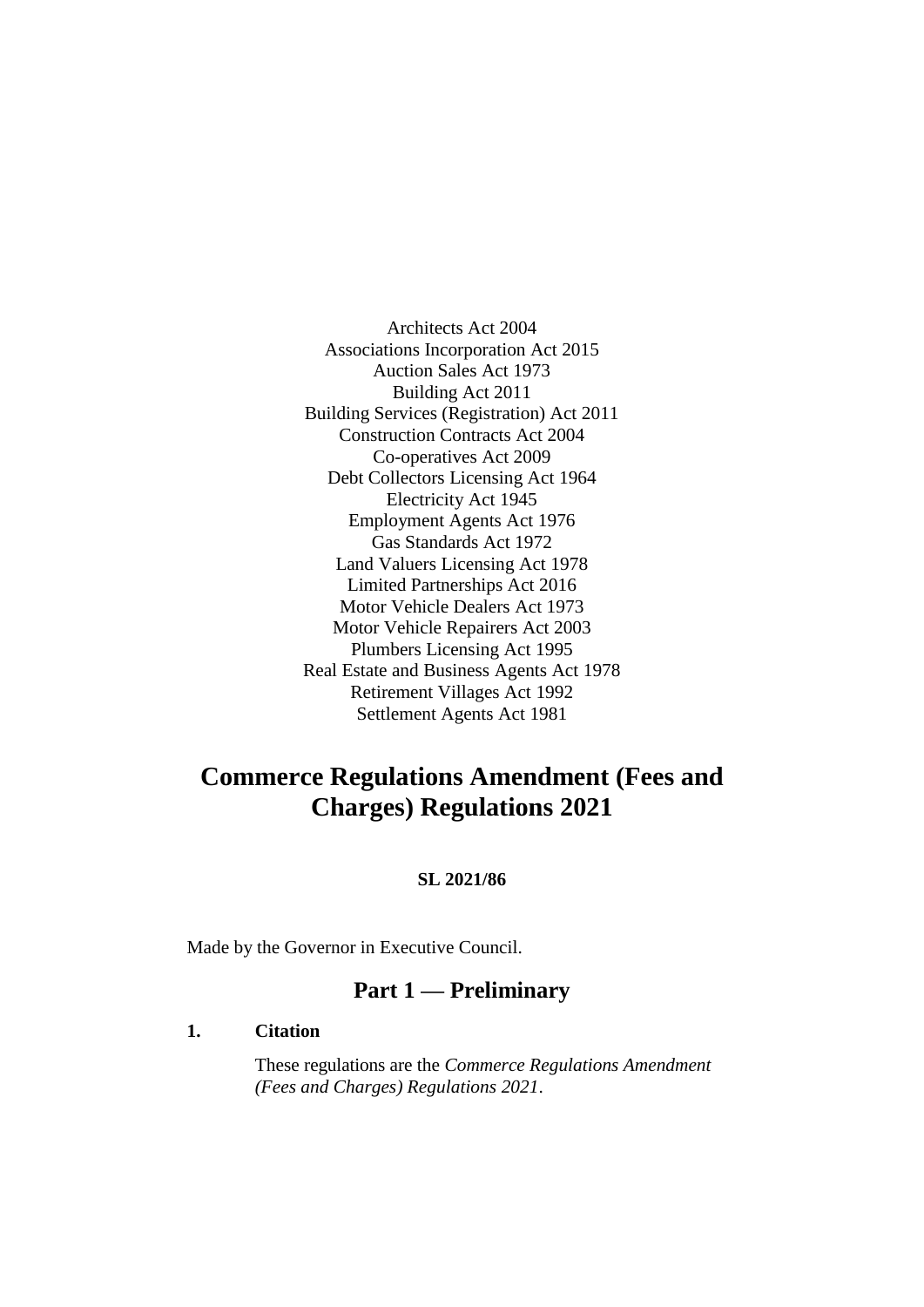#### **2. Commencement**

These regulations come into operation as follows —

- (a) Part  $1$  on the day on which these regulations are published in the *Gazette*;
- (b) the rest of the regulations on 1 July 2021.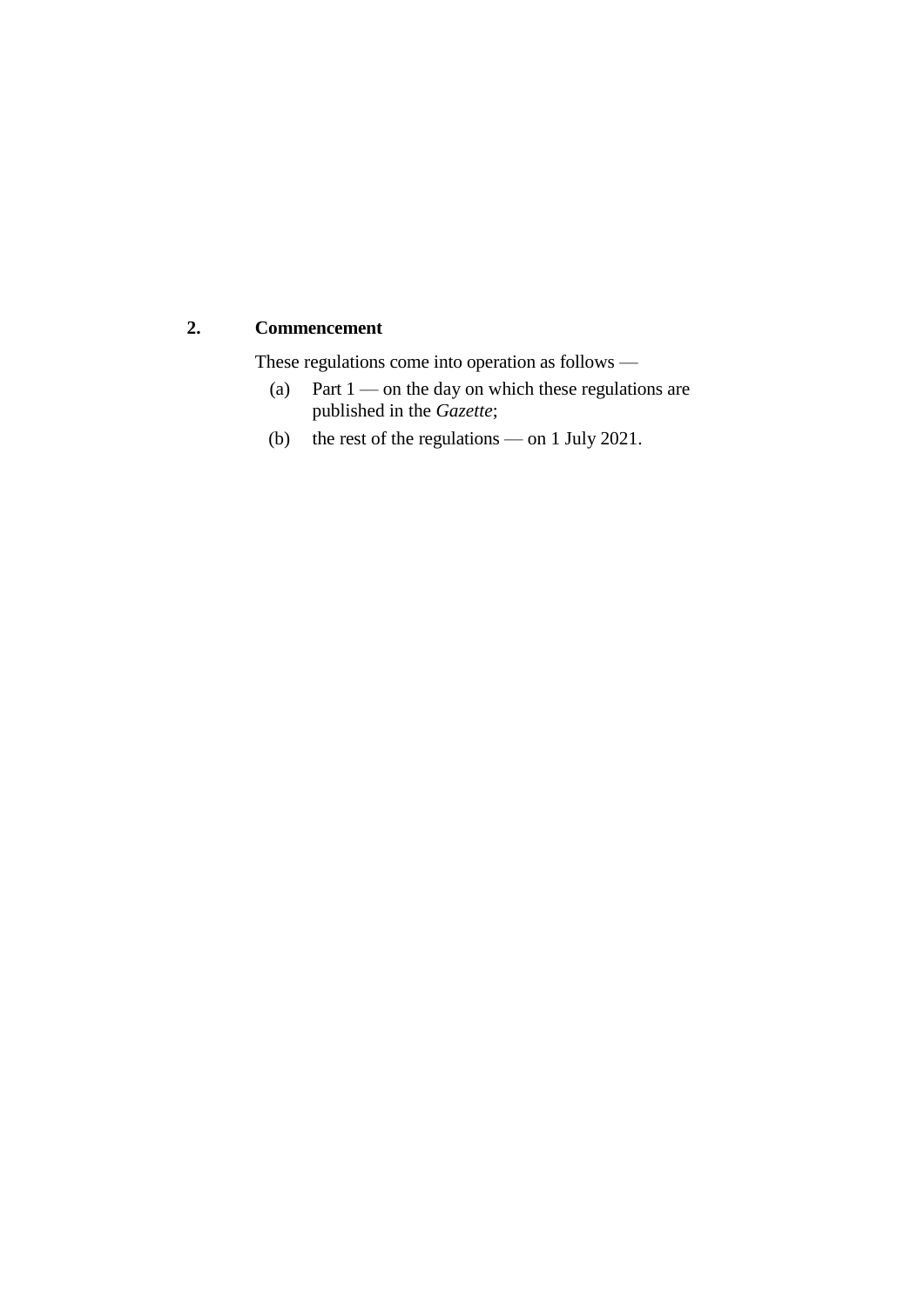## **Part 2 —** *Architects Regulations 2005* **amended**

### **3. Regulations amended**

This Part amends the *Architects Regulations 2005*.

## **4. Schedule 1 replaced**

Delete Schedule 1 and insert:

## **Schedule 1 — Fees**

[r. 21]

| <b>Provision of Act</b><br>or regulations | <b>Subject matter</b>                                                    | Fee $(\$)$ |
|-------------------------------------------|--------------------------------------------------------------------------|------------|
| s. $33(1)(b)(i)$                          | Application for registration                                             | 150.00     |
| s. $33(1)(b)(i)$                          | Application for grant of licence                                         | 270.00     |
| s. $33(1)(b)(ii)$                         | Registration fee                                                         | 216.00     |
| s. $33(1)(b)(ii)$                         | Licence fee                                                              | 375.00     |
| s. $37(1)$                                | Renewal of registration                                                  | 247.00     |
| s. $37(1)$                                | Renewal of licence                                                       | 463.00     |
| s. $37(2)(c)$                             | Restoration of name to the register if name<br>removed under s. $37(1)$  | 59.00      |
| s. $44(2)$                                | Certified copy of part of, or entry in, the<br>register                  | 75.00      |
| s.45                                      | Amendment of particulars entered in the<br>register                      | 27.00      |
| s. $51(2)$                                | Restoration of name to the register if name<br>removed under s. 47 or 49 | 27.00      |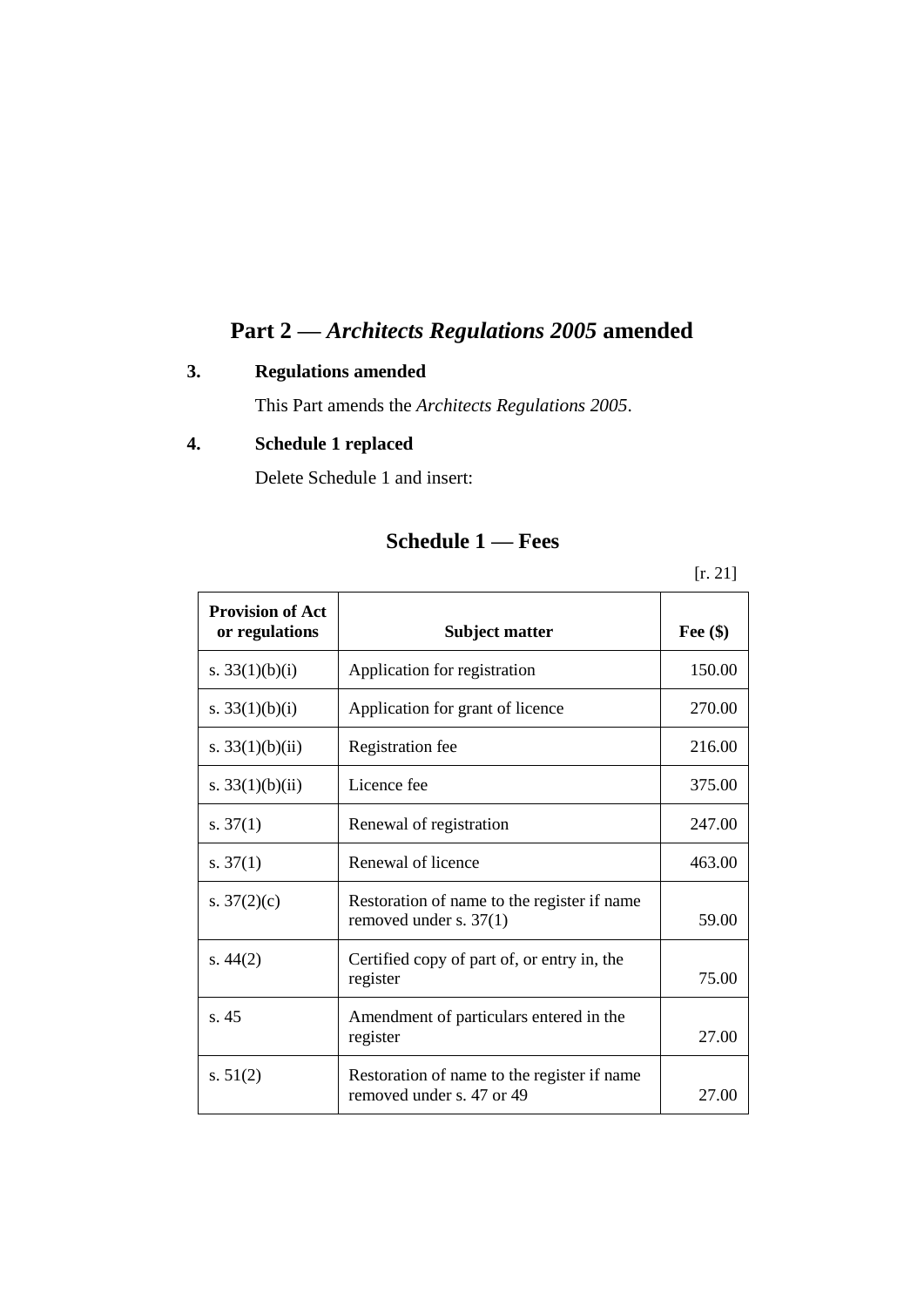| <b>Provision of Act</b><br>or regulations | <b>Subject matter</b>                                                                                                         | Fee $(\$)$       |
|-------------------------------------------|-------------------------------------------------------------------------------------------------------------------------------|------------------|
| s. $51(5)$                                | Restoration of name to the register if name<br>removed by way of disciplinary action                                          | 51.00            |
| s. $71(2)(j)$ and<br>r. $14(2)$           | Assessment of eligibility for, and taking,<br>the National Examination Paper<br>examination                                   | 465.00           |
| s. $71(2)(j)$ and<br>r. $14(2)$           | Taking the Examination by Interview<br>Supplementary Examination by Interview                                                 | 395.00<br>395.00 |
| s. $71(2)(j)$ and<br>r. $25(1)(b)$        | Application for Board's consent to a name<br>under which a person or corporation can<br>carry on the practice of architecture | 150.00           |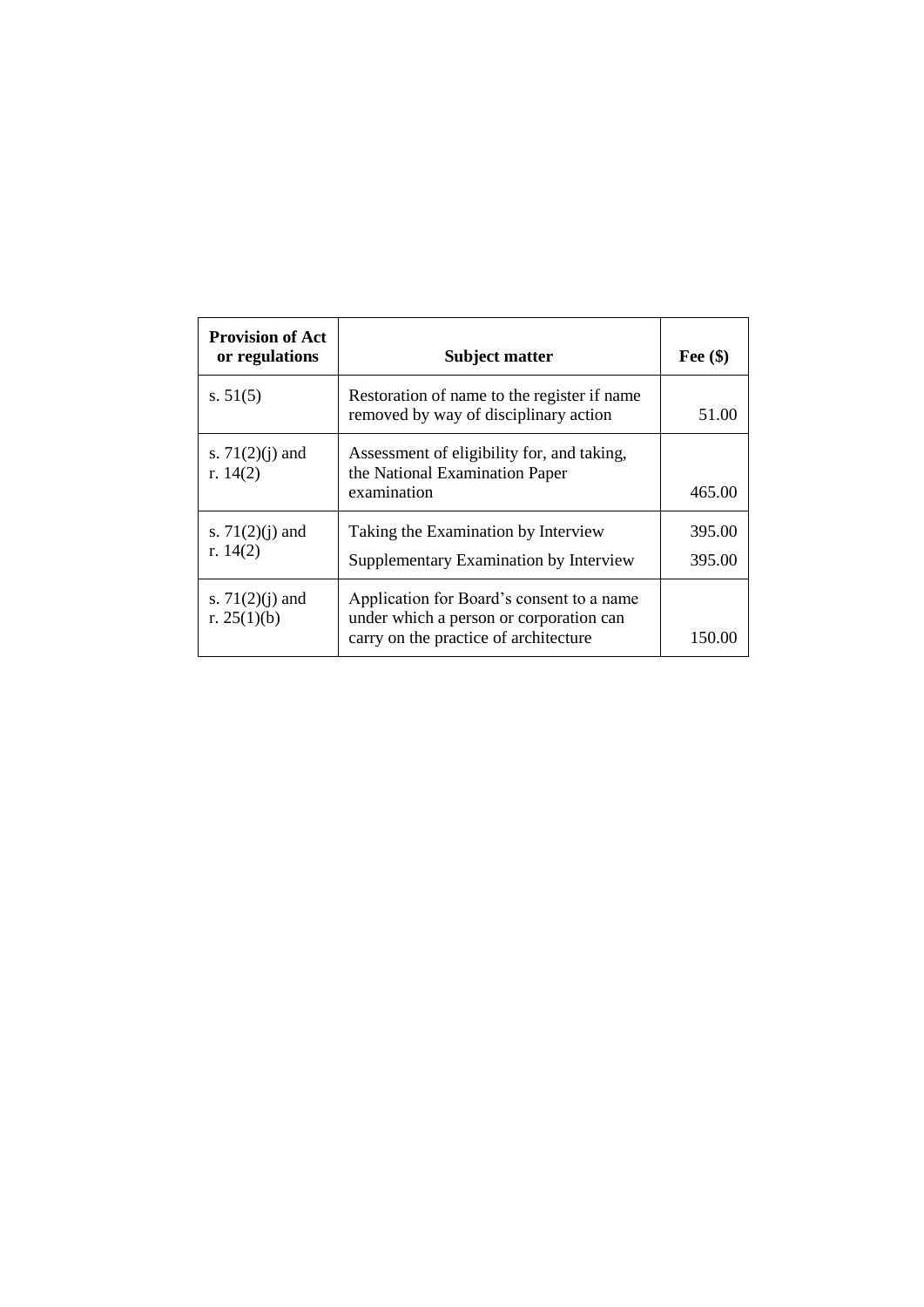## **Part 3 —** *Associations Incorporation Regulations 2016* **amended**

#### **5. Regulations amended**

This Part amends the *Associations Incorporation Regulations 2016*.

### **6. Regulation 16A deleted**

Delete regulation 16A.

### **7. Schedule 3 Division 1 replaced**

Delete Schedule 3 Division 1 and insert:

|                  | Matter giving rise to fee                                                                                                                               | <b>Provision</b><br>of Act | Fee $(\$)$ |
|------------------|---------------------------------------------------------------------------------------------------------------------------------------------------------|----------------------------|------------|
| 1.               | Application for Commissioner's<br>approval of association's purpose                                                                                     | s. $4(a)(x)$               | 74.00      |
| 2.               | Application to Commissioner for<br>incorporation of association adopting<br>model rules                                                                 | s.7                        | 168.00     |
| 3.               | Application to Commissioner for<br>incorporation of association with its own<br>rules                                                                   | s. 7                       | 208.00     |
| $\overline{4}$ . | Issuing by Commissioner of<br>replacement certificate of incorporation                                                                                  | s. 20                      | 29.00      |
| 5.               | Lodging with Commissioner required<br>documents for alteration of incorporated<br>association's rules if no approval under<br>s. 31 or 33 is needed     | s. $30(3)$                 | 43.50      |
| 6.               | Lodging with Commissioner required<br>documents for alteration of incorporated<br>association's rules if approval under<br>either s. 31 or 33 is needed | s. $30(3)$                 | 58.00      |

#### **Division 1** — **Fees under the Act**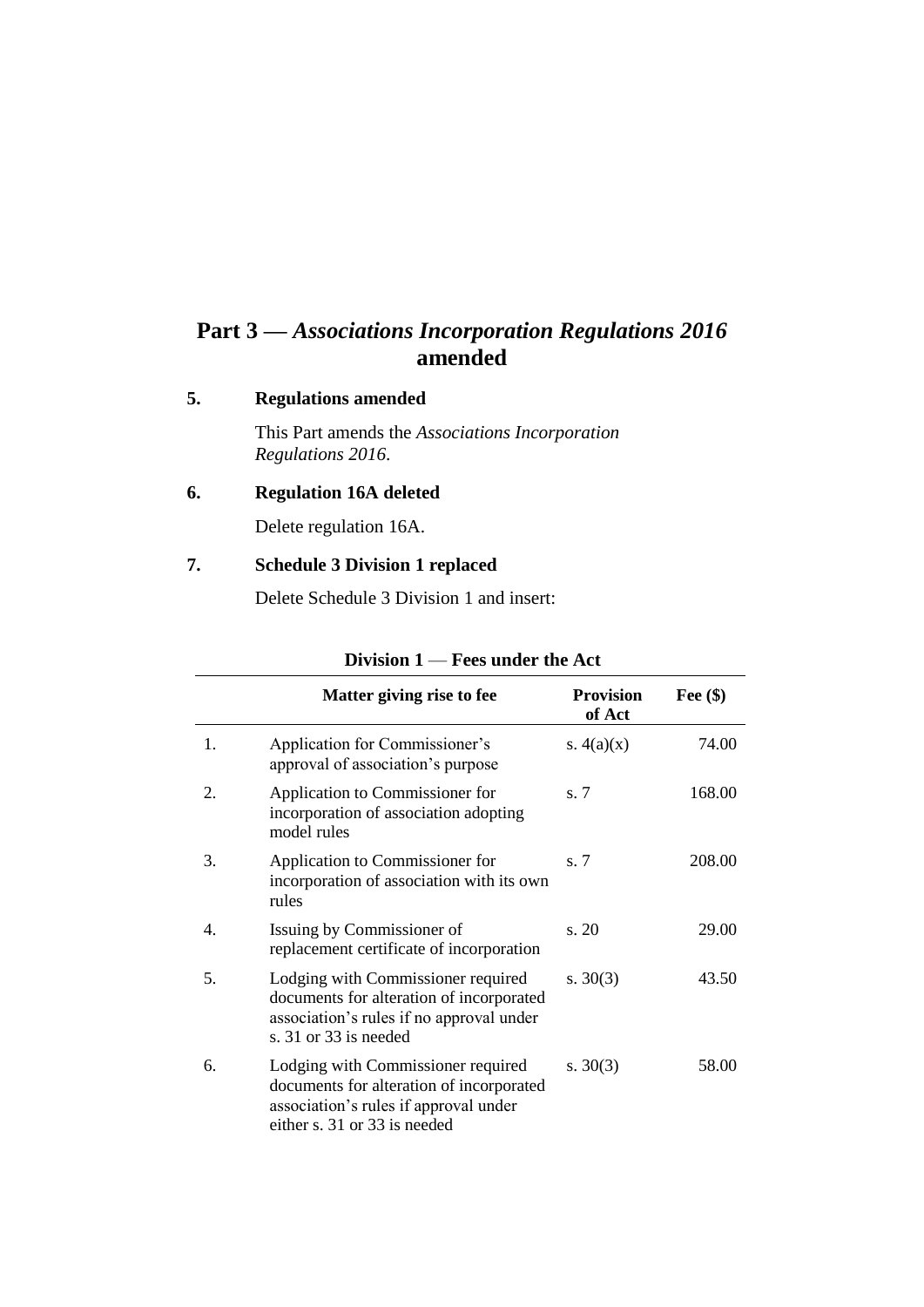|     | Matter giving rise to fee                                                                                                                         | <b>Provision</b><br>of Act | Fee $(\$)$ |
|-----|---------------------------------------------------------------------------------------------------------------------------------------------------|----------------------------|------------|
| 7.  | Lodging with Commissioner required<br>documents for alteration of incorporated<br>association's rules if approval under<br>s. 31 and 33 is needed | s. $30(3)$                 | 72.50      |
| 8.  | Application for Commissioner's leave to<br>be member of management committee                                                                      | s. $39(2)$                 | 46.00      |
| 9.  | Application for Commissioner's<br>declaration that incorporated association<br>is a tier 1 or a tier 2 association                                | s. $65(1)$                 | 50.00      |
| 10. | Lodging with Commissioner notice of<br>resignation of reviewer or auditor                                                                         | s. $87(6)$                 | No fee     |
| 11. | Application for Commissioner's<br>approval of person as reviewer or<br>auditor                                                                    | s. $88(2)(c)$              | 44.00      |
| 12. | Lodging with Commissioner copy of<br>notice of intention to remove reviewer<br>or auditor from office                                             | s. $89(4)(b)$              | No fee     |
| 13. | Application to Commissioner for order<br>exempting incorporated association from<br>requirements of s. $90(2)$                                    | s. $91(1)$                 | 55.00      |
| 14. | Application to Commissioner for<br>approval for incorporated association to<br>apply for registration or incorporation<br>under other law         | s. $93(2)$                 | 173.00     |
| 15. | Application to Commissioner for<br>amalgamation of 2 or more incorporated<br>associations                                                         | s. $102(1)$                | 208.00     |
| 16. | Notifying Commissioner of voluntary<br>administration under Corporations Act<br>of incorporated association                                       | s. 120                     | No fee     |
| 17. | Application to Commissioner for<br>approval of distribution plan and<br>cancellation of incorporation                                             | s. $130(1)$                | 86.50      |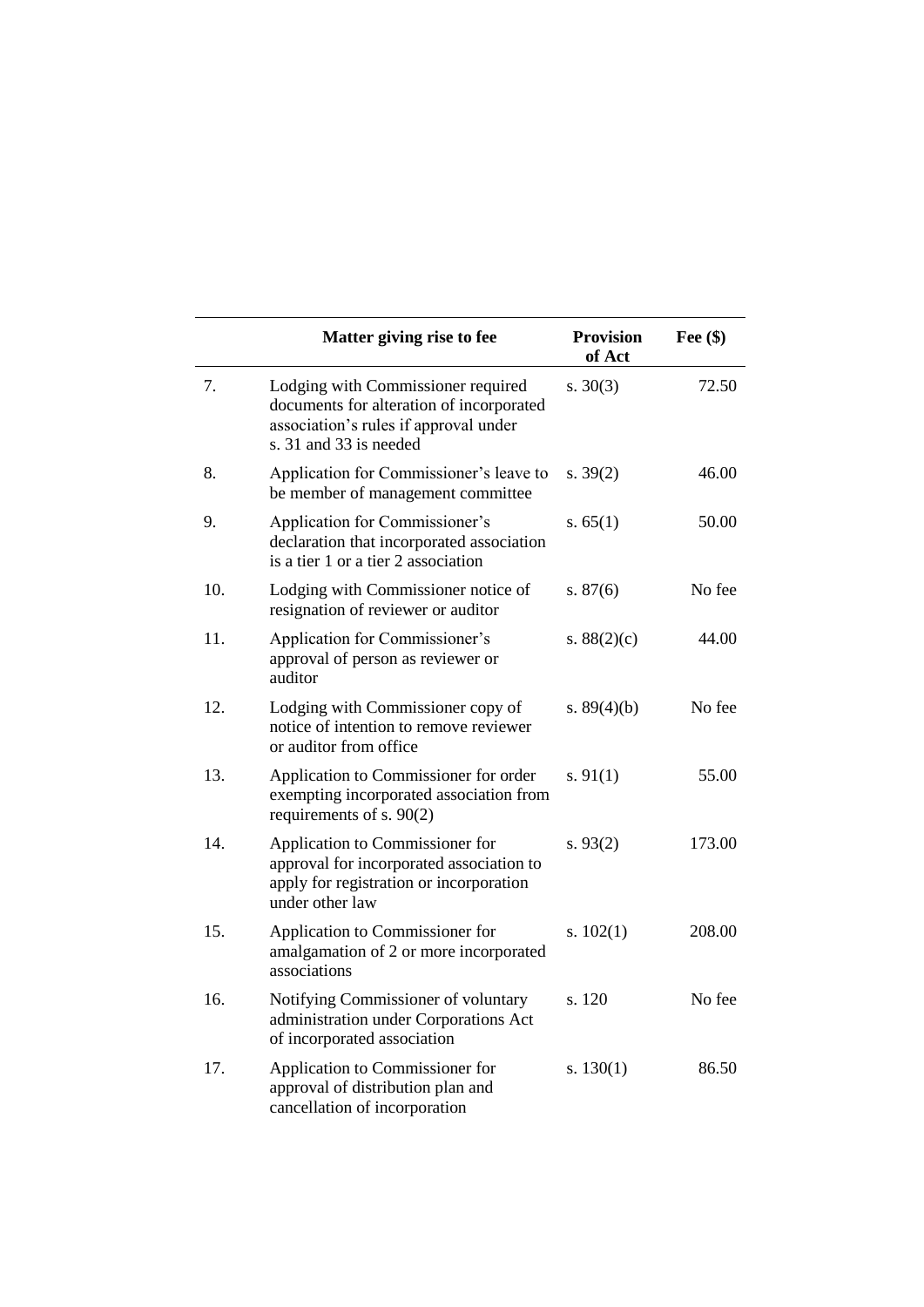|     | Matter giving rise to fee                                                                                                                             | <b>Provision</b><br>of Act | Fee $(\$)$ |
|-----|-------------------------------------------------------------------------------------------------------------------------------------------------------|----------------------------|------------|
| 18. | Application to Commissioner for<br>cancellation of incorporation of<br>incorporated association                                                       | s. $141(1)$                | No fee     |
| 19. | Application to Commissioner for<br>reinstatement of incorporation                                                                                     | s. $151(1)$                | No fee     |
| 20. | Inspection of register of incorporated<br>associations                                                                                                | s. $162(1)(a)$             | 22.00      |
| 21. | Inspection of document lodged with<br>Commissioner                                                                                                    | s. $162(1)(b)$             | 33.00      |
| 22. | Obtaining from Commissioner certified<br>copy of, or extract from, register of<br>incorporated associations                                           | s. $162(1)(c)$             | 22.00      |
| 23. | Obtaining from Commissioner certified<br>copy of incorporated association's rules                                                                     | s. $162(1)(c)$             | 46.00      |
| 24. | Obtaining from Commissioner certified<br>copy of incorporated association's<br>annual information statement                                           | s. $162(1)(c)$             | 16.60      |
| 25. | Obtaining from Commissioner certified<br>copy of any other lodged document to<br>which s. $162(1)(c)$ applies and not<br>referred to in item 23 or 24 | s. $162(1)(c)$             | 11.60      |
| 26. | Obtaining from Commissioner copy, or<br>certified copy, of duplicate certificate of<br>incorporation                                                  | s. $162(3)$                | 23.00      |
| 27. | Lodging with Commissioner notification<br>of incorporated association's address for<br>service                                                        | s. 174<br>s. 203           | No fee     |
| 28. | Giving notice to Commissioner of<br>incorporated association's change of<br>address                                                                   | s. 175                     | No fee     |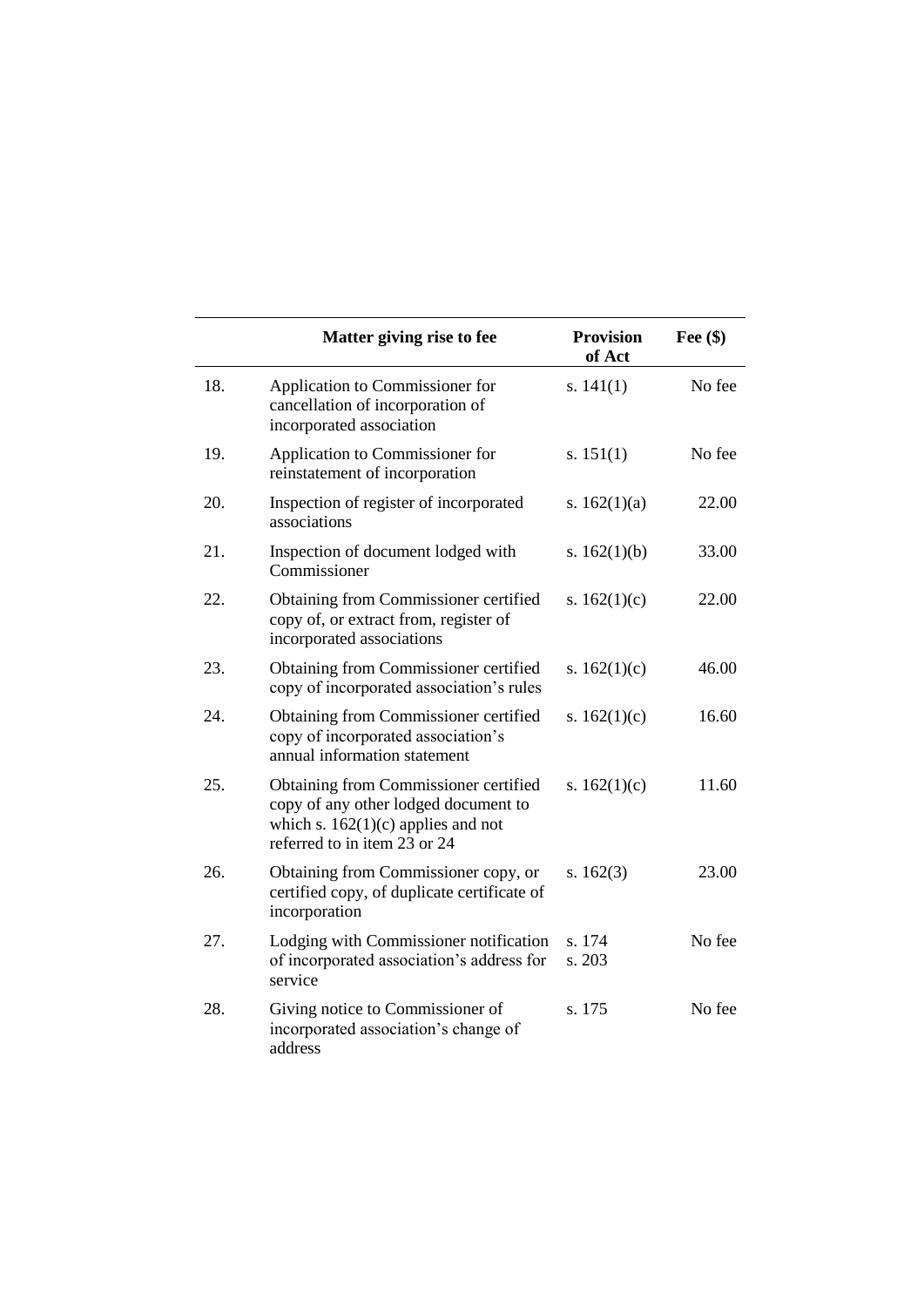|     | Matter giving rise to fee                                                                                                                                         | <b>Provision</b><br>of Act                                           | Fee $(\$)$ |
|-----|-------------------------------------------------------------------------------------------------------------------------------------------------------------------|----------------------------------------------------------------------|------------|
| 29. | Application to Commissioner for<br>extension of period                                                                                                            | s. $30(3)$<br>s. $50(3)(b)$<br>s. $95(5)(a)$<br>s. $96(2)$<br>s. 137 | 52.00      |
| 30. | Making application to Commissioner<br>under the Act or lodging other document<br>with Commissioner under the Act if not<br>otherwise referred to in this Schedule |                                                                      | 44.00      |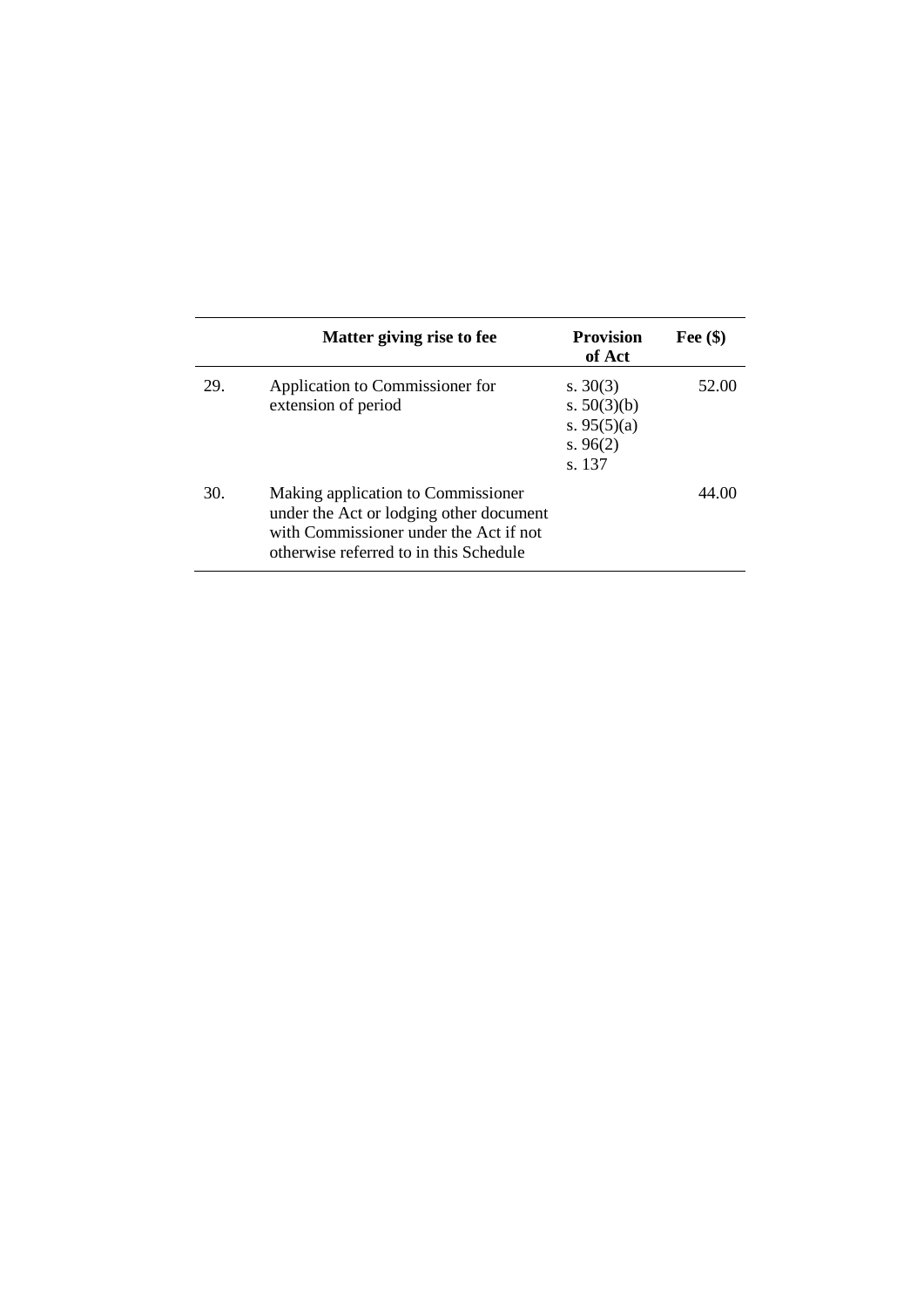## **Part 4 —** *Auction Sales Regulations 1974* **amended**

#### **8. Regulations amended**

This Part amends the *Auction Sales Regulations 1974*.

#### **9. Regulation 1A deleted**

Delete regulation 1A.

#### **10. Regulation 3 amended**

Delete regulation 3(1A) and insert:

(1A) The fee payable for an application set out in column 1 of the Table is the fee set out opposite the application in column 3.

|             | ravit                          |                  |                                            |
|-------------|--------------------------------|------------------|--------------------------------------------|
| <b>Item</b> | Column 1<br><b>Application</b> | Column 2<br>Form | Column 3<br>Fee $(\$)$                     |
| 1.          | General<br>licence             | Form 1           | 592.00                                     |
| 2.          | Restricted<br>licence          | Form 2           | 592.00                                     |
| 3.          | Occasional<br>licence          | Form 3           | 69.50 per<br>licence                       |
| $\mathbf 4$ | Interim<br>licence             | Form 4           | $16.00$ per<br>month or part<br>of a month |
| 5.          | Provisional<br>licence         | Form 5           | $16.00$ per                                |

**Table**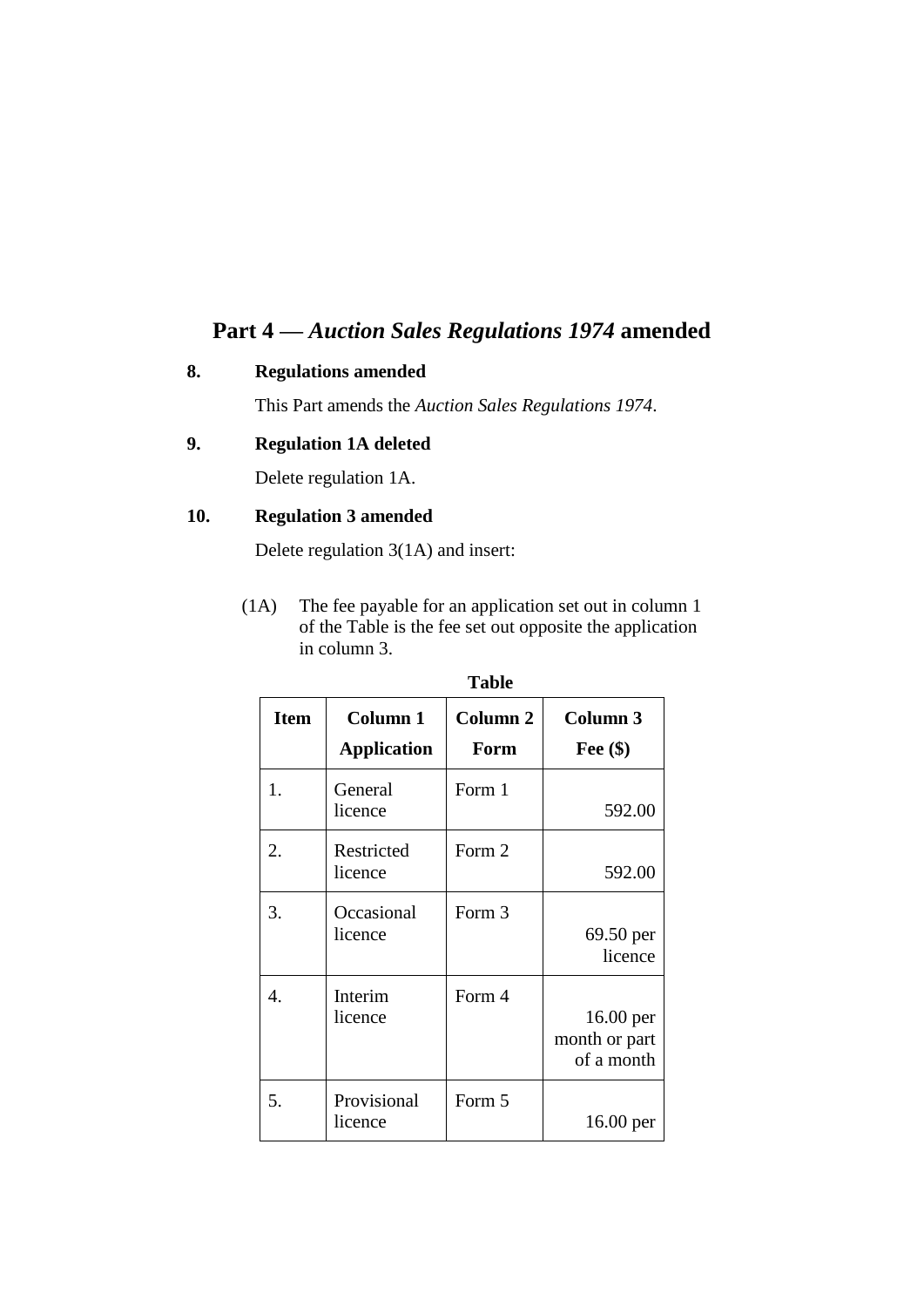| <b>Item</b> | Column 1<br><b>Application</b> | Column 2<br>Form | Column 3<br>Fee $(\$)$      |
|-------------|--------------------------------|------------------|-----------------------------|
|             |                                |                  | month or part<br>of a month |
|             | Duplicate<br>licence           | Form 6           | 1.70                        |
| 7.          | Transfer of<br>licence         | Form 7           | 55.50                       |

## **11. Regulation 3A deleted**

Delete regulation 3A.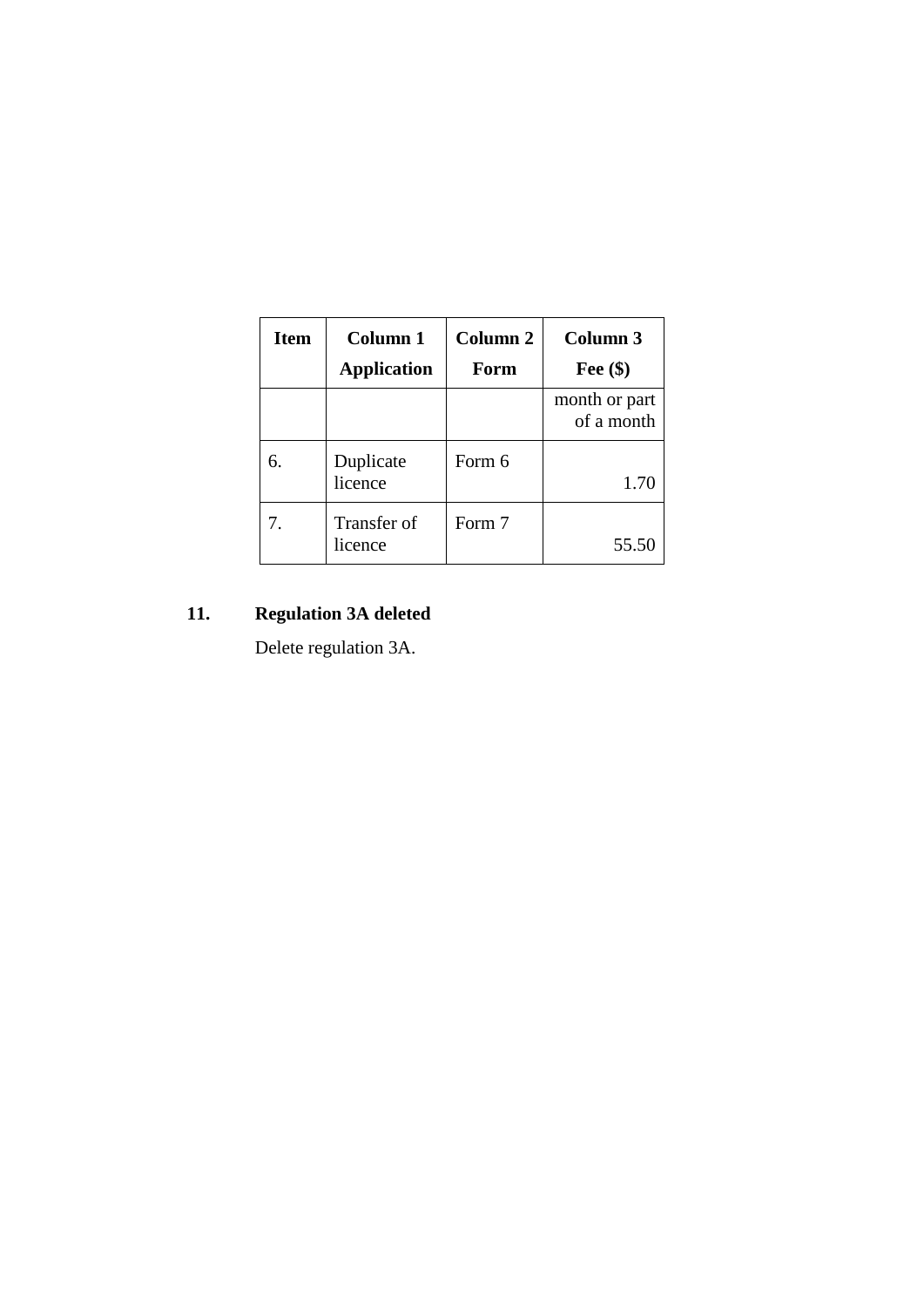## **Part 5 —** *Building Regulations 2012* **amended**

### **12. Regulations amended**

This Part amends the *Building Regulations 2012*.

### **13. Schedule 2 Divisions 1 and 2 replaced**

Delete Schedule 2 Division 1 and 2 and insert:

| ucmonuon permus |     |                                                                                                |                                                                                                                                             |
|-----------------|-----|------------------------------------------------------------------------------------------------|---------------------------------------------------------------------------------------------------------------------------------------------|
| <b>Item</b>     |     | <b>Application</b>                                                                             | Fee                                                                                                                                         |
| 1.              |     | Certified application for a building<br>permit (s. $16(1)$ ) —                                 |                                                                                                                                             |
|                 | (a) | for building work for a Class 1 or<br>Class 10 building or incidental<br>structure             | 0.19% of the estimated<br>value of the building<br>work as determined by<br>the relevant permit<br>authority, but not less<br>than \$110.00 |
|                 | (b) | for building work for a Class 2 to<br>Class 9 building or incidental<br>structure              | 0.09% of the estimated<br>value of the building<br>work as determined by<br>the relevant permit<br>authority, but not less<br>than \$110.00 |
| 2.              |     | Uncertified application for a building<br>permit $(s. 16(l))$                                  | 0.32% of the estimated<br>value of the building<br>work as determined by<br>the relevant permit<br>authority, but not less<br>than \$110.00 |
| 3.              |     | Application for a demolition permit<br>$(s. 16(1))$ —                                          |                                                                                                                                             |
|                 | (a) | for demolition work in respect of<br>a Class 1 or Class 10 building or<br>incidental structure | \$110.00                                                                                                                                    |

**Division 1 — Applications for building permits, demolition permits**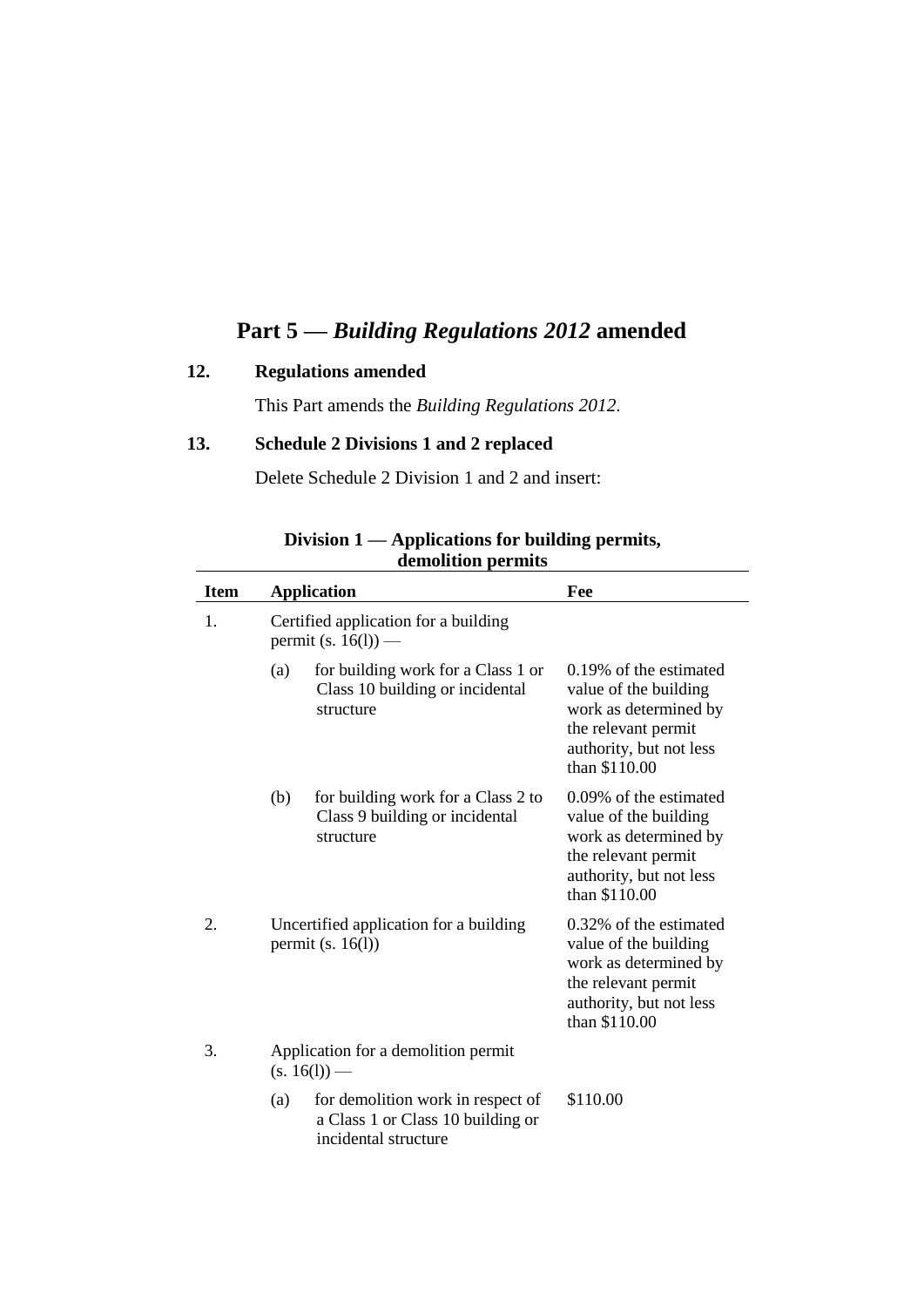| Item | <b>Application</b>                                                                                           | Fee                                         |
|------|--------------------------------------------------------------------------------------------------------------|---------------------------------------------|
|      | for demolition work in respect of<br>(b)<br>a Class 2 to Class 9 building                                    | \$110.00 for each storey<br>of the building |
| 4.   | Application to extend the time during<br>which a building or demolition permit<br>has effect $(s. 32(3)(f))$ | \$110.00                                    |

| Division $2$ — Application for occupancy permits, building |  |
|------------------------------------------------------------|--|
| approval certificates                                      |  |

| <b>Item</b> | <b>Application</b>                                                                                                                                                   | Fee                                                                                                                                                |
|-------------|----------------------------------------------------------------------------------------------------------------------------------------------------------------------|----------------------------------------------------------------------------------------------------------------------------------------------------|
| 1.          | Application for an occupancy permit for<br>a completed building (s. 46)                                                                                              | \$110.00                                                                                                                                           |
| 2.          | Application for an occupancy permit for<br>an incomplete building (s. 47)                                                                                            | \$110.00                                                                                                                                           |
| 3.          | Application for modification of an<br>occupancy permit for additional use of a<br>building on a temporary basis (s. 48)                                              | \$110.00                                                                                                                                           |
| 4.          | Application for a replacement<br>occupancy permit for permanent change<br>of the building's use or classification<br>(s. 49)                                         | \$110.00                                                                                                                                           |
| 5.          | Application for an occupancy permit for<br>a building in respect of which<br>unauthorised work has been done<br>(s. 51(2))                                           | 0.18% of the estimated<br>value of the<br>unauthorised work as<br>determined by the<br>relevant permit<br>authority, but not less<br>than \$110.00 |
| 6.          | Application for a building approval<br>certificate for a building or an incidental<br>structure in respect of which<br>unauthorised work has been done<br>(s. 51(3)) | 0.38% of the estimated<br>value of the<br>unauthorised work as<br>determined by the<br>relevant permit<br>authority, but not less<br>than \$110.00 |
| 7.          | Application to replace an occupancy<br>permit for an existing building $(s. 52(1))$                                                                                  | \$110.00                                                                                                                                           |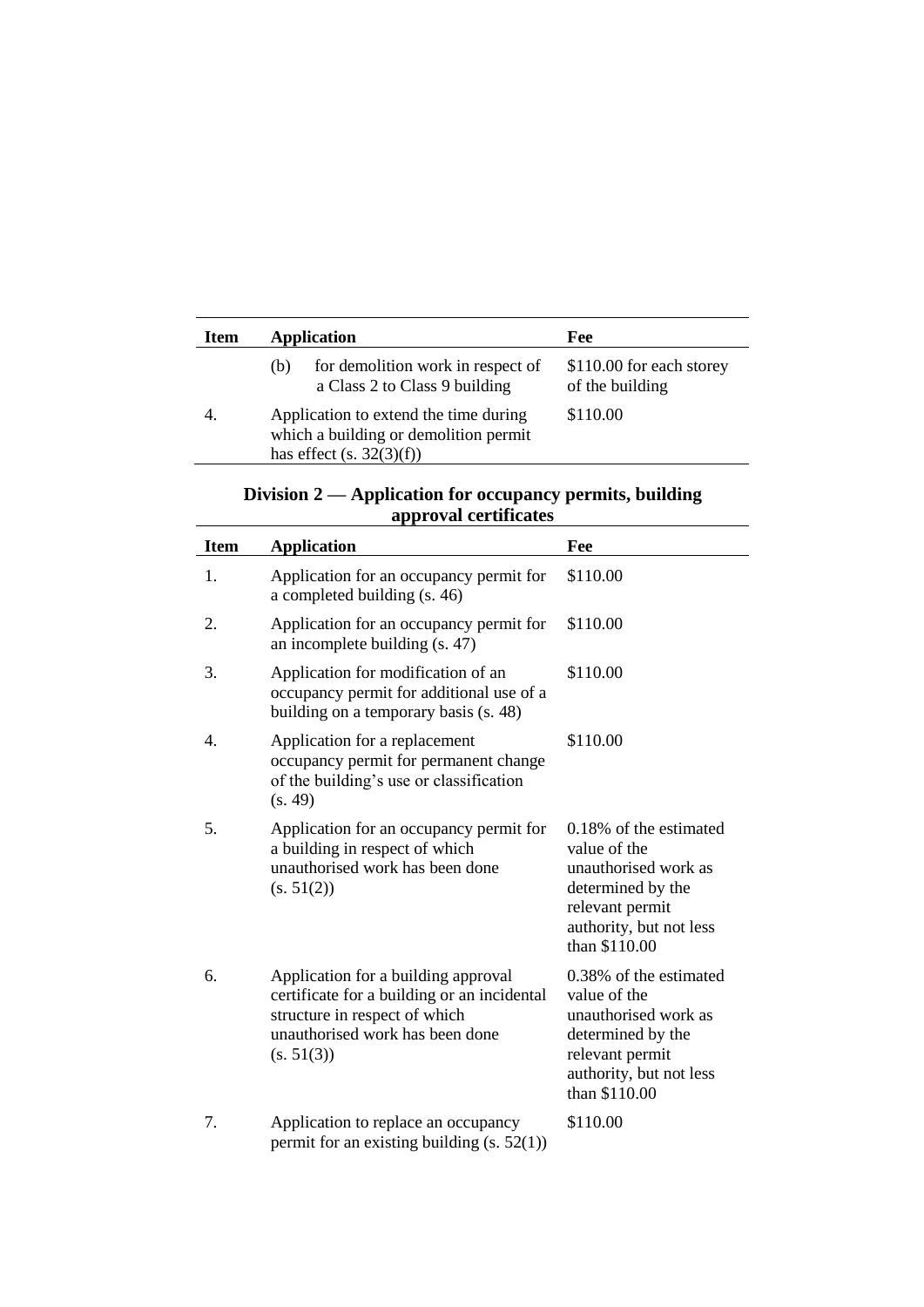| <b>Item</b> | Application                                                                                                                                                         | Fee      |
|-------------|---------------------------------------------------------------------------------------------------------------------------------------------------------------------|----------|
| 8.          | Application for a building approval<br>certificate for an existing building or an<br>incidental structure where unauthorised<br>work has not been done $(s, 52(2))$ | \$110.00 |
| 9.          | Application to extend the time during<br>which an occupancy permit or building<br>approval certificate has effect<br>(s. 65(3)(a))                                  | \$110.00 |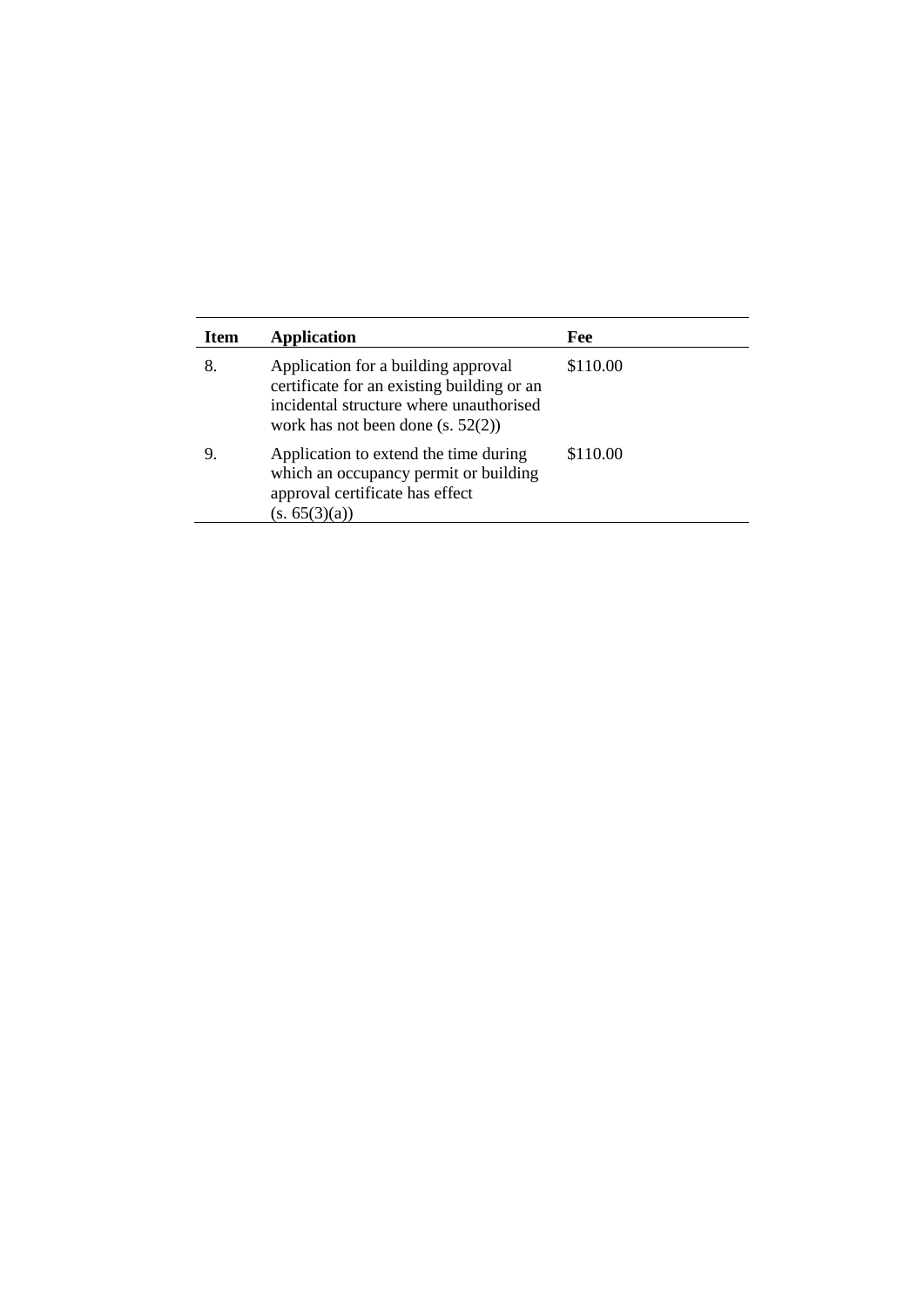## **Part 6 —** *Building Services (Registration) Regulations 2011* **amended**

#### **14. Regulations amended**

This Part amends the *Building Services (Registration) Regulations 2011*.

### **15. Regulation 3 amended**

In regulation 3 delete the definition of *designated period*.

### **16. Regulation 9A deleted**

Delete regulation 9A.

#### **17. Schedule 1 replaced**

Delete Schedule 1 and insert:

## **Schedule 1 — Fees**

[r. 9]

| Division 1 — General |                                                                      |            |
|----------------------|----------------------------------------------------------------------|------------|
| <b>Item</b>          | Column 1                                                             | Column 2   |
|                      | <b>Service</b>                                                       | Fee $(\$)$ |
| 1.                   | Issue of replacement certificate of<br>registration                  | 67.50      |
| 2.                   | Issue of new certificate of<br>registration following name<br>change | 64.00      |
| 3.                   | Provision of a certified copy of<br>the register                     | 64.U       |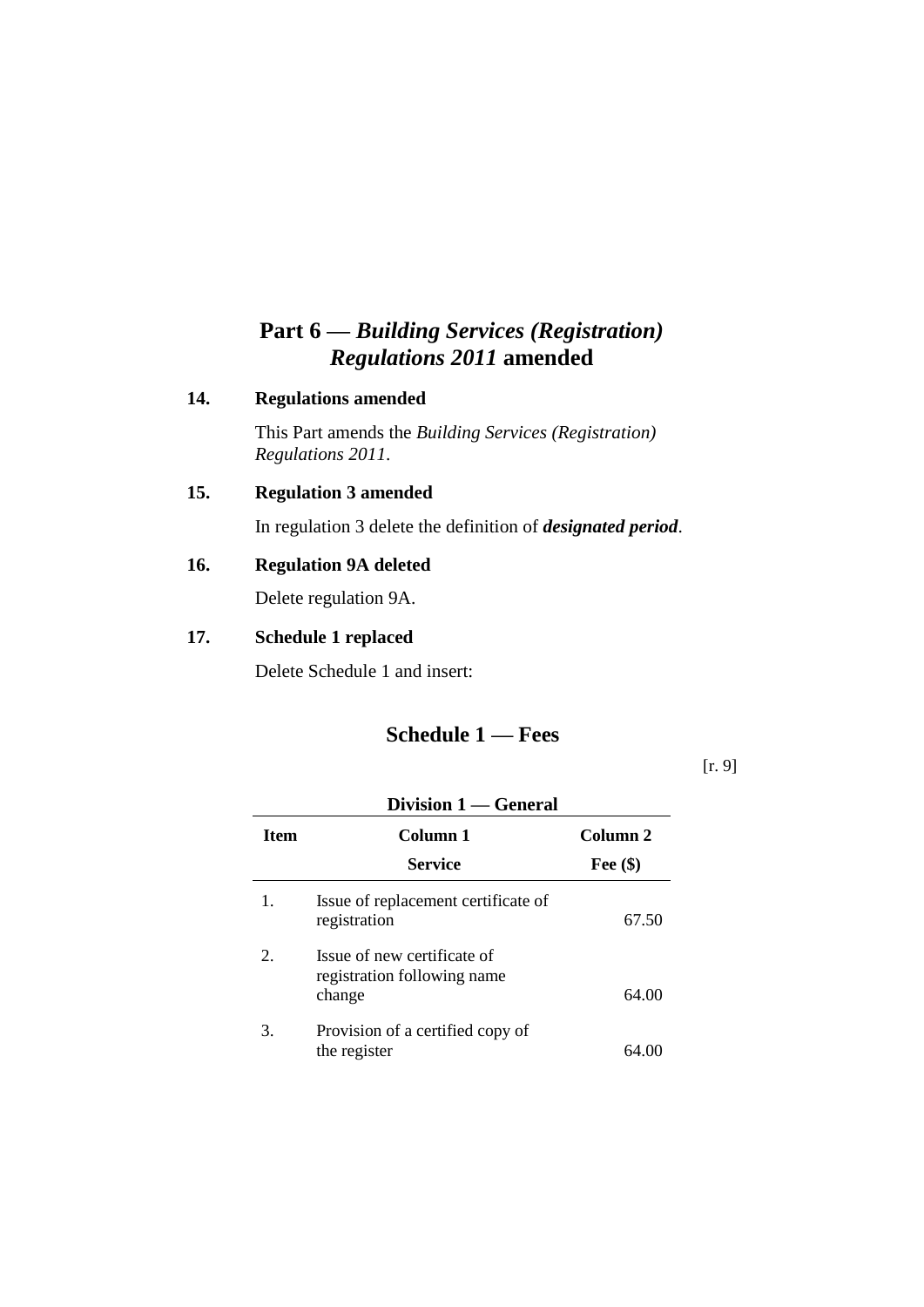| <b>Item</b>      | <b>Column 1</b>                                                                                                                                                                    | Column <sub>2</sub> |
|------------------|------------------------------------------------------------------------------------------------------------------------------------------------------------------------------------|---------------------|
|                  | Service                                                                                                                                                                            | Fee $(\$)$          |
| $\overline{4}$ . | Provision of a certified copy of<br>the register in respect of the<br>classes of building service<br>contractors in a specified<br>occupation group referred to in<br>regulation 8 | 64.00               |
| 5.               | Provision of a certified copy of<br>the entry in the register in respect<br>of a specified building service<br>provider on a specified day or<br>within a specified period         | 64.00               |
| 6.               | Provision of a certified copy of<br>entries that have been added to, or<br>deleted from, the register after a<br>specified day                                                     | 64.00               |
|                  | Division 2 — Builders                                                                                                                                                              |                     |
| <b>Item</b>      | Column 1                                                                                                                                                                           | Column <sub>2</sub> |
|                  | <b>Description of fee</b>                                                                                                                                                          | Fee $(\$)$          |
| 1.               | Application for registration as<br>building practitioner                                                                                                                           | 235.00              |
| 2.               | Application for registration as<br>building contractor (individual)                                                                                                                | 235.00              |
| 3.               | Application for registration as<br>building contractor (partnership)                                                                                                               | 386.00              |
| 4.               | Application for registration as<br>building contractor (company)                                                                                                                   | 386.00              |
| 5.               | Registration fee for building<br>practitioner (3 years)                                                                                                                            | 677.00              |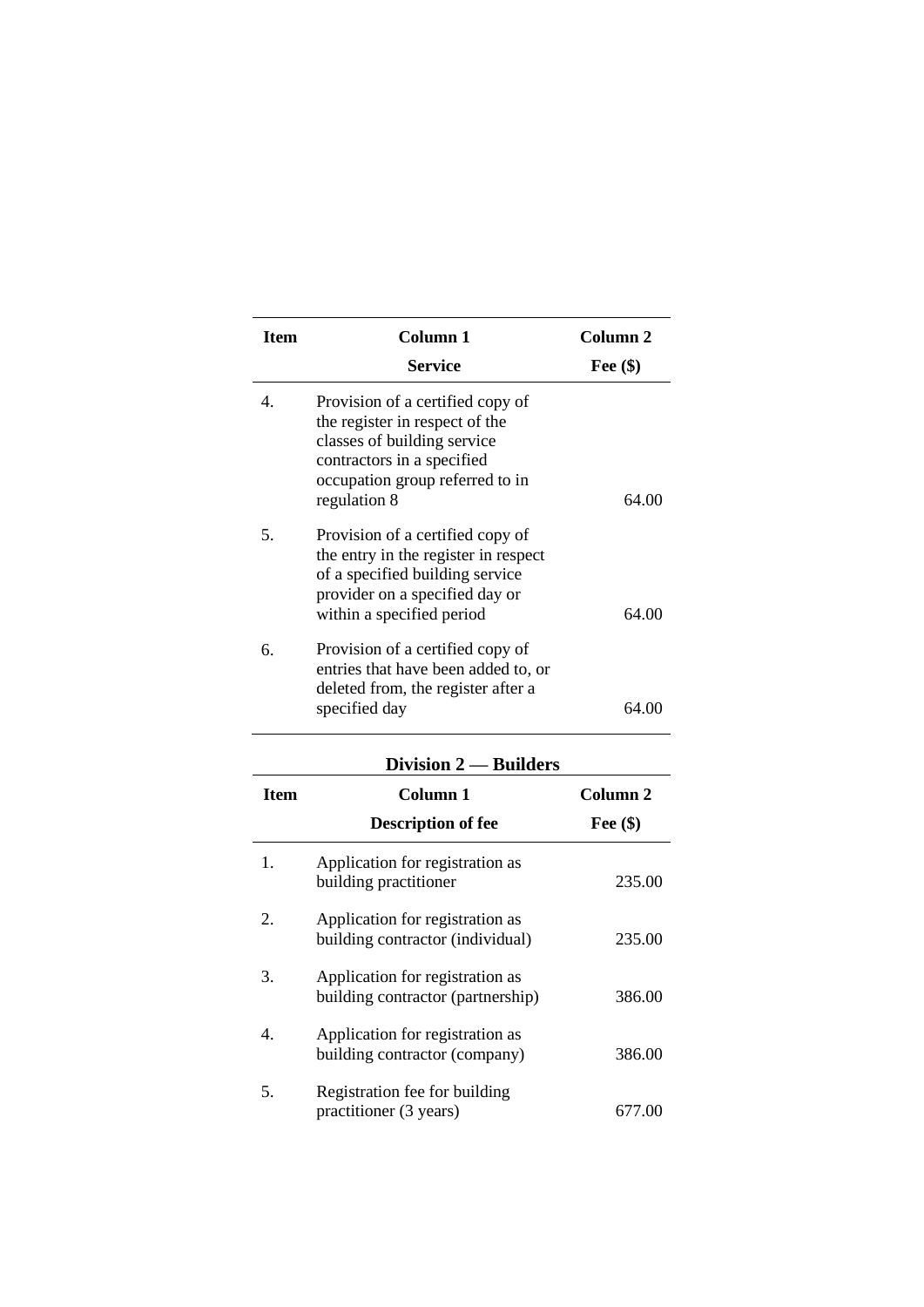| <b>Item</b> | Column <sub>1</sub>                                                  | Column 2      |
|-------------|----------------------------------------------------------------------|---------------|
|             | <b>Description of fee</b>                                            | Fee $(\$)$    |
| б.          | Registration fee for building<br>contractor (individual) (3 years)   | 453.00        |
| 7.          | Registration fee for building<br>contractor (partnership) (3 years)  | 1 470.00      |
| 8.          | Registration fee for building<br>contractor (company) (3 years)      | 3 1 3 6 . 7 5 |
| 9.          | Late fee for application for<br>renewal made after renewal<br>period | 60.00         |
| 10.         | Fee for sitting an examination $-$<br>metropolitan area              | 212.00        |
| 11.         | Fee for marking an examination<br>sat outside metropolitan area      | 64.50         |

| <b>Item</b> | Column 1<br>Column 2                                    |            |
|-------------|---------------------------------------------------------|------------|
|             | <b>Description of fee</b>                               | Fee $(\$)$ |
|             | Application for owner-builder<br>approval (residential) | 183.00     |
| 2.          | Application for owner-builder<br>approval (commercial)  | 467.00     |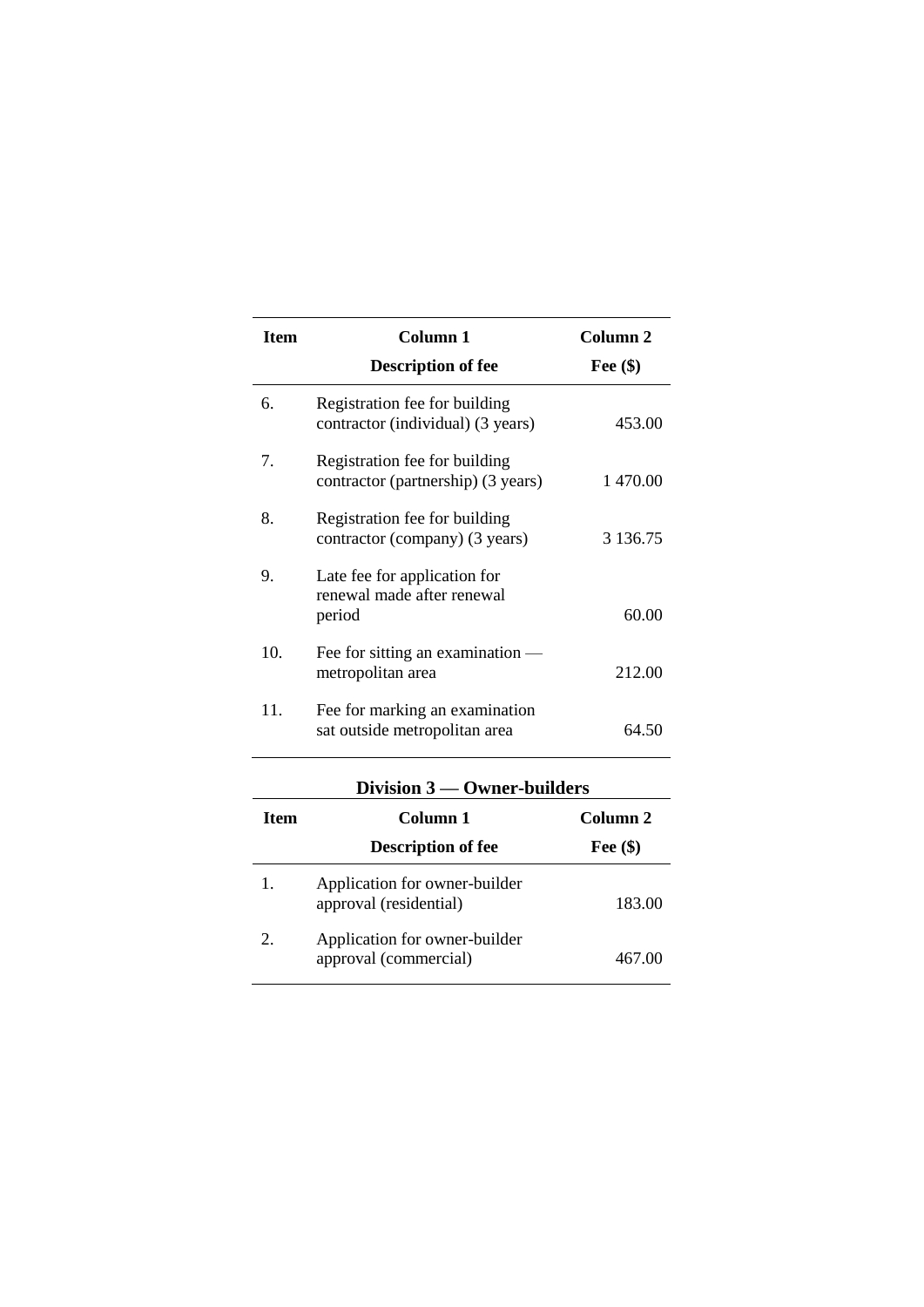| Division 4 — Building surveyors |                                                                                                      |            |
|---------------------------------|------------------------------------------------------------------------------------------------------|------------|
| <b>Item</b>                     | Column 1                                                                                             | Column 2   |
|                                 | <b>Description of fee</b>                                                                            | Fee $(\$)$ |
| 1.                              | Application for registration as<br>building surveying practitioner<br>level 1 or level 2             | 124.00     |
| 2.                              | Application for registration as<br>building surveying practitioner<br>technician                     | 61.50      |
| 3.                              | Application for registration as<br>building surveying contractor<br>level 1 or level 2 (individual)  | 82.50      |
| 4.                              | Application for registration as<br>building surveying contractor<br>level 1 or level 2 (partnership) | 79.00      |
| 5.                              | Application for registration as<br>building surveying contractor<br>level 1 or level 2 (company)     | 82.50      |
| 6.                              | Registration fee for building<br>surveying practitioner technician<br>$(3 \text{ years})$            | 530.00     |
| 7.                              | Registration fee for building<br>surveying practitioner level 1 or<br>level 2 (3 years)              | 1 020.00   |
| 8.                              | Registration fee for building<br>surveying contractor level 1 or<br>level 2 (individual) (3 years)   | 714.00     |
| 9.                              | Registration fee for building<br>surveying contractor level 1 or<br>level 2 (partnership) (3 years)  | 1700.00    |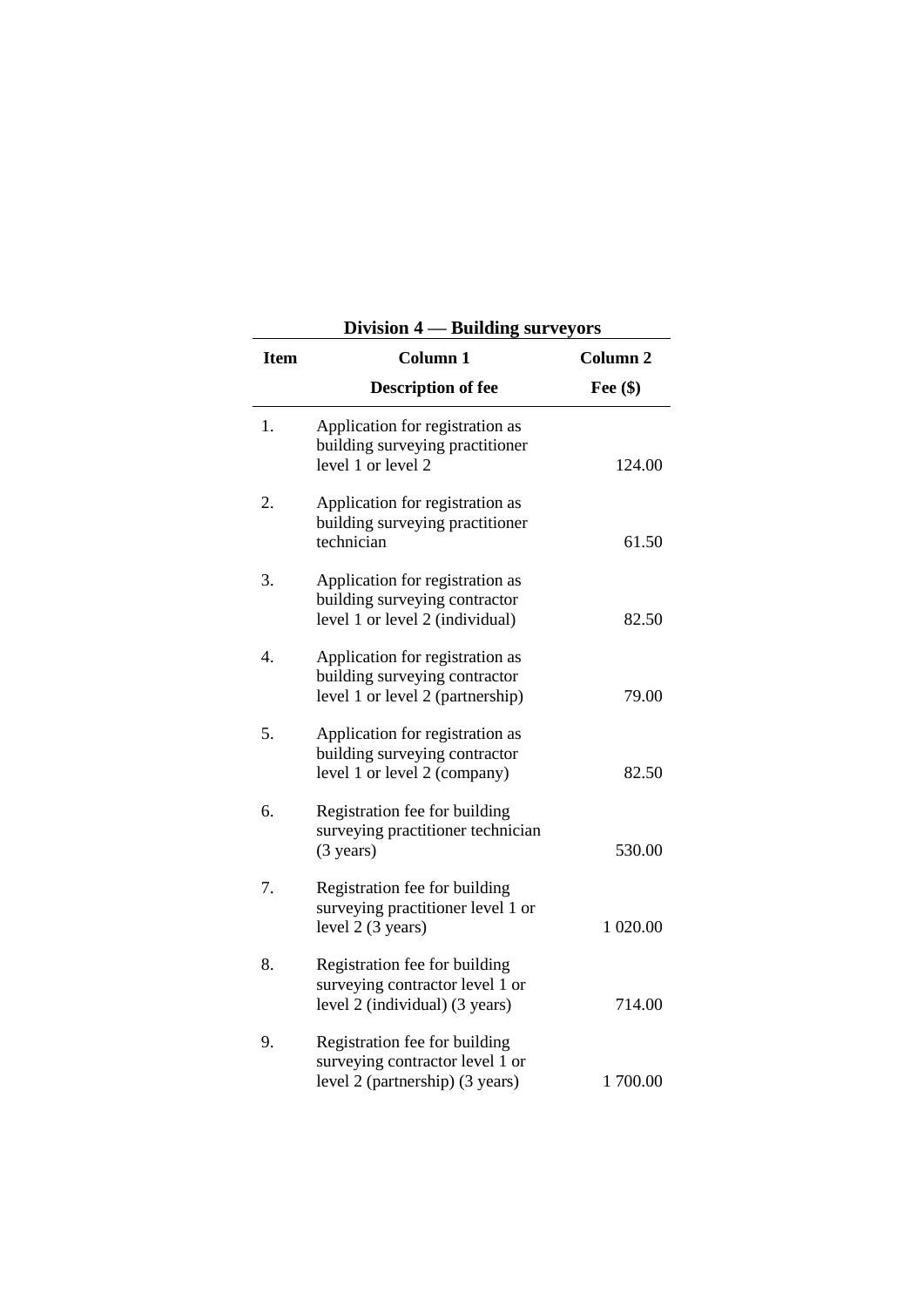| <b>Ifem</b> | Column 1                                                                                        | Column <sub>2</sub> |
|-------------|-------------------------------------------------------------------------------------------------|---------------------|
|             | <b>Description of fee</b>                                                                       | Fee $(\$)$          |
| 10.         | Registration fee for building<br>surveying contractor level 1 or<br>level 2 (company) (3 years) | 2 330.00            |
| 11.         | Late fee for application for<br>renewal made after renewal<br>period                            |                     |
|             |                                                                                                 |                     |

## **Division 5 — Painters**

|             | $Div$ is juint $3 - i$ and all $i$                                   |                                   |
|-------------|----------------------------------------------------------------------|-----------------------------------|
| <b>Item</b> | Column <sub>1</sub><br><b>Description of fee</b>                     | Column <sub>2</sub><br>Fee $(\$)$ |
|             |                                                                      |                                   |
| 1.          | Application for registration as<br>painting practitioner             | 97.00                             |
| 2.          | Application for registration as<br>painting contractor (individual)  | 64.50                             |
| 3.          | Application for registration as<br>painting contractor (partnership) | 158.00                            |
| 4.          | Application for registration as<br>painting contractor (company)     | 158.00                            |
| 5.          | Registration fee for painting<br>practitioner (3 years)              | 477.00                            |
| 6.          | Registration fee for painting<br>contractor (individual) (3 years)   | 320.00                            |
| 7.          | Registration fee for painting<br>contractor (partnership) (3 years)  | 505.00                            |
| 8.          | Registration fee for painting<br>contractor (company) (3 years)      | 1 143.20                          |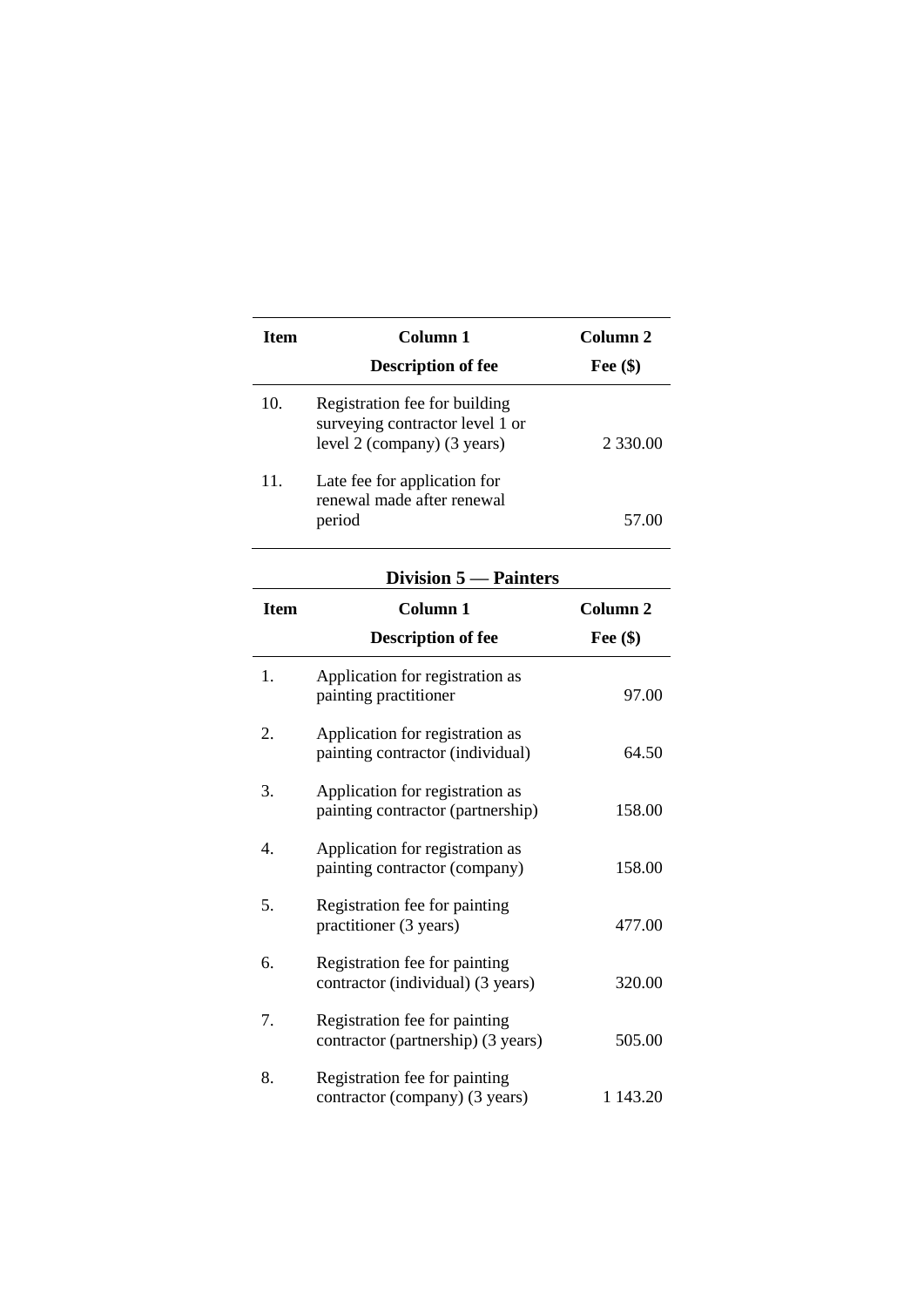| <b>Item</b> | Column 1<br><b>Description of fee</b>                                | Column <sub>2</sub><br>Fee $(\$)$ |
|-------------|----------------------------------------------------------------------|-----------------------------------|
| 9.          | Late fee for application for<br>renewal made after renewal<br>period | 45.00                             |
| 10.         | Fee for sitting an examination $-$<br>metropolitan area              | 111.95                            |
| 11.         | Fee for marking an examination<br>sat outside metropolitan area      | 58.50                             |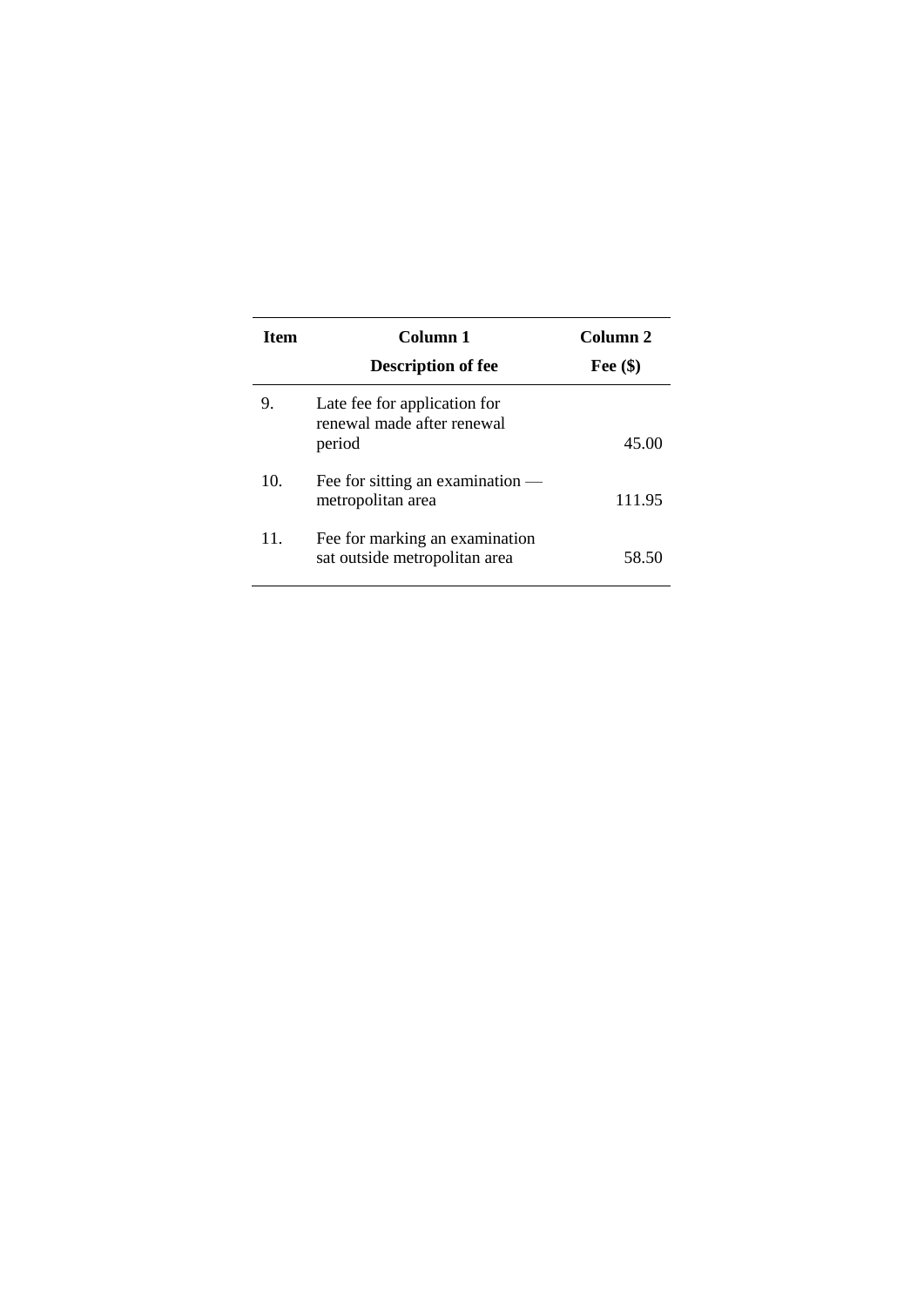## **Part 7 —** *Construction Contracts Regulations 2004* **amended**

#### **18. Regulations amended**

This Part amends the *Construction Contracts Regulations 2004*.

## **19. Regulation 10 amended**

In regulation 10 delete "\$56.65" and insert:

\$59.50

### **20. Regulation 10A deleted**

Delete regulation 10A.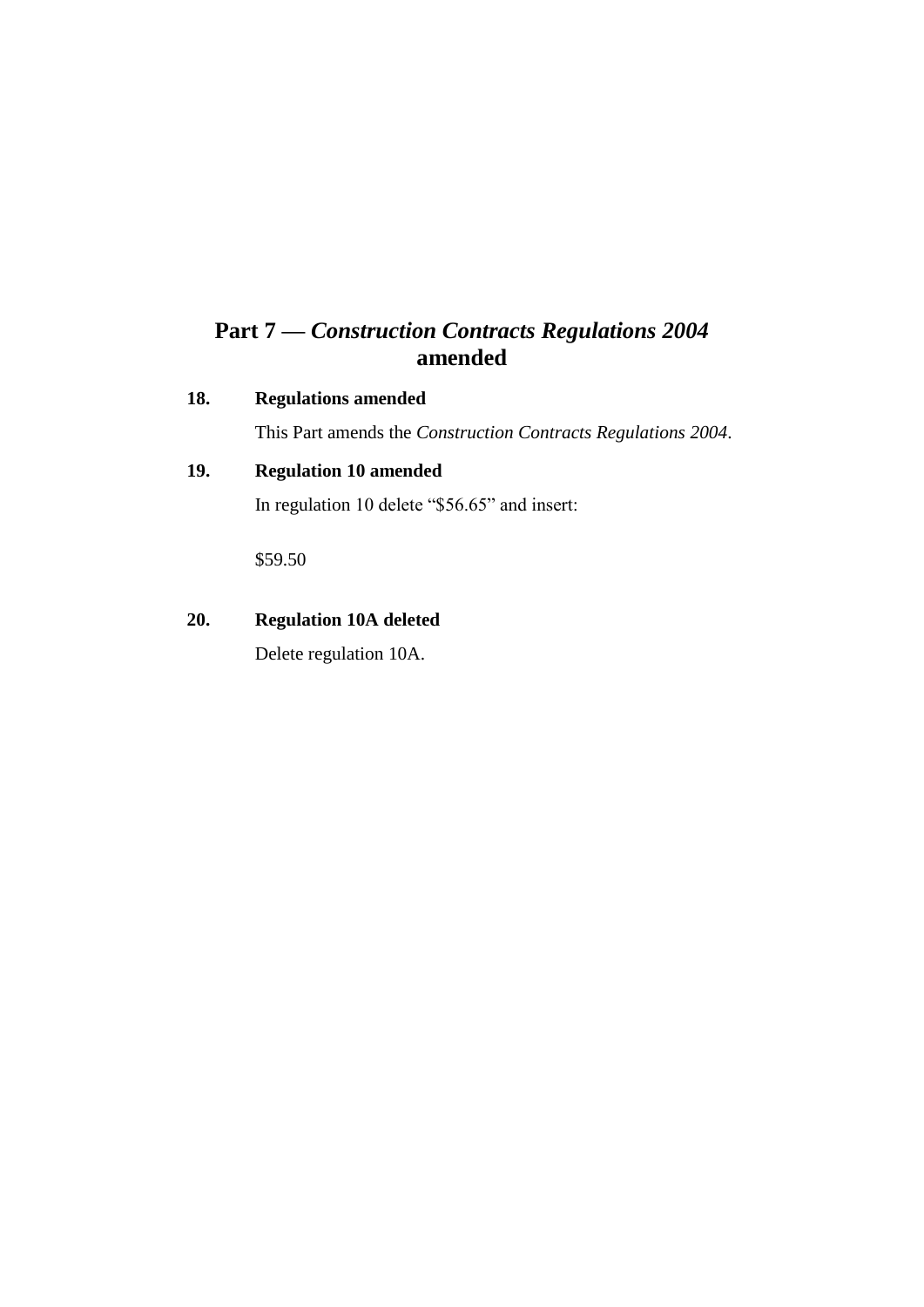## **Part 8 —** *Co-operatives Regulations 2010* **amended**

### **21. Regulations amended**

This Part amends the *Co-operatives Regulations 2010*.

## **22. Regulation 44 deleted**

Delete regulation 44.

### **23. Schedule 10 amended**

In Schedule 10 clause 1 delete the Table and insert:

| No. | Item giving rise to a fee                                                                                                                     | Fee $(\$)$ |
|-----|-----------------------------------------------------------------------------------------------------------------------------------------------|------------|
| 1.  | Submission of proposed disclosure statement for<br>approval under section 16, 146, 186, 252, 255,<br>300 or 392 of the Act                    | 366.00     |
| 2.  | Application for exemption under section 139 or<br>296 of the Act                                                                              | 349.00     |
| 3.  | Submission of proposed rules for approval under<br>section 17 of the Act                                                                      | 180.00     |
| 4.  | Decision on registration applications under<br>section 18, 23, 182 or 448 of the Act                                                          | 170.00     |
| 5.  | Duplicate certificate issued under section 34 of<br>the Act                                                                                   | 45.00      |
| 6.  | Uncertified copy of rules under section 99(3) of<br>the Act or an uncertified extract or copy of a<br>document under section 457 of the Act — |            |
|     | for the first page<br>(a)                                                                                                                     | 15.30      |
|     | for each additional page<br>(b)                                                                                                               | 1.90       |
|     | Maximum fee                                                                                                                                   | 86.60      |

| ۰.<br>×<br>M.<br>۰.<br>۰,<br>٠ |
|--------------------------------|
|--------------------------------|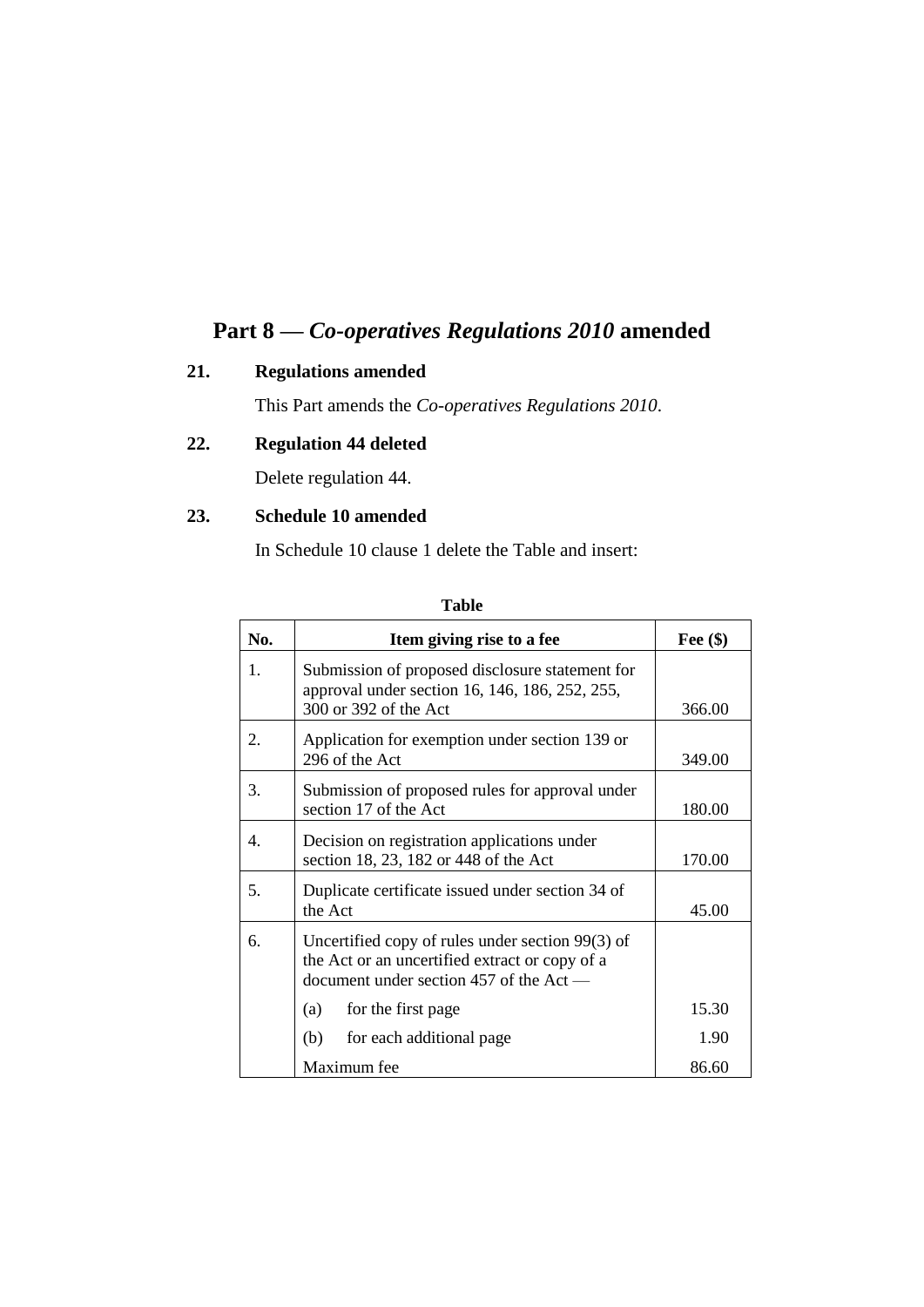| No. | Item giving rise to a fee                                                                                                                                    | Fee $(\$)$ |
|-----|--------------------------------------------------------------------------------------------------------------------------------------------------------------|------------|
| 7.  | Submission of proposed alteration of rules for<br>approval under section 103 of the Act, for each<br>rule to be altered                                      | 16.80      |
|     |                                                                                                                                                              |            |
|     | Maximum fee                                                                                                                                                  | 168.00     |
| 8.  | Application for registration of alteration of rules<br>under section 106 of the Act                                                                          | 45.00      |
| 9.  | Review of right of member to vote under<br>section 171 of the Act                                                                                            | 162.00     |
| 10. | Filing fee for lodgment of special resolution<br>under section 181 of the Act                                                                                | 43.00      |
| 11. | Application under section 231(1)(d) of the Act<br>to keep register at an office approved by the<br>Registrar                                                 | 43.00      |
| 12. | Giving notice of appointment or cessation of<br>appointment of a person as director, chief<br>executive officer or secretary under section 234 of<br>the Act | Nil*       |
| 13. | Approval of the registration of a name as<br>mentioned in section 238(4) of the Act                                                                          | 84.50      |
| 14. | Providing written notice of a new address under<br>section $243(3)$ of the Act                                                                               | Nil*       |
| 15. | Lodgment of annual return under section 244ZB<br>of the Act                                                                                                  | 43.00*     |
| 16. | Lodgment of financial reports under<br>section 244ZC of the Act                                                                                              | Nil*       |
| 17. | Lodgment of half year reports under<br>section 244ZD of the Act                                                                                              | Nil*       |
| 18. | Registrar's statement of maximum permissible<br>level of share interest as mentioned in<br>section $278(2)$ of the Act                                       | 332.00     |
| 19. | Approval of resolution by the Registrar as<br>mentioned in section 278(5) of the Act                                                                         | 162.00     |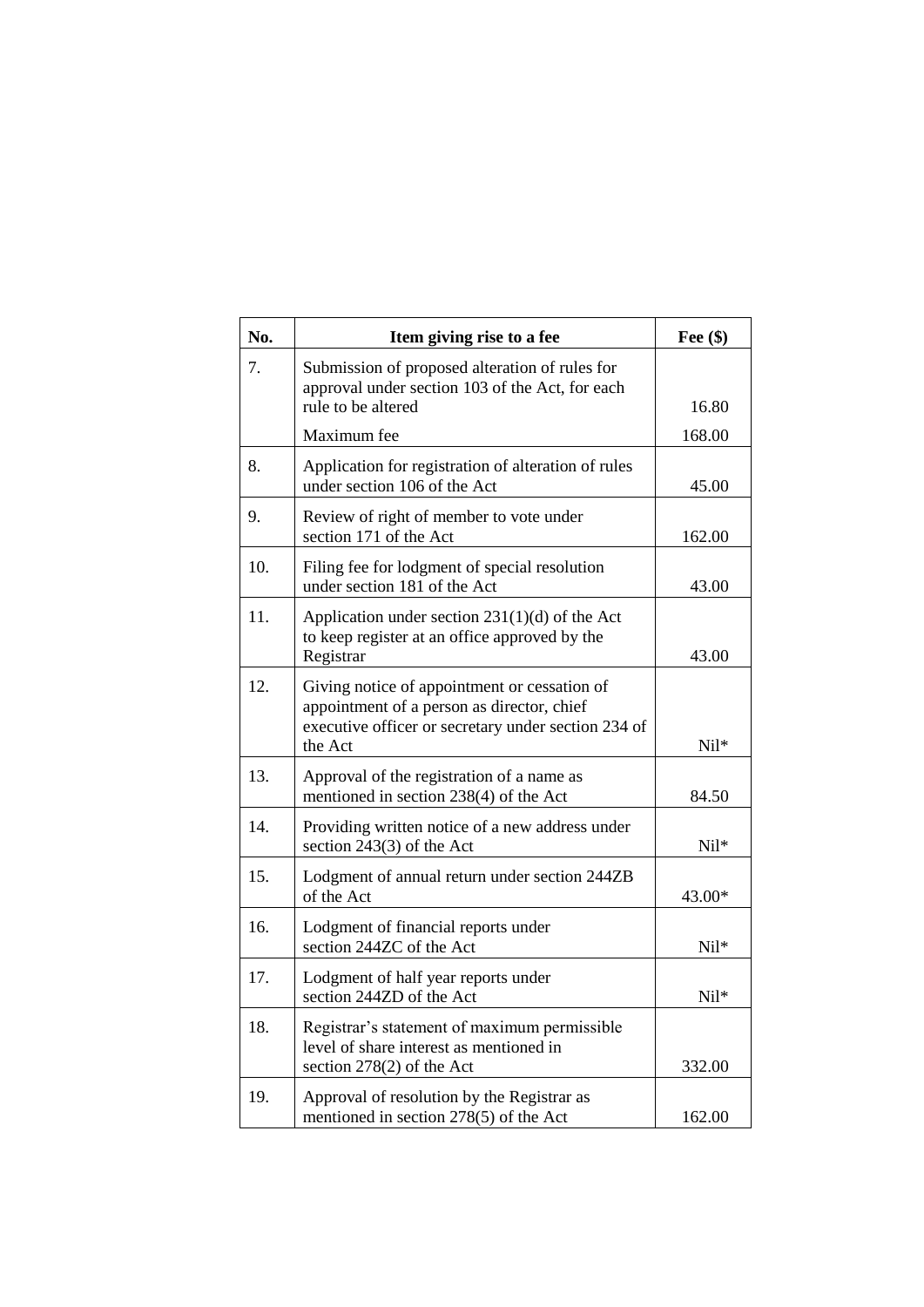| No. | Item giving rise to a fee                                                                                                                      | Fee $(\$)$ |
|-----|------------------------------------------------------------------------------------------------------------------------------------------------|------------|
| 20. | Application for extension of time as mentioned in<br>section $292(5)$ of the Act                                                               | 86.50      |
| 21. | Application for Registrar's consent as mentioned<br>in section 299(2) or 391(3) of the Act or<br>Schedule 7 clause $3(5)$ to these regulations | 84.50      |
| 22. | Application for approval of a merger or transfer<br>of engagement under section 302, 303, 394 or 395<br>of the Act                             | 332.00     |
| 23. | Approval of an explanatory statement under<br>section $350(1)$ of the Act                                                                      | 778.40     |
| 24. | Filing office copy of order under section $352(5)$<br>of the Act                                                                               | $Nil*$     |
| 25. | Application to have the Registrar call a special<br>meeting under section 444 of the Act                                                       | 332.00     |
| 26. | Application for the Registrar to grant an extension<br>of or to abridge time under section 449 of the Act                                      | 82.50      |
| 27. | Inspection of register or prescribed documents<br>under section $457(1)(a)$ or (b) of the Act                                                  | 16.80      |
| 28. | Certified copy of a document under<br>section $457(1)(d)$ of the Act —                                                                         |            |
|     | (a)<br>for the first page                                                                                                                      | 32.00      |
|     | (b)<br>for each additional page                                                                                                                | 3.30       |
| 29. | Application for permission to give notice by<br>newspaper under section $484(2)(f)$ of the Act                                                 | 86.50      |
| 30. | Lodging managing controller's report under<br>Schedule 4 clause $12(2)$ to the Act                                                             | $Nil*$     |
| 31. | Inspection of managing controller's report under<br>Schedule 4 clause 12(3)(b) to the Act                                                      | 16.00      |
| 32. | Lodging receiver's report under Schedule 4<br>clause $13(1)(c)$ to the Act                                                                     | Nil*       |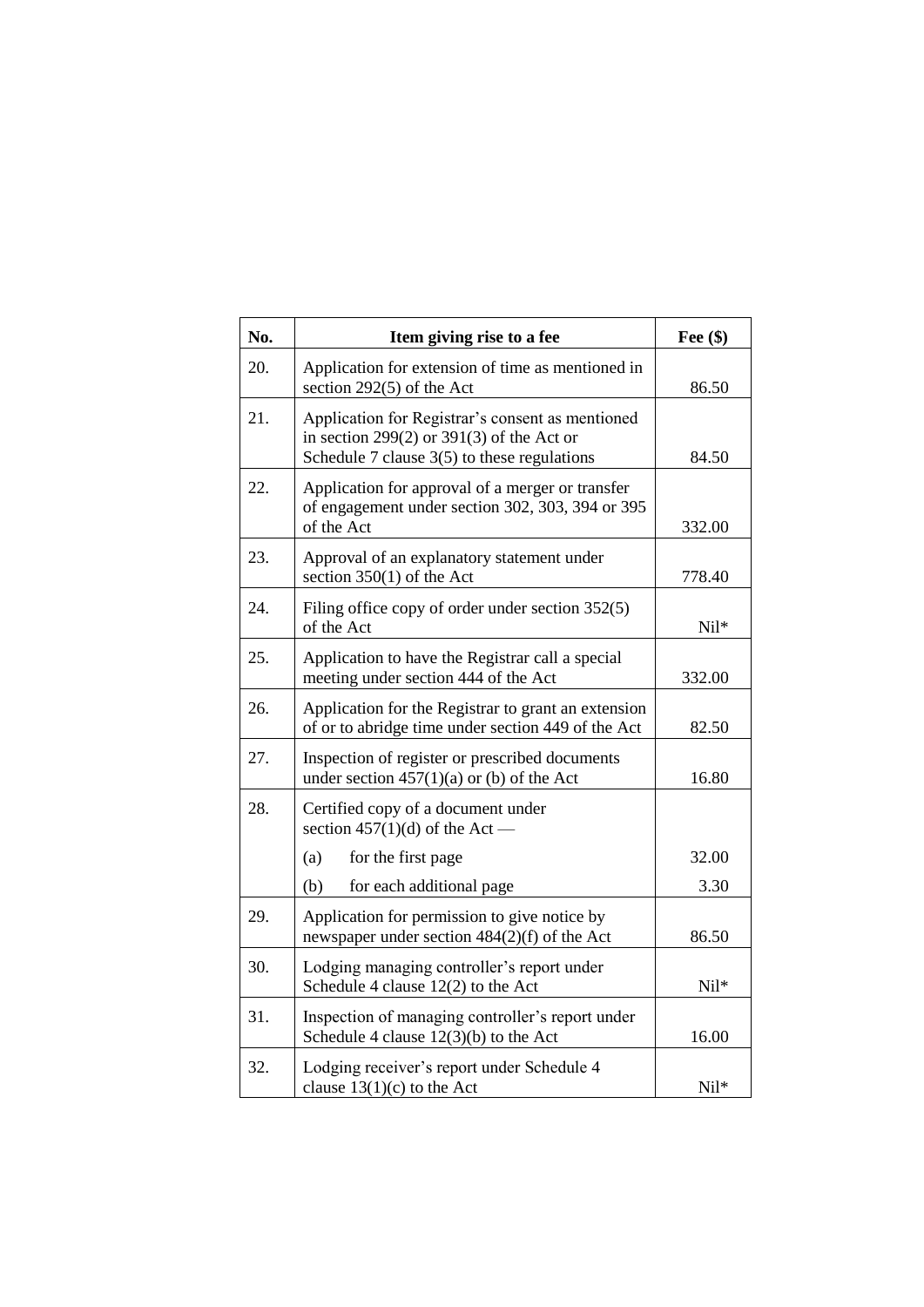| No. | Item giving rise to a fee                                                                                                                                         | Fee $(\$)$    |
|-----|-------------------------------------------------------------------------------------------------------------------------------------------------------------------|---------------|
| 33. | Lodging notice of obtaining an order for the<br>appointment of a receiver under Schedule 4<br>clause $18(1)(a)$ to the Act                                        | Nil*          |
| 34. | Lodging notice of the appointment of a controller<br>under Schedule 4 clause $18(2)(a)$ to the Act                                                                | $Nil*$        |
| 35. | Lodging notice that a person has entered into<br>possession or taken control of property of a<br>co-operative under Schedule 4 clause $18(3)$ to the<br>Act       | Nil*          |
| 36. | Lodging notice of change in the situation of the<br>controller's office under Schedule 4 clause 18(5)<br>to the Act                                               | $Nil*$        |
| 37. | Lodging notice of cessation as controller under<br>Schedule 4 clause 18(6) to the Act                                                                             | Nil*          |
| 38. | Lodging copy of report of the reporting officers<br>under Schedule 4 clause $20(2)(c)$ to the Act                                                                 | $Nil*$        |
| 39. | Lodging copy of extension notice given by<br>controller under Schedule 4 clause 20(4) to the<br>Act                                                               | Nil*          |
| 40. | Lodging copy of court order granting extension<br>under Schedule 4 clause 20(5) to the Act                                                                        | $Nil*$        |
| 41. | Lodging copy of controller's account under<br>Schedule 4 clause $23(1)$ to the Act                                                                                | $Nil*$        |
| 42. | Lodging disclosure document under section 718<br>of the Corporations Act as applied by section 250<br>of the Act                                                  | 2 3 3 5 . 1 5 |
| 43. | Lodging supplementary or replacement disclosure<br>document under section 719 of the Corporations<br>Act as applied by section 250 of the Act                     | Nil*          |
| 44. | Application for the Registrar to exercise the<br>powers conferred by section 601AE(2) or 601AF<br>of the Corporations Act as applied by section 316<br>of the Act | 332.00        |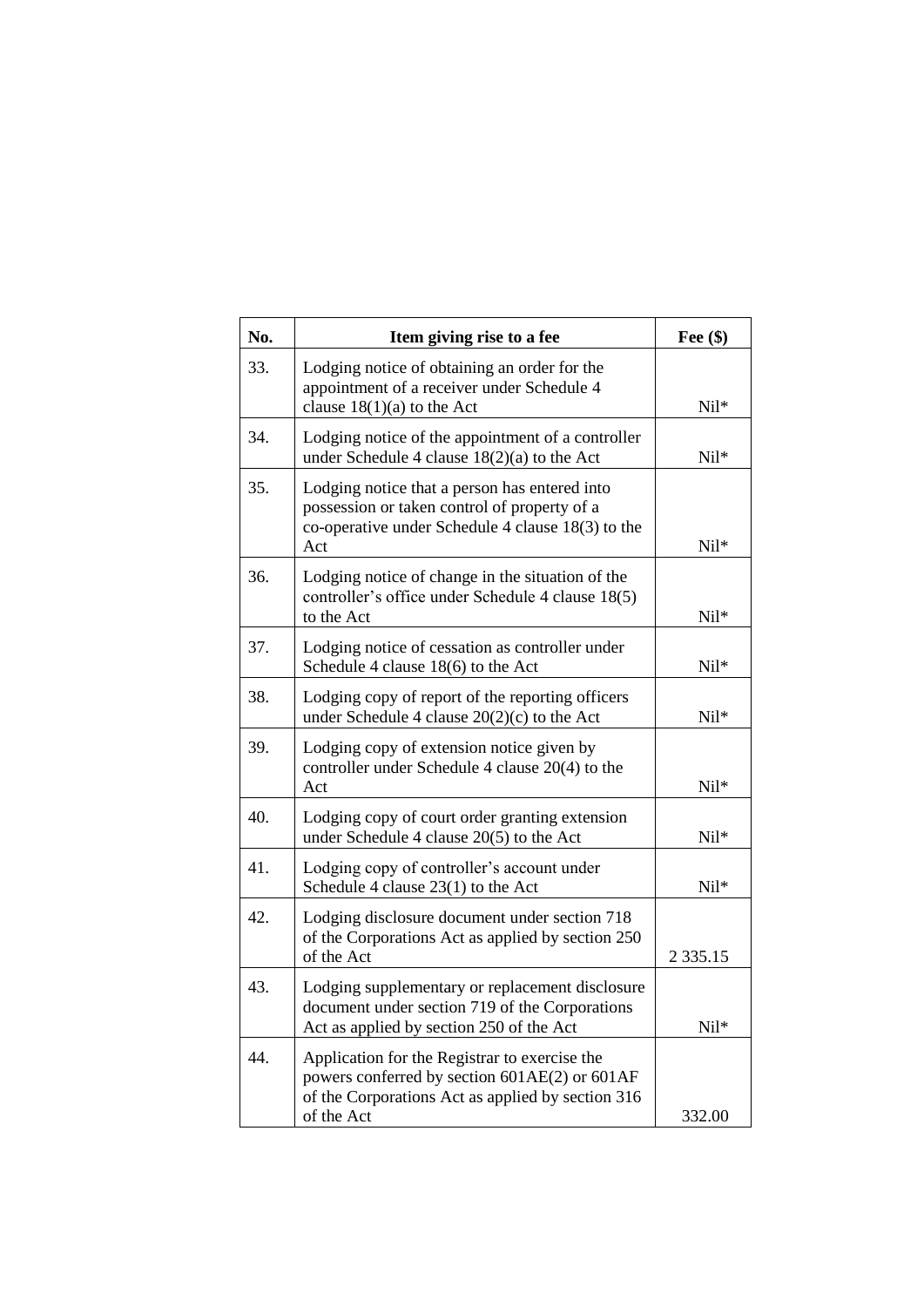| No. | Item giving rise to a fee                                                                                                                                  | Fee $(\$)$ |
|-----|------------------------------------------------------------------------------------------------------------------------------------------------------------|------------|
| 45. | Lodging any other document under the<br>Corporations Act as applied by the Act                                                                             | $Ni1*$     |
| 46. | Applications for exemption under section 111AS,<br>111AT, 283GA, 741, 742 or 1045A of the<br>Corporations Act as applied by section 250 of<br>the Act      | 332.00     |
| 47. | Lodging documents or making applications for<br>the Registrar to exercise a power or do<br>something under the Act for which no other<br>fee is prescribed |            |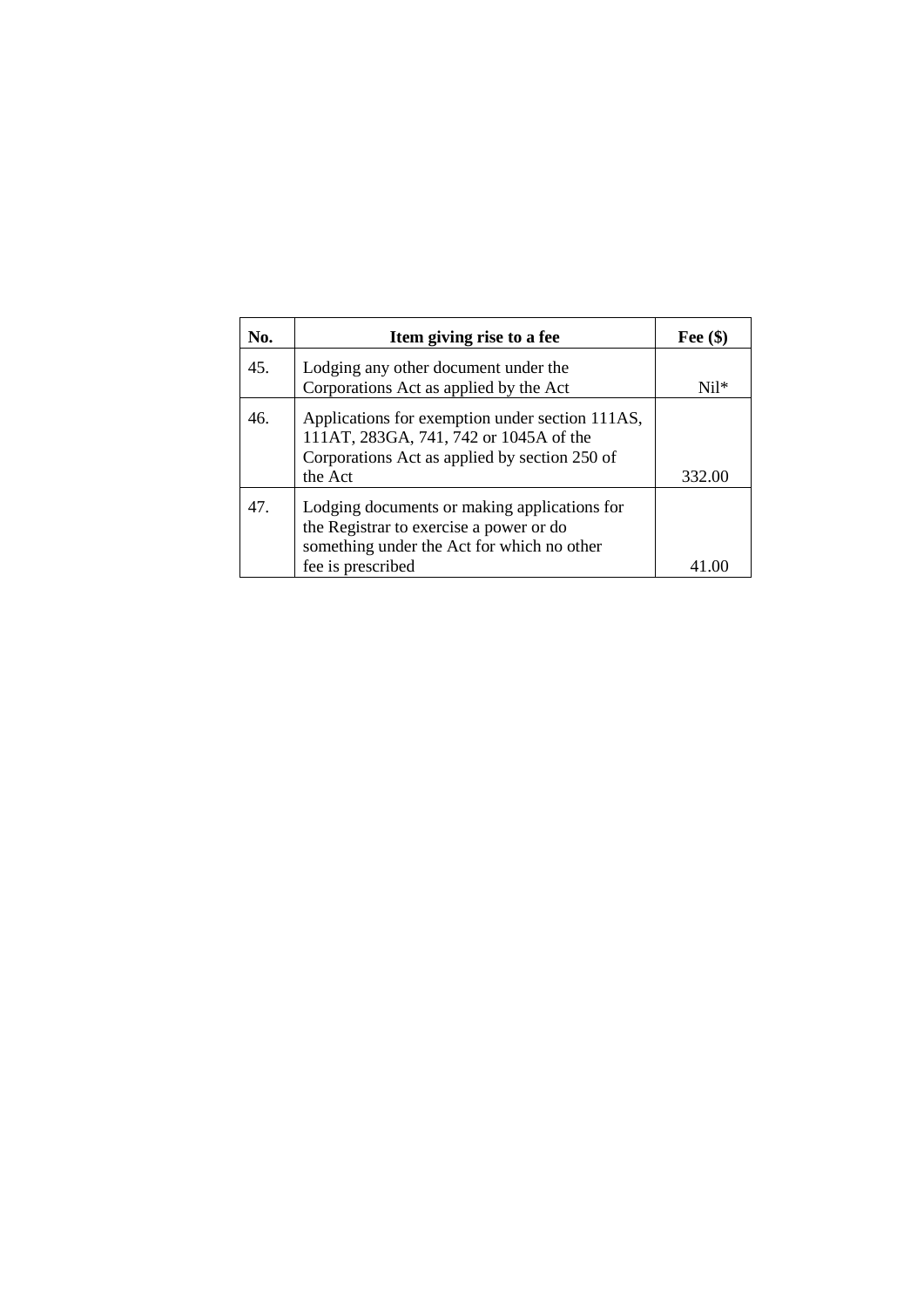## **Part 9 —** *Debt Collectors Licensing Regulations 1964* **amended**

#### **24. Regulations amended**

This Part amends the *Debt Collectors Licensing Regulations 1964*.

#### **25. Regulation 4 amended**

Delete regulation 4(1A) and (1) and insert:

(1) The fee payable for a matter set out in column 1 of the Table is the fee set out opposite the matter in column 2. **Table**

| <b>Item</b> | Column 1<br><b>Matter</b>                                        | Column <sub>2</sub><br>Fee $(\$)$ |
|-------------|------------------------------------------------------------------|-----------------------------------|
| 1.          | Issue or renewal of<br>licence                                   | 2 5 2 5 . 3 5                     |
| 2.          | Transfer of licence                                              | 361.00                            |
| 3.          | Issue of duplicate<br>licence                                    | 29.50                             |
|             | Inspection of<br>register kept under<br>section 12 of the<br>Act | 11.80                             |

# **26. Regulation 4A deleted**

Delete regulation 4A.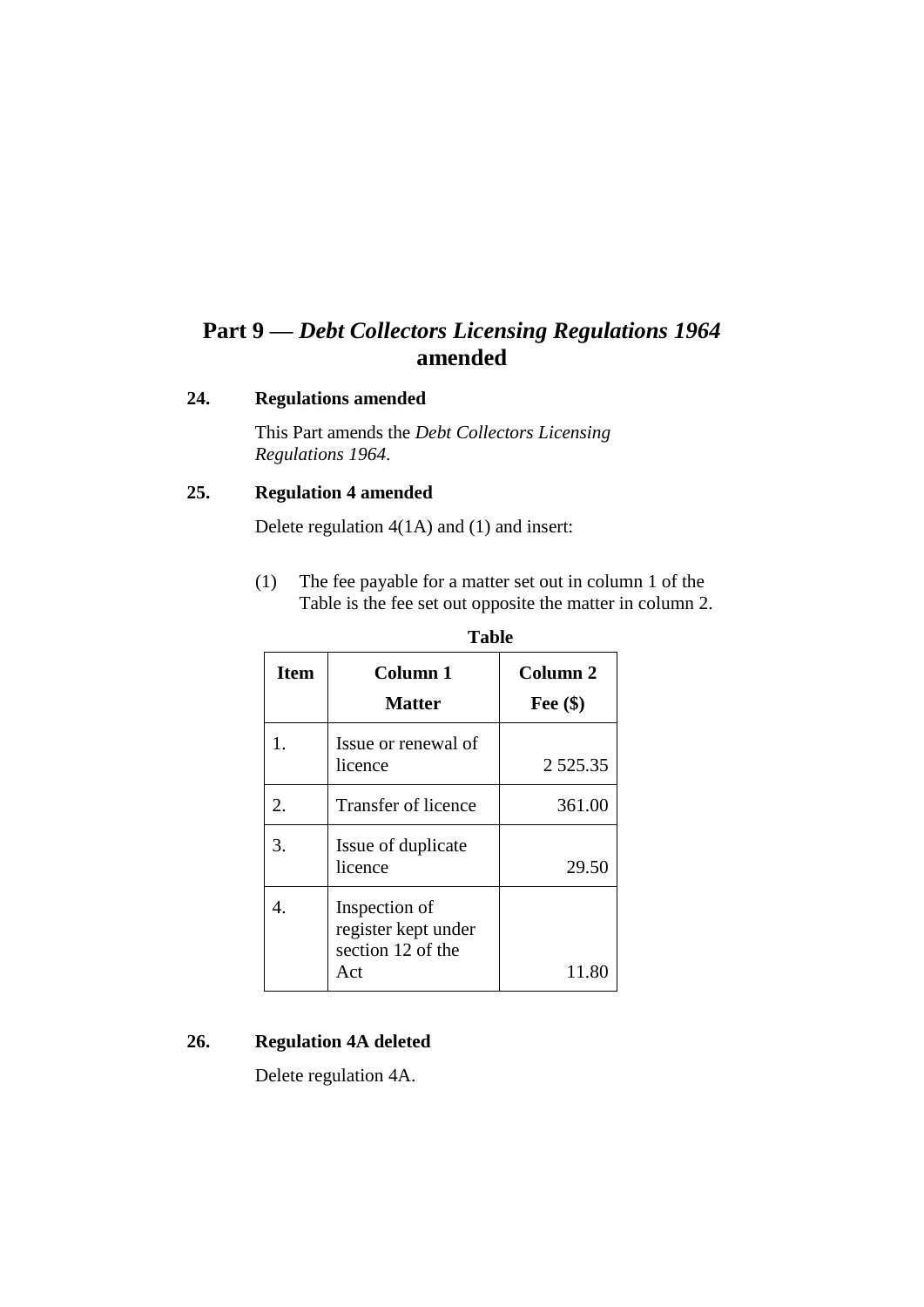## **Part 10 —** *Electricity (Licensing) Regulations 1991* **amended**

#### **27. Regulations amended**

This Part amends the *Electricity (Licensing) Regulations 1991*.

### **28. Regulation 3 amended**

In regulation 3(1) delete the definition of *designated period*.

### **29. Regulation 64A deleted**

Delete regulation 64A.

#### **30. Schedule 1 replaced**

Delete Schedule 1 and insert:

## **Schedule 1 — Fees**

 $[r. 23(1), 27(3), 38(2a), 39(1), 53A(1), 60(1)$  and  $64(1)]$ 

| Item |     | Column 1<br><b>Matter</b>                                                                        | Column 2<br>Fee $(\$)$ |
|------|-----|--------------------------------------------------------------------------------------------------|------------------------|
| 1.   |     | Licences and permits under<br>Part $3-$                                                          |                        |
|      | (a) | Application for licence or<br>permit                                                             | 76.00                  |
|      | (b) | Registration of licence or<br>permit or renewal of<br>registration of licence (for<br>each year) | 102.00                 |
|      | (c) | Replacement for licence or<br>permit                                                             | 47.25                  |
|      | (d) | Application for restoration<br>of name to register (failure<br>to renew)                         | 78.75                  |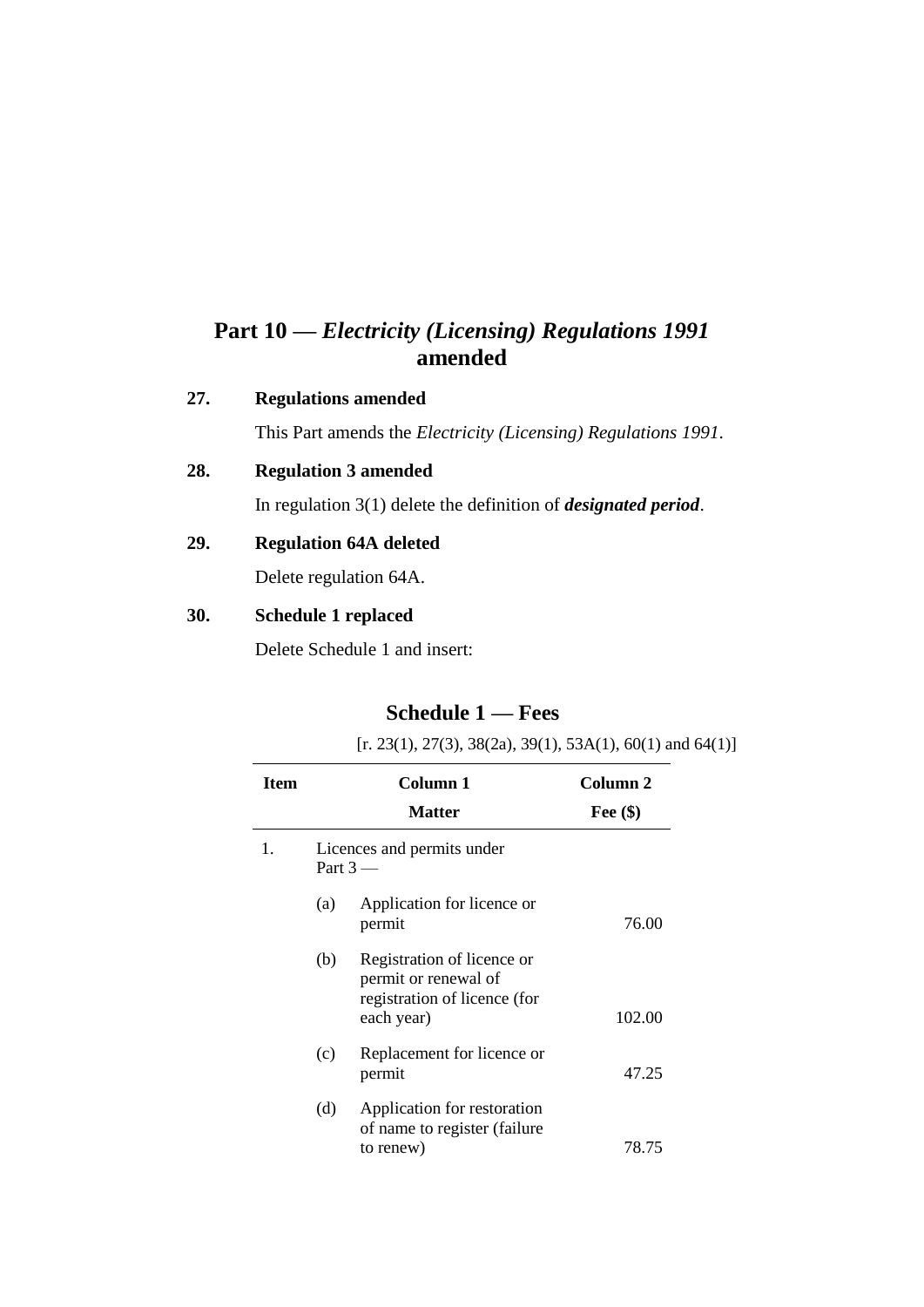|    | <b>Item</b> | <b>Column 1</b>                                                                                 | Column <sub>2</sub> |
|----|-------------|-------------------------------------------------------------------------------------------------|---------------------|
|    |             | <b>Matter</b>                                                                                   | Fee $(\$)$          |
| 2. |             | Licences under Part 4 -                                                                         |                     |
|    | (a)         | Application for licence                                                                         | 115.00              |
|    | (b)         | Registration or renewal of<br>registration of electrical<br>contractor's licence                | 525.00              |
|    | (c)         | Registration or renewal of<br>registration of in-house<br>electrical installing work<br>licence | 276.00              |
|    | (d)         | Replacing or adding<br>nominee: electrical<br>contractor's licence                              | 415.80              |
|    | (e)         | Replacing or adding<br>nominee: in-house<br>electrical installing work<br>licence               | 260.00              |
|    | (f)         | Replacement for licence or<br>copy of certificate of<br>registration                            | 60.90               |
|    | (g)         | Extract of register                                                                             | 68.70               |
|    | (h)         | Copy of register (if<br>available)                                                              | 84.00               |
|    | (i)         | Application for restoration<br>of name to register (failure<br>to renew)                        | 155.00              |
| 3. |             | Further inspection —                                                                            |                     |
|    | (a)         | If relevant network operator<br>is the Regional Power<br>Corporation                            | 498.25              |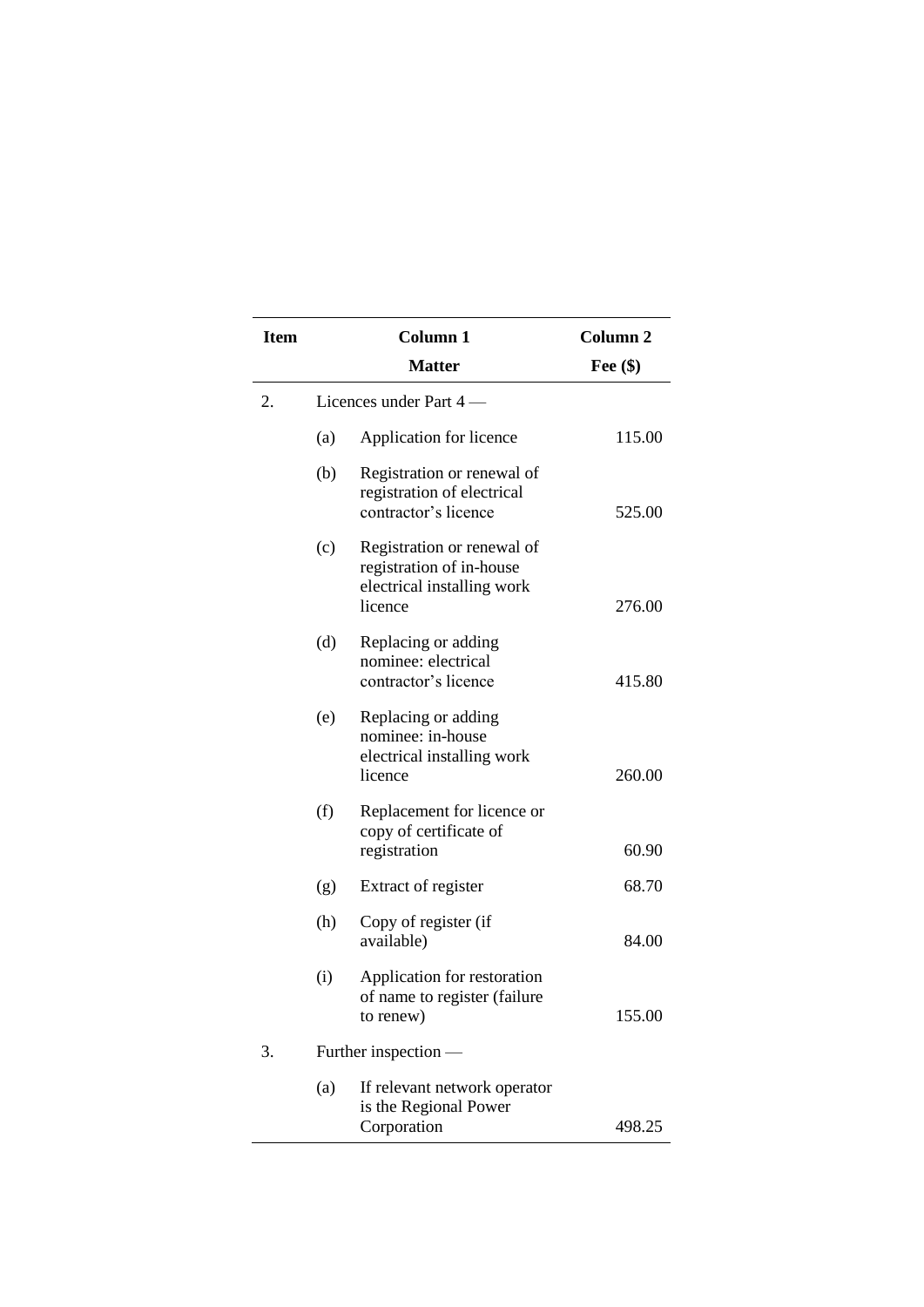| Item |     | Column 1                                                                 | Column 2   |
|------|-----|--------------------------------------------------------------------------|------------|
|      |     | <b>Matter</b>                                                            | Fee $(\$)$ |
|      | (b) | If relevant network operator<br>is not the Regional Power<br>Corporation | 182.00     |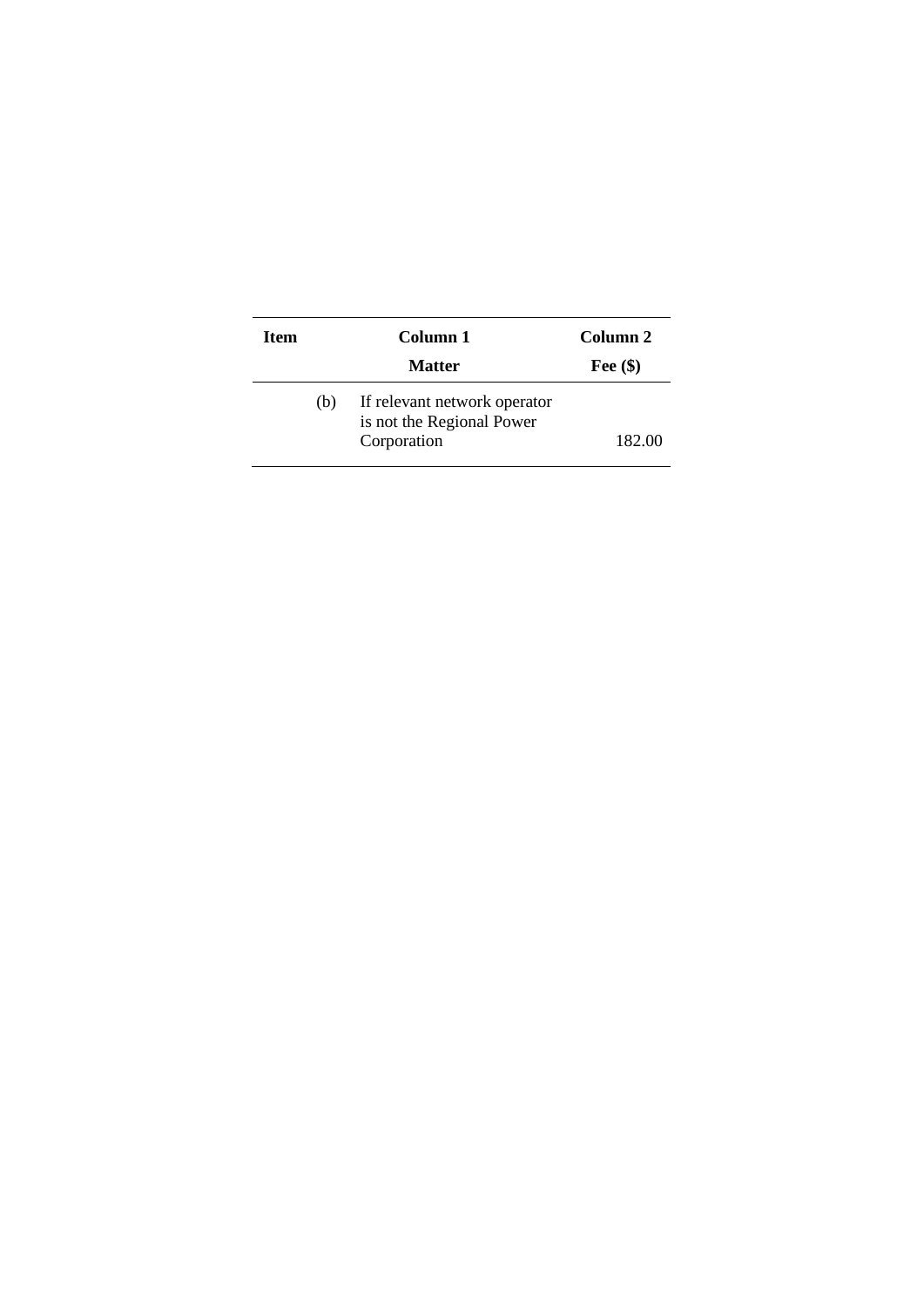## **Part 11 —** *Employment Agents Regulations 1976* **amended**

#### **31. Regulations amended**

This Part amends the *Employment Agents Regulations 1976*.

### **32. Regulation 10 amended**

- (1) Delete regulation 10(1AA) and (1) and insert:
	- (1) The fee payable for a matter set out in column 1 of the Table is the fee set out opposite the matter in column 2.

| <b>Item</b> | Column 1                                                                                        | Column 2    |
|-------------|-------------------------------------------------------------------------------------------------|-------------|
|             | <b>Matter</b>                                                                                   | Fee $(\$)$  |
| 1.          | Application for grant of<br>general licence for period<br>not exceeding prescribed<br>period    | 1 1 1 4 .00 |
| $2_{\cdot}$ | Application for grant of<br>restricted licence for<br>period not exceeding<br>prescribed period | 1 012.40    |
| 3.          | Application for renewal of<br>general or restricted<br>licence for prescribed<br>period         | 788.00      |
| 4.          | Application for grant of<br>interim licence                                                     | 36.35       |
| 5.          | Issue of duplicate licence                                                                      | 29.50       |

#### **Table**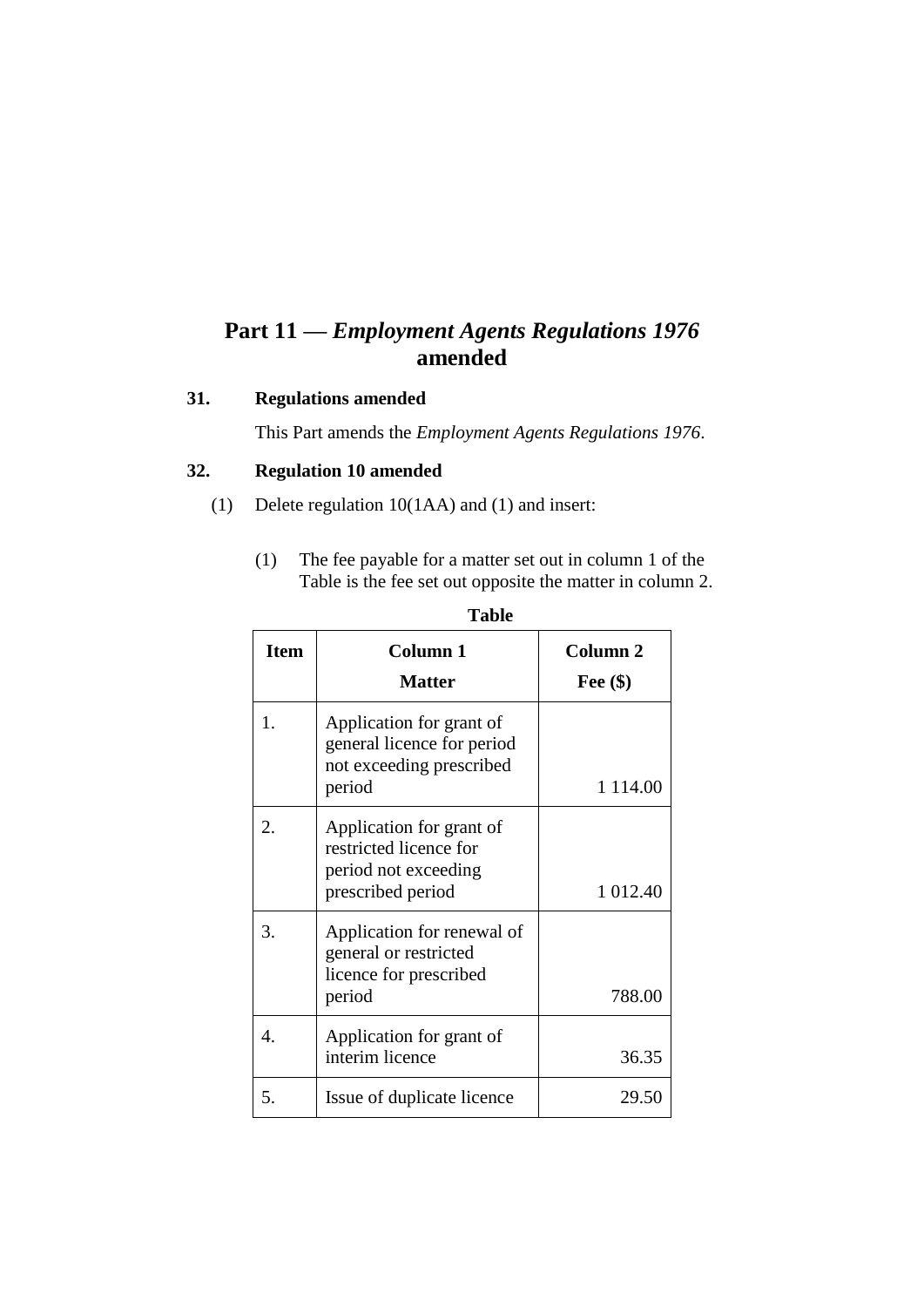| <b>Item</b> | <b>Column 1</b><br><b>Matter</b>                                               | Column <sub>2</sub><br>Fee $(\$)$ |
|-------------|--------------------------------------------------------------------------------|-----------------------------------|
| 6.          | Application for transfer of<br>licence under section 19(6)<br>of the Act       | 83.50                             |
| 7.          | Inspection of record under<br>section 51 of the Act                            | 14.80                             |
| 8.          | Inspection of Register                                                         | 11.80                             |
| 9.          | Copy (certified or<br>uncertified) of individual<br>registration in Register — |                                   |
|             | (a)<br>first page                                                              | 12.20                             |
|             | (b)<br>each subsequent<br>page                                                 | 2.30                              |
| 10.         | Copy (certified or<br>uncertified) of all<br>registrations in Register         | 115.50                            |

(2) In regulation 10(2) delete "\$329.00" and insert:

\$345.00

## **33. Regulation 10A deleted**

Delete regulation 10A.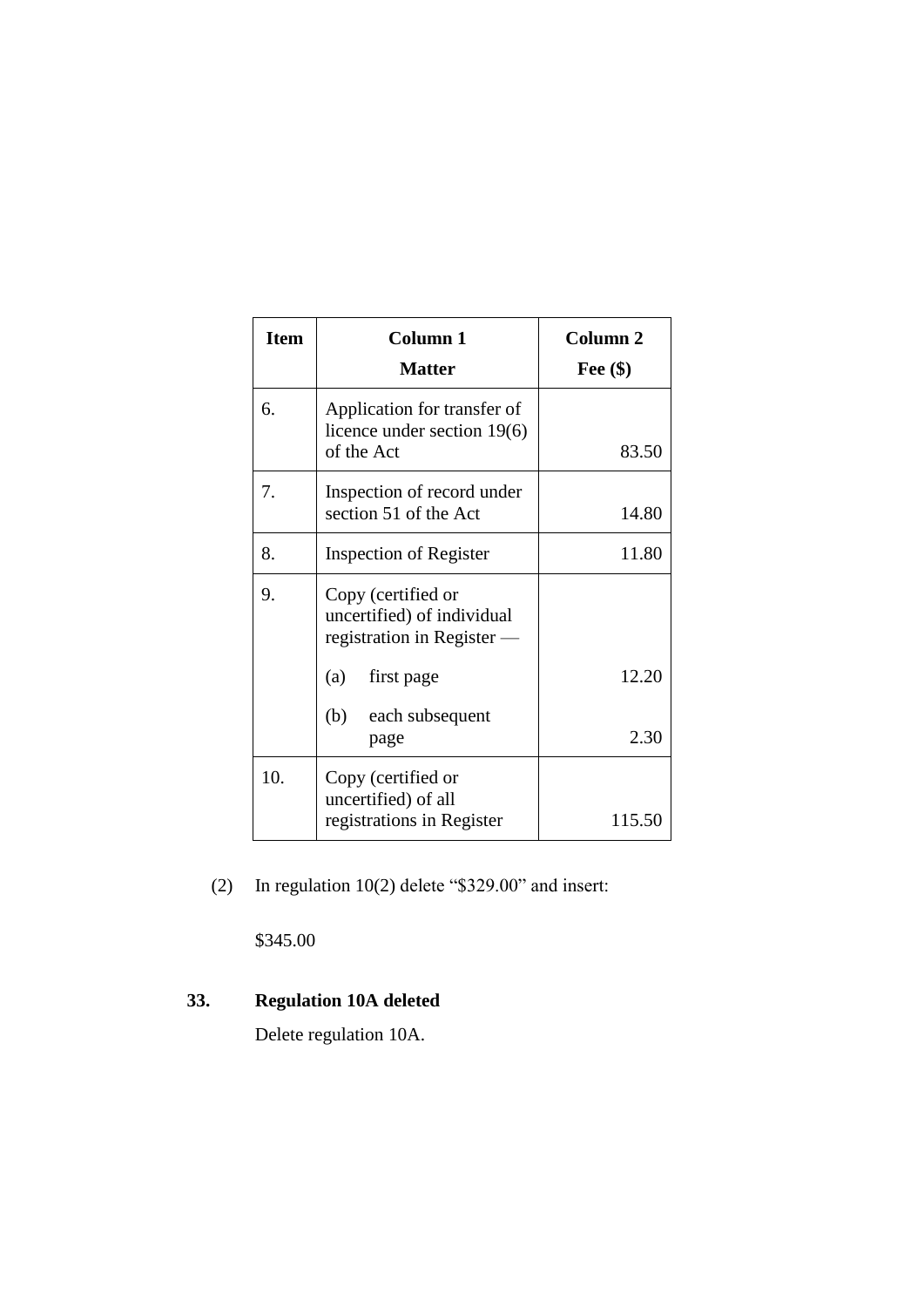## **Part 12 —** *Gas Standards (Gasfitting and Consumer Gas Installations) Regulations 1999* **amended**

#### **34. Regulations amended**

This Part amends the *Gas Standards (Gasfitting and Consumer Gas Installations) Regulations 1999*.

#### **35. Regulation 3 amended**

In regulation 3(1) delete the definition of *designated period*.

#### **36. Regulation 16A deleted**

Delete regulation 16A.

#### **37. Schedule 4 replaced**

Delete Schedule 4 and insert:

### **Schedule 4 — Fees for permits and authorisations**

[r. 11, 13A and 15A]

| <b>Item</b> | Column 1                                      | Column <sub>2</sub> |
|-------------|-----------------------------------------------|---------------------|
|             | <b>Matter</b>                                 | Fee $(\$)$          |
| 1.          | Application for permit                        | 56.50               |
| 2.          | Issue or renewal of permit<br>(for each year) | 60.00               |
| 3.          | Application for<br>authorisation              | 697.00              |
|             | Replacement permit or<br>authorisation        | 116.00              |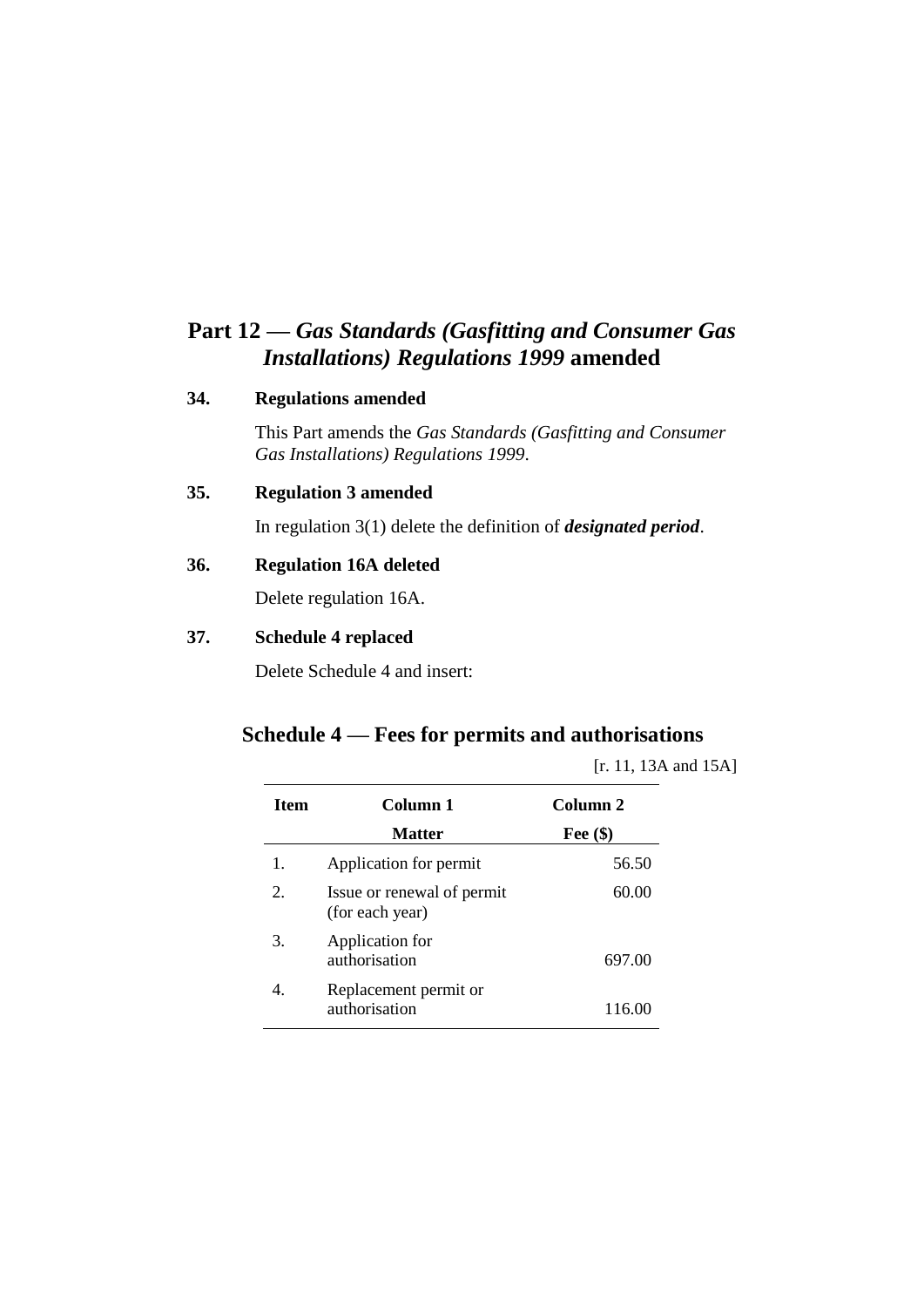## **Part 13 —** *Land Valuers Licensing Regulations 1979* **amended**

#### **38. Regulations amended**

This Part amends the *Land Valuers Licensing Regulations 1979*.

### **39. Regulation 2 amended**

In regulation 2 delete the definition of *designated period*.

### **40. Regulation 4AA deleted**

Delete regulation 4AA.

#### **41. Schedule 1 replaced**

Delete Schedule 1 and insert:

## **Schedule 1 — Fees**

[r. 4]

| <b>Item</b> | Column 1<br><b>Matter</b>                                     | Column 2<br>Fee $(\$)$ |
|-------------|---------------------------------------------------------------|------------------------|
|             |                                                               |                        |
| 1.          | Grant of licence                                              | 829.75                 |
| 2.          | Renewal of licence                                            | 813.50                 |
| 3.          | Issue of duplicate licence                                    | 29.50                  |
| 4.          | Inspection of register                                        | 11.80                  |
| 5.          | Certificate as to an individual<br>registration in register - |                        |
|             | (a)<br>first page                                             | 12.20                  |
|             | each subsequent page<br>(b)                                   | 2.30                   |
| б.          | Certificate as to all<br>registrations in register            | 115.50                 |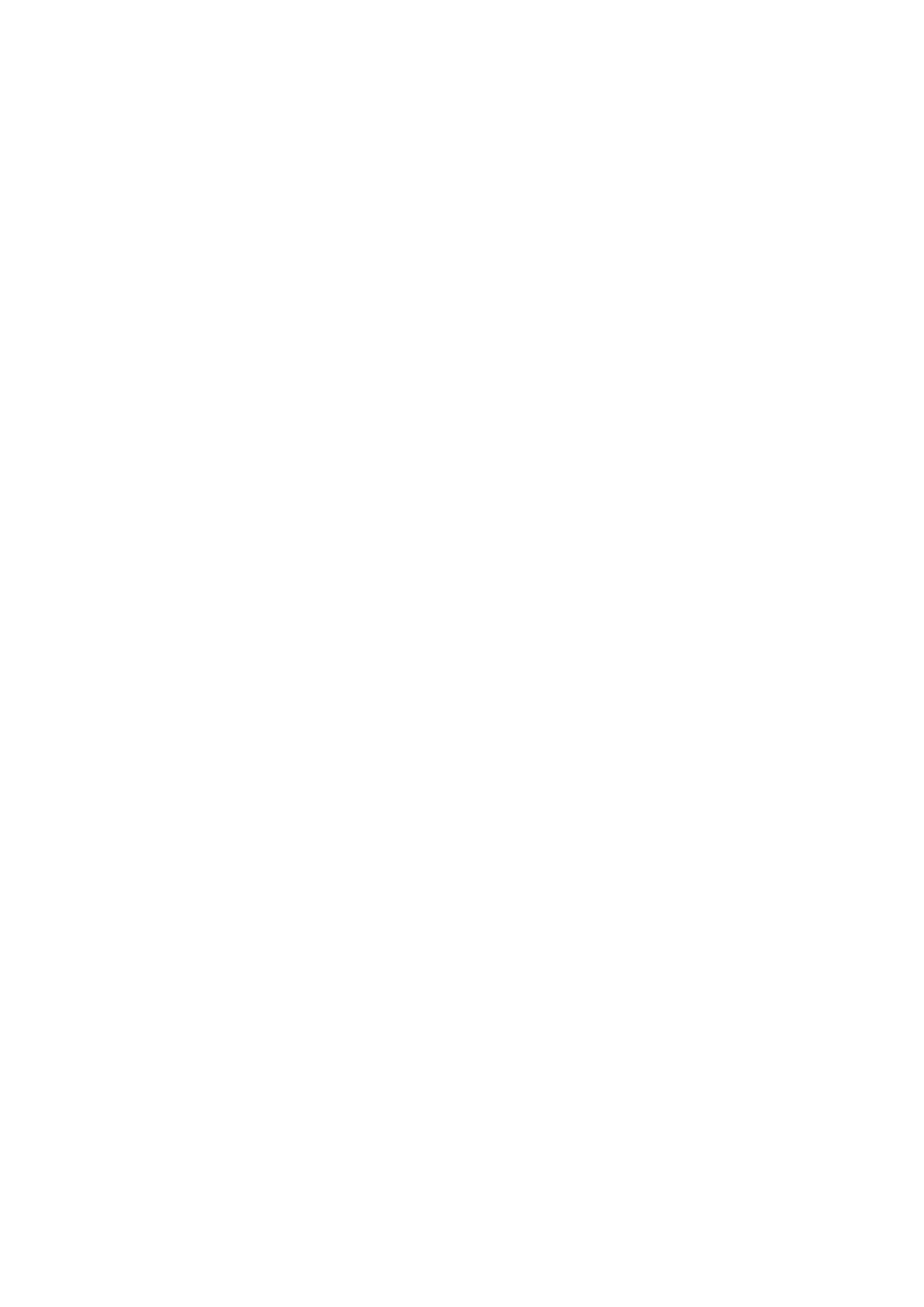## **Part 14 —** *Limited Partnerships Regulations 2017* **amended**

#### **42. Regulations amended**

This Part amends the *Limited Partnerships Regulations 2017*.

### **43. Regulation 3A deleted**

Delete regulation 3A.

### **44. Schedule 1 amended**

In Schedule 1:

(a) in the item for s.  $16(2)$  delete "200.55" and insert:

211.00

(b) in the item for s.  $92(1)$  delete "42.00" and insert:

44.00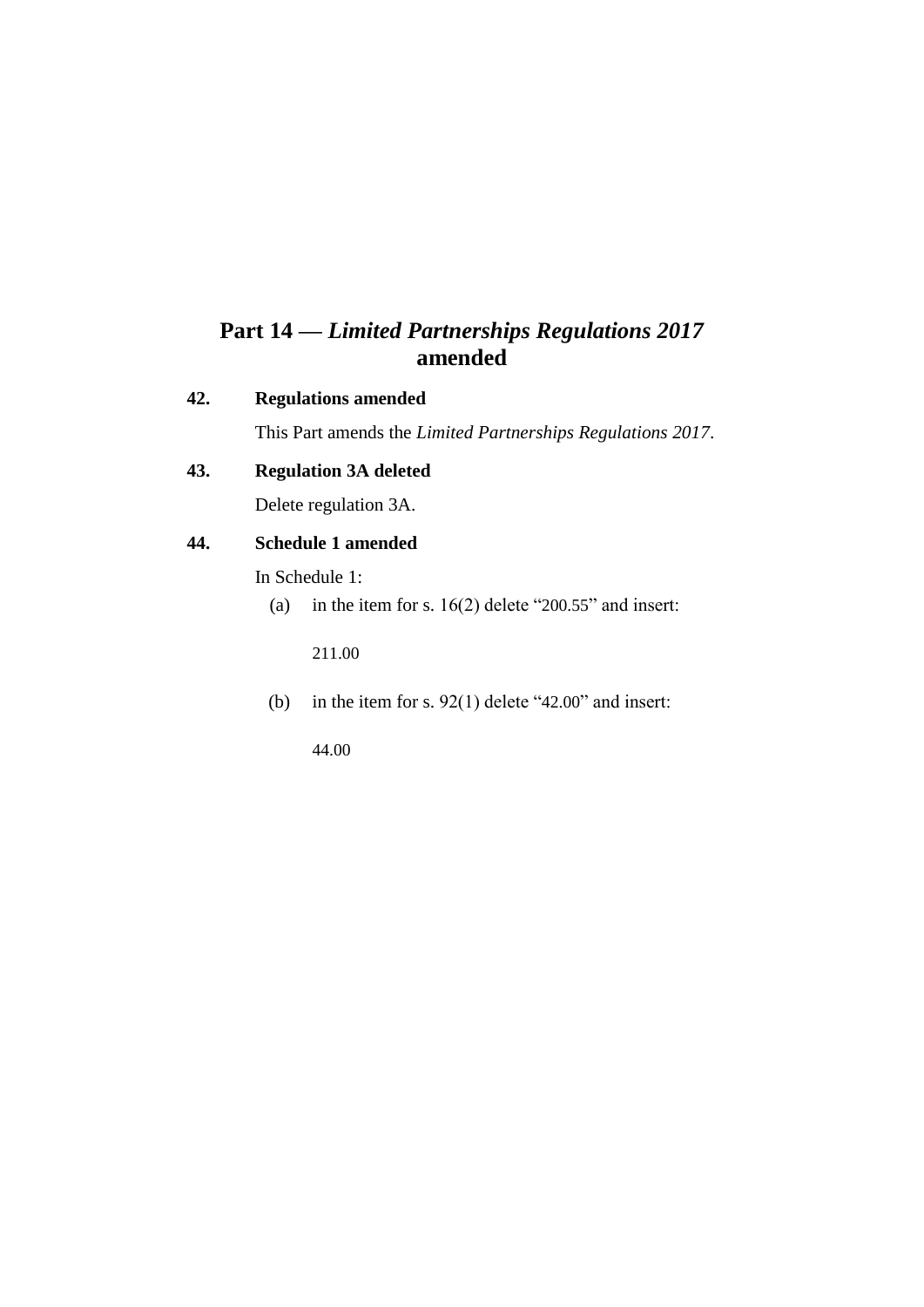## **Part 15 —** *Motor Vehicle Dealers (Licensing) Regulations 1974* **amended**

#### **45. Regulations amended**

This Part amends the *Motor Vehicle Dealers (Licensing) Regulations 1974*.

### **46. Regulation 2 deleted**

Delete regulation 2.

### **47. Regulations 7 and 7AA replaced**

Delete regulations 7 and 7AA and insert:

#### **7. Fees**

The fees set out in Schedule 3 are the fees to be paid in respect of the matters to which they are applicable.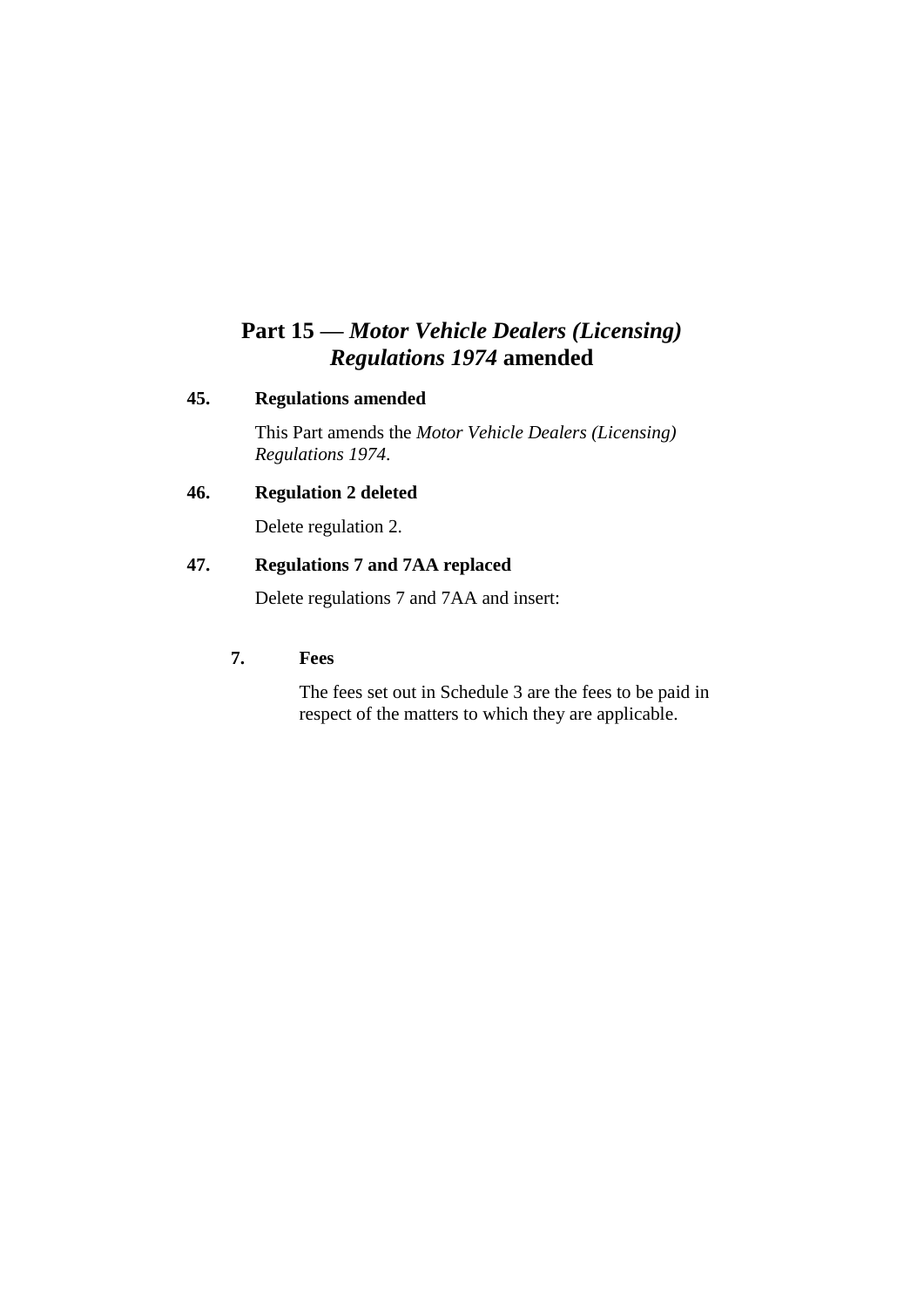## **48. Third Schedule replaced**

Delete the Third Schedule and insert:

| <b>Item</b> | <b>Column 1</b>                                                                                                                 | Column <sub>2</sub>         |
|-------------|---------------------------------------------------------------------------------------------------------------------------------|-----------------------------|
|             | <b>Matter</b>                                                                                                                   | Fee $(\$)$                  |
| 1.          | Application for a dealer's licence or<br>renewal of a dealer's licence for the<br>period prescribed by                          |                             |
|             | regulation $6A$ —                                                                                                               | 1 010.00 plus<br>955.00 for |
|             |                                                                                                                                 | each premises<br>to be      |
|             |                                                                                                                                 | authorised<br>under         |
|             |                                                                                                                                 | section $20E(3)$            |
|             |                                                                                                                                 | of the Act in               |
|             |                                                                                                                                 | relation to the<br>licence  |
| 2.          | Application under section 20F of<br>the Act to alter particulars of<br>premises                                                 | 165.00                      |
| 3.          | Application under section 20F of<br>the Act to add to particulars of                                                            |                             |
|             | premises                                                                                                                        | 157.00 for<br>each addition |
| 4.          | Application for a temporary permit<br>under section 20H of the Act                                                              | 211.00                      |
| 5.          | Application for yard manager's<br>licence or renewal of yard<br>manager's licence for the period<br>prescribed by regulation 6A | 508.00                      |

## **Schedule 3 — Fees**

[r. 7]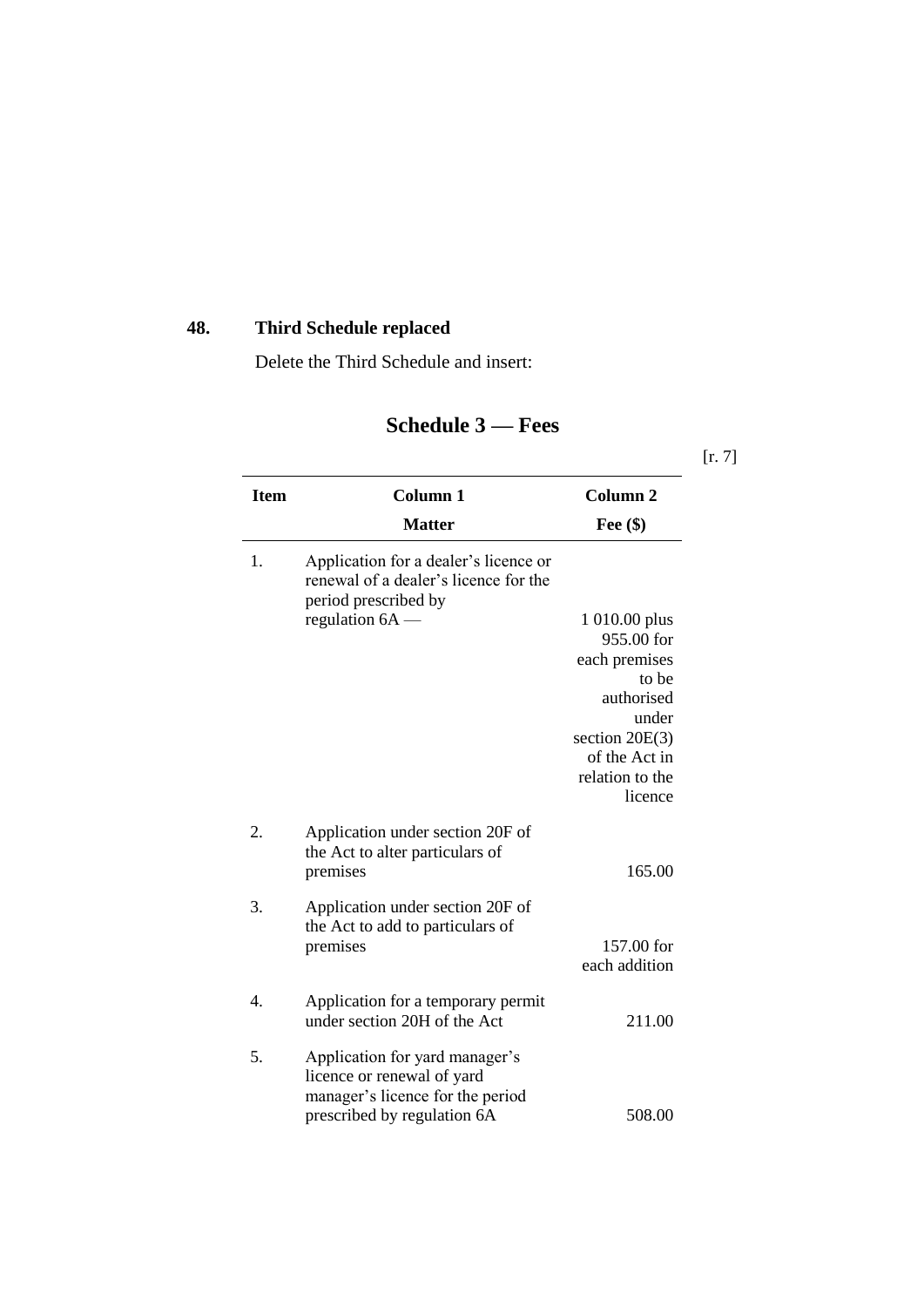| <b>Item</b> | <b>Column 1</b>                                                                                                                                                                                                | Column <sub>2</sub>                                                                                                                                  |
|-------------|----------------------------------------------------------------------------------------------------------------------------------------------------------------------------------------------------------------|------------------------------------------------------------------------------------------------------------------------------------------------------|
|             | <b>Matter</b>                                                                                                                                                                                                  | Fee $(\$)$                                                                                                                                           |
| 6.          | Application for salesperson's<br>licence or renewal of salesperson's<br>licence for the period prescribed by<br>regulation 6A                                                                                  | 345.00                                                                                                                                               |
| 7.          | Application for car market<br>operator's registration or renewal of<br>car market operator's                                                                                                                   |                                                                                                                                                      |
|             | registration -                                                                                                                                                                                                 | 1 000.00 plus<br>955.00 for<br>each premises<br>to be<br>authorised<br>under<br>section $21A(3)$<br>of the Act in<br>relation to the<br>registration |
| 8.          | Application under section 21B of<br>the Act to alter particulars of<br>premises                                                                                                                                | 156.00                                                                                                                                               |
| 9.          | Application under section 21B of<br>the Act to add to particulars of<br>premises                                                                                                                               | 149.00 for<br>each addition                                                                                                                          |
| 10.         | Application for exemption from the<br>Act under section $31(1)$ of the Act                                                                                                                                     | 162.00                                                                                                                                               |
| 11.         | Duplicate licence                                                                                                                                                                                              | 29.50                                                                                                                                                |
| 12.         | Certificate showing whether or not<br>a person was recorded in the<br>register kept under section 24 of the<br>Act as the holder of an<br>authorisation on a specified date or<br>during a specific period $-$ |                                                                                                                                                      |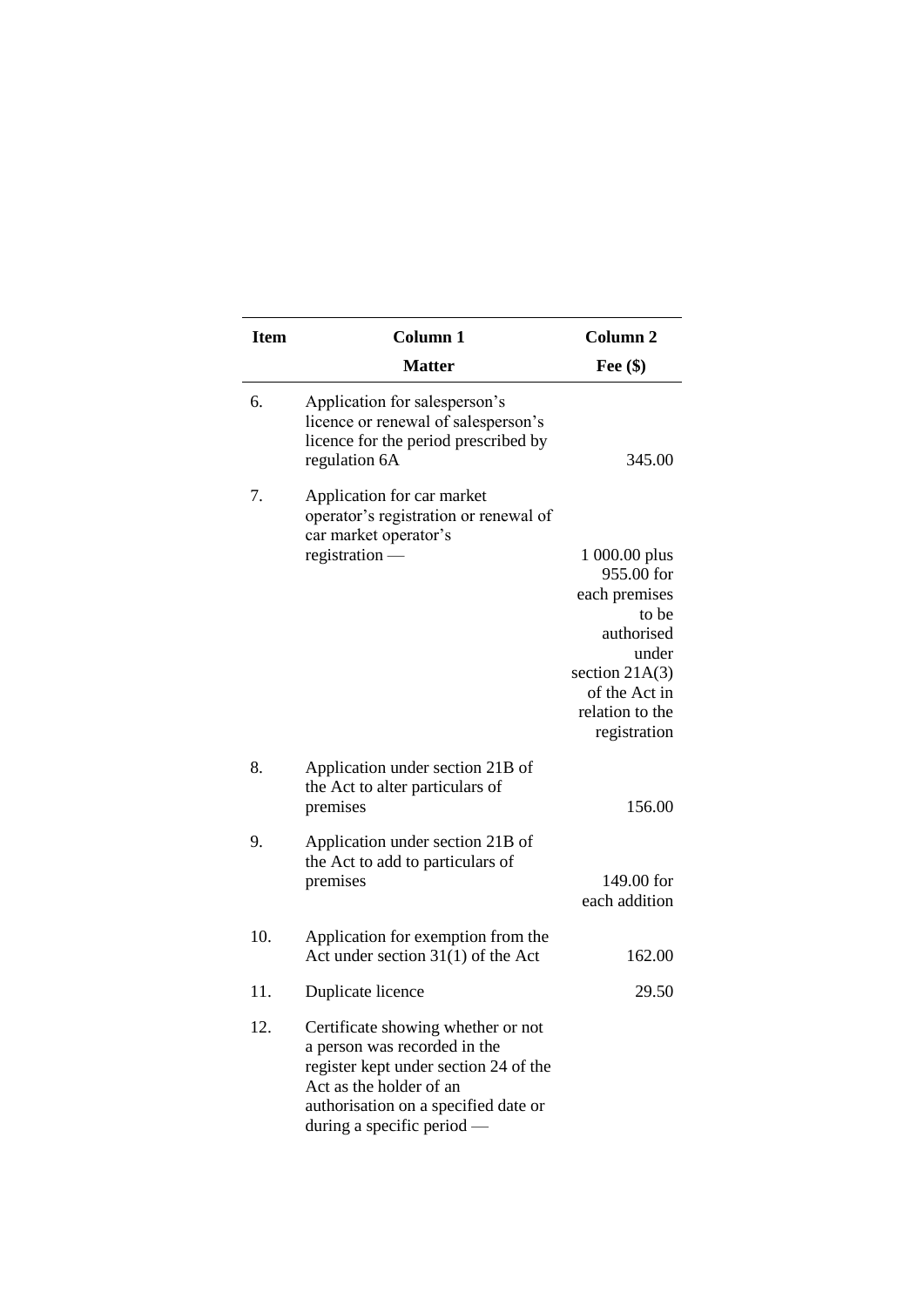| <b>Item</b> | Column 1                                                                                                                                                                                                                                                                                             | Column 2   |
|-------------|------------------------------------------------------------------------------------------------------------------------------------------------------------------------------------------------------------------------------------------------------------------------------------------------------|------------|
|             | <b>Matter</b>                                                                                                                                                                                                                                                                                        | Fee $(\$)$ |
|             | (a)<br>first page                                                                                                                                                                                                                                                                                    | 12.20      |
|             | (b)<br>each subsequent page                                                                                                                                                                                                                                                                          | 2.30       |
| 13.<br>14.  | Certificate showing all persons<br>recorded in the register kept under<br>section 24 of the Act as the holder<br>of an authorisation on a specified<br>date or during a specific period<br>Certificate showing any other<br>matter appearing in the register kept<br>under section 24 of the $Act$ — | 121.00     |
|             | (a)<br>first page                                                                                                                                                                                                                                                                                    | 12.20      |
|             | (b)<br>each subsequent page                                                                                                                                                                                                                                                                          | 2.30       |
| 15.         | Inspection of register kept under<br>section 24 of the Act                                                                                                                                                                                                                                           | 11.80      |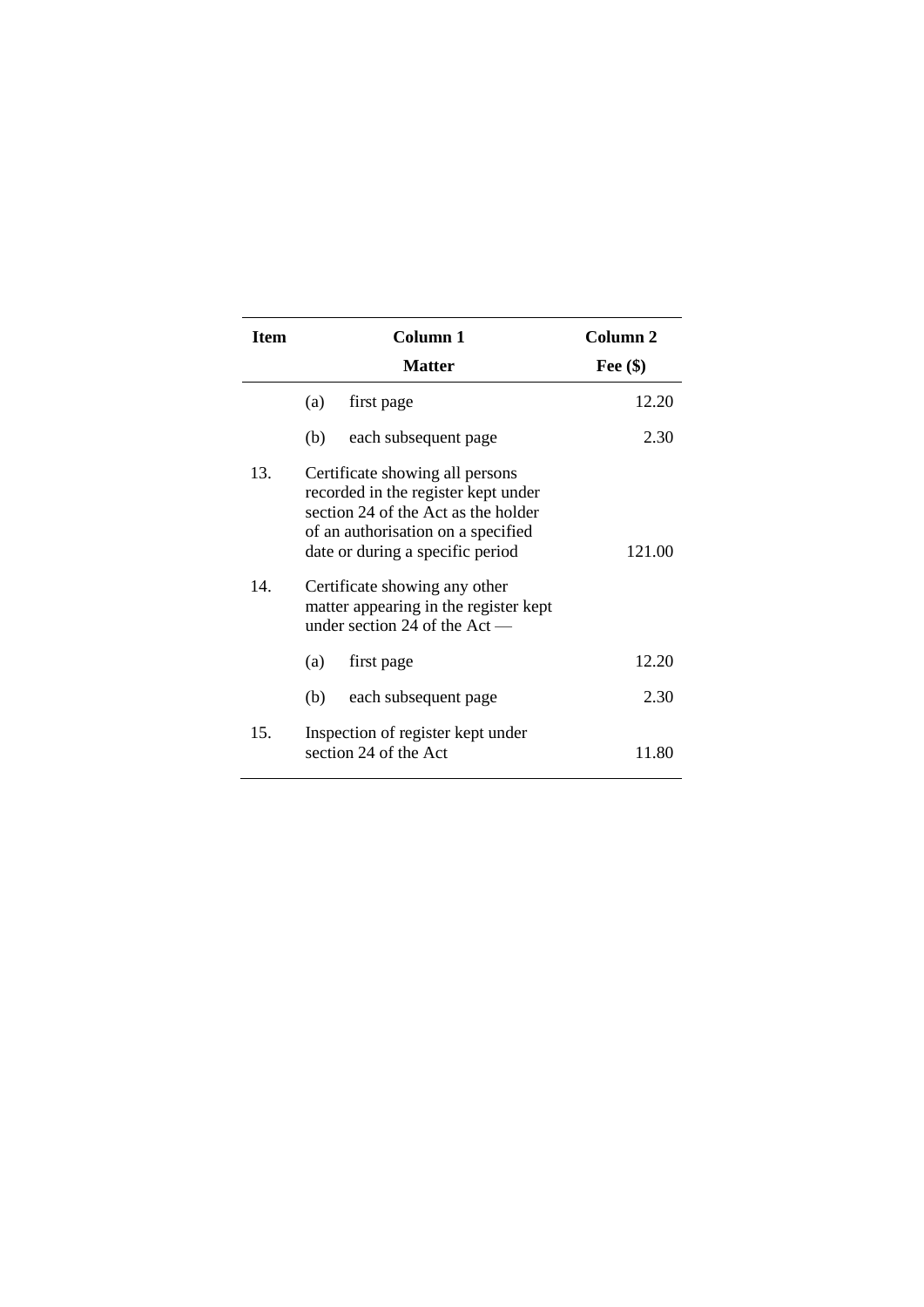## **Part 16 —** *Motor Vehicle Repairers Regulations 2007* **amended**

#### **49. Regulations amended**

This Part amends the *Motor Vehicle Repairers Regulations 2007*.

#### **50. Regulation 7AA deleted**

Delete regulation 7AA.

#### **51. Regulation 7A replaced**

Delete regulation 7A and insert:

#### **7A. Fees for licence application (Act s. 13)**

For the purposes of section  $13(2)(a)(ii)$  of the Act, the prescribed fee for an application under section 15, 17 or 19 of the Act is the sum of —

- (a) \$255.00; and
- (b) the amount specified in column 2 of the Table opposite the number of repairers of the applicant at the time that the application is made.

| raviv       |                                    |                                    |  |
|-------------|------------------------------------|------------------------------------|--|
| <b>Item</b> | Column 1<br>Number of<br>repairers | Column <sub>2</sub><br>Amount (\$) |  |
| 1.          | 1 or $2$                           | 759.00                             |  |
| 2.          | 3                                  | 911.00                             |  |
| 3.          |                                    | 1 063.00                           |  |
|             | $5$ to $7$                         | 1 215.00                           |  |

| ×<br>۰.<br>۰.<br>۰. | v |
|---------------------|---|
|                     |   |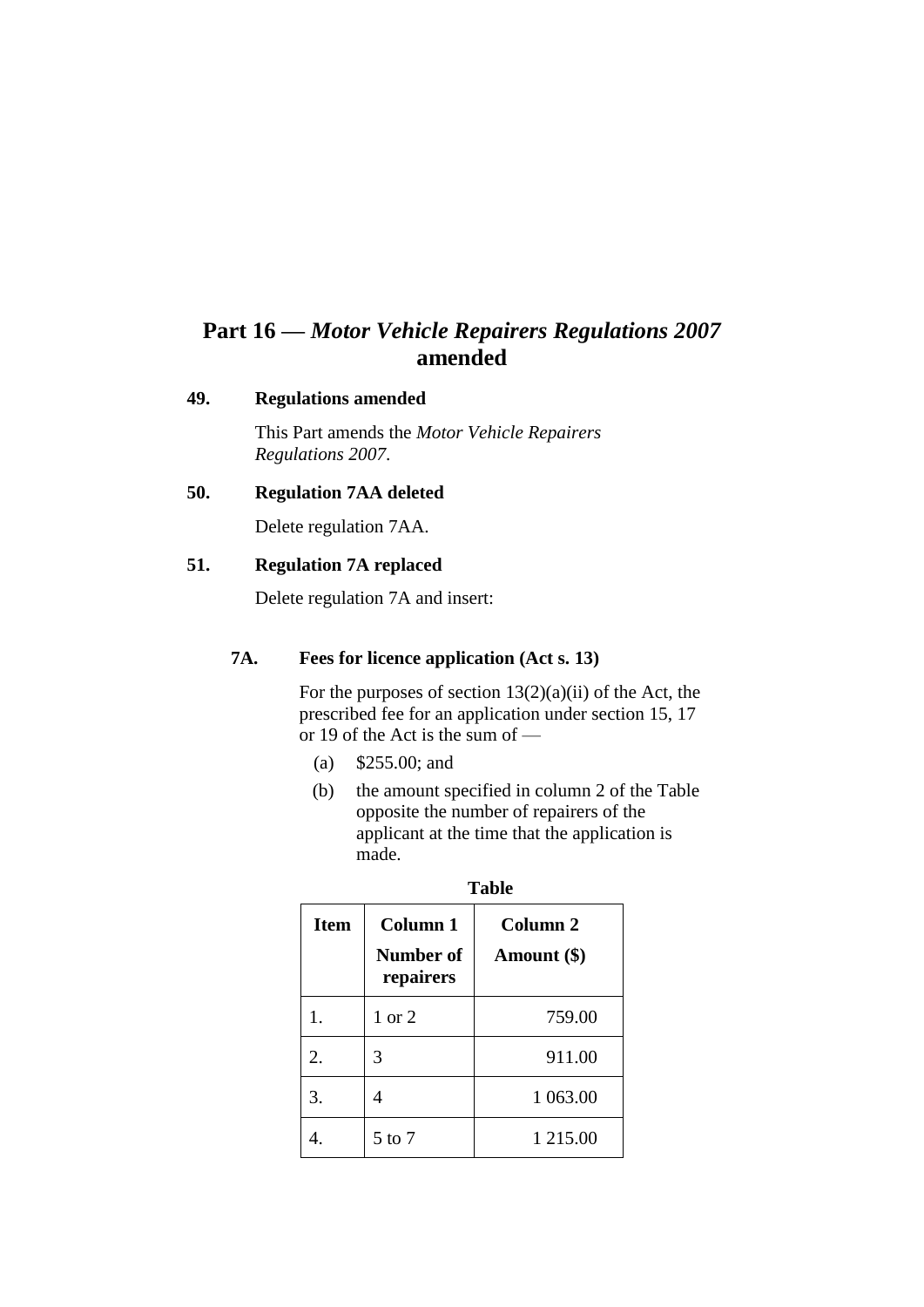| <b>Item</b> | Column 1<br>Number of<br>repairers | Column 2<br>Amount (\$) |
|-------------|------------------------------------|-------------------------|
| 5.          | 8 to 10                            | 1 408.00                |
| б.          | 11 or more                         | 1489.50                 |

### **52. Regulation 7F replaced**

Delete regulation 7F and insert:

### **7F. Fees for renewal of licence (Act s. 31)**

For the purposes of section 31(3)(b) of the Act, the prescribed fee for an application under section 31 of the Act is the sum of  $\frac{1}{2}$ 

- (a) \$247.00; and
- (b) the amount specified in column 2 of the Table opposite the number of repairers of the applicant at the time that the application is made.

**Table**

| <b>Item</b> | <b>Column 1</b><br>Number of<br>repairers | Column <sub>2</sub><br>Amount (\$) |  |
|-------------|-------------------------------------------|------------------------------------|--|
| 1.          | $1 \text{ or } 2$                         | 773.00                             |  |
| 2.          | 3                                         | 928.00                             |  |
| 3.          | 4                                         | 1 083.00                           |  |
|             | $5$ to $7$                                | 1 237.00                           |  |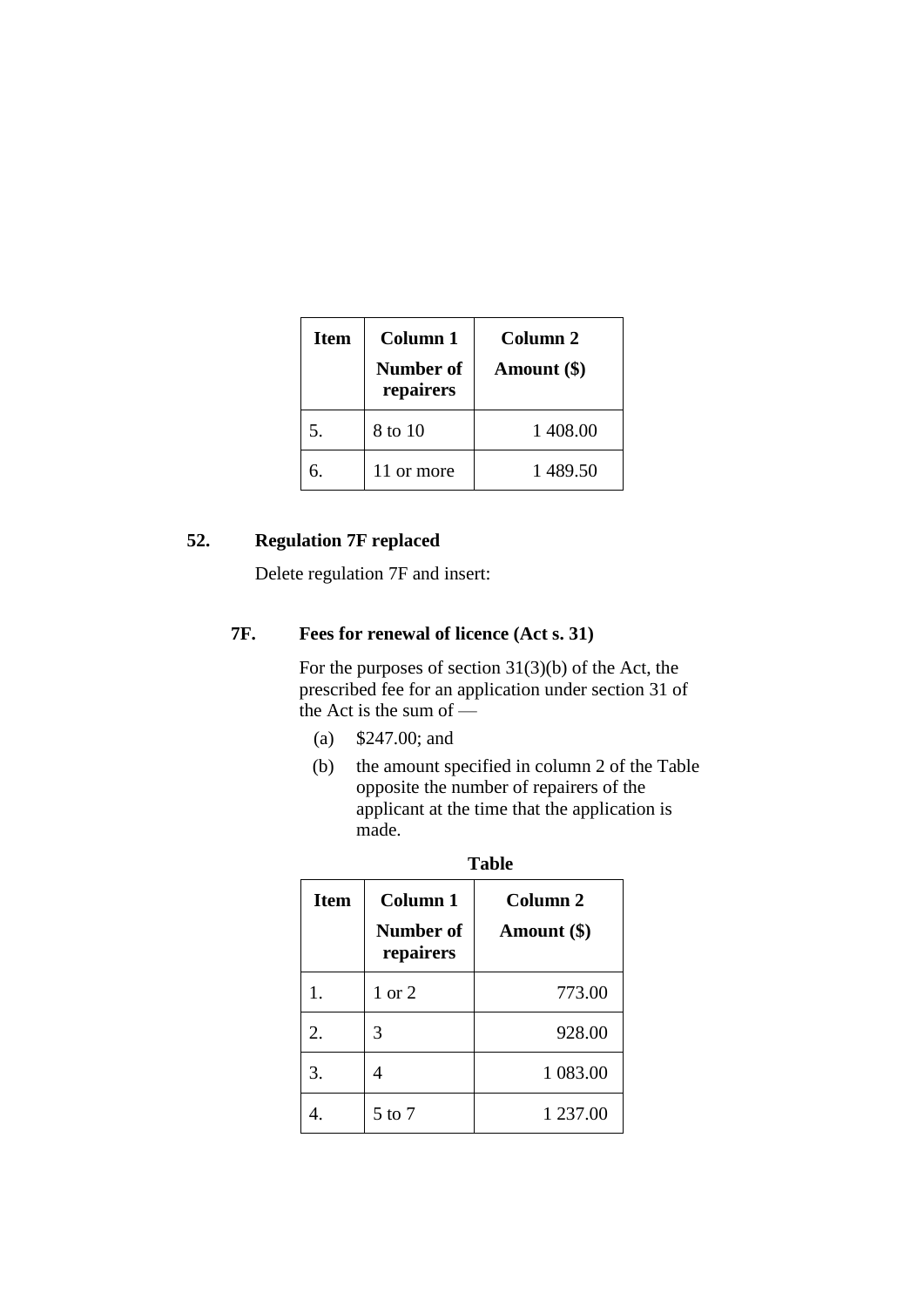| <b>Item</b> | Column 1<br>Number of<br>repairers | Column 2<br>Amount $(\$)$ |
|-------------|------------------------------------|---------------------------|
| 5.          | 8 to 10                            | 1 3 2 5 .80               |
| б.          | 11 or more                         | 1 473.10                  |

### **53. Regulation 7 amended**

In regulation 7 delete "\$89.50." and insert:

\$94.00.

### **54. Regulation 12A deleted**

Delete regulation 12A.

### **55. Regulation 15 amended**

- (1) In regulation 15(2):
	- (a) in paragraph (a) delete "7A(a)(i) or (b)(i) or 7F(a)(i) or  $(b)(i)$ ," and insert:

7A(a) or 7F(a),

(b) in paragraph (b) delete "7A(a)(ii) or (b)(ii) or  $7F(a)(ii)$ or  $(b)(ii)$ ," and insert:

7A(b) or 7F(b),

(2) In regulation 15(3) delete "7A(a)(ii) or (b)(ii) or  $7F(a)(ii)$  or  $(b)(ii)$ ," and insert:

7A(b) or 7F(b),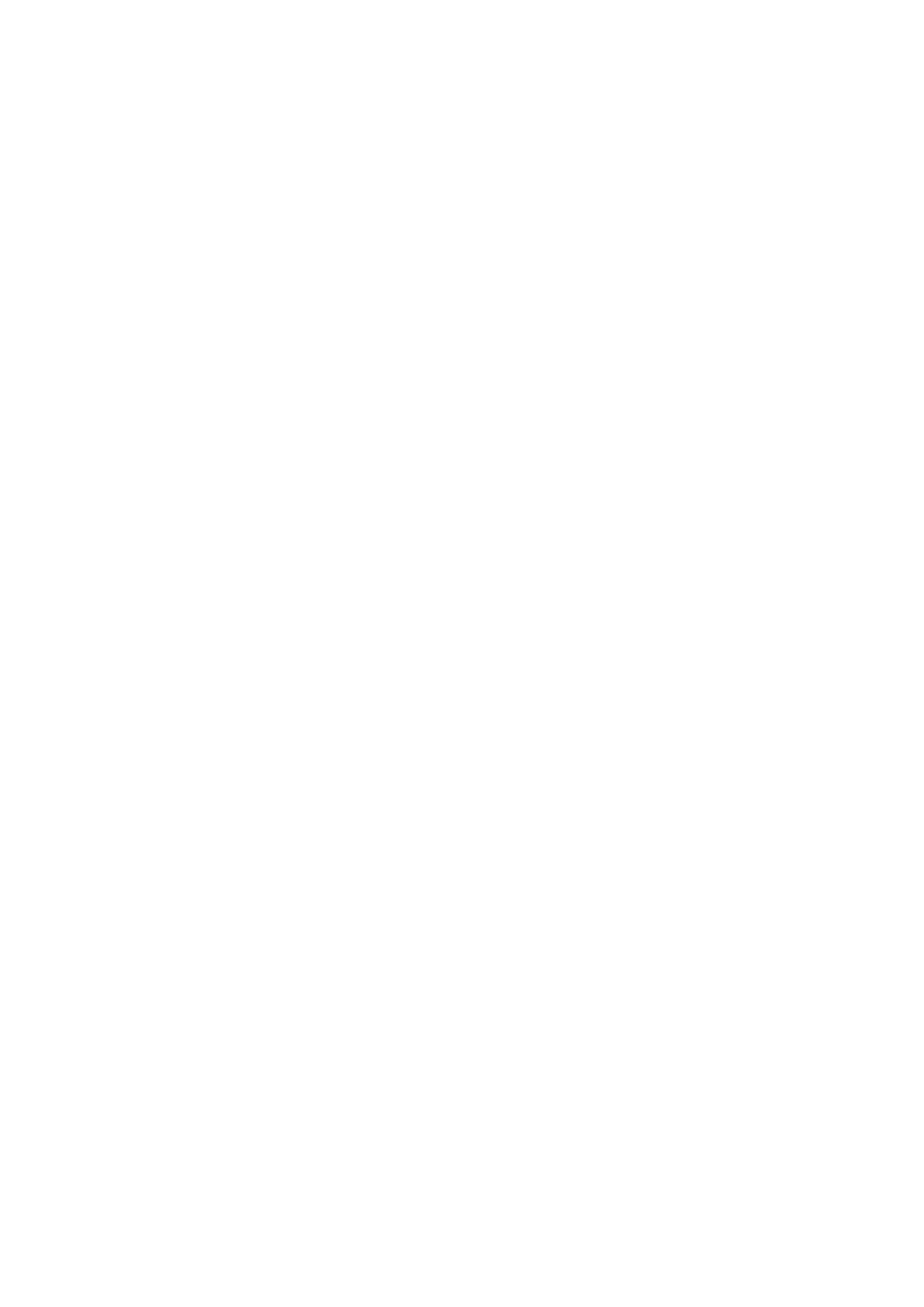## **Part 17 —** *Plumbers Licensing and Plumbing Standards Regulations 2000* **amended**

#### **56. Regulations amended**

This Part amends the *Plumbers Licensing and Plumbing Standards Regulations 2000*.

#### **57. Regulation 3 amended**

In regulation 3(1) delete the definition of *designated period*.

#### **58. Regulation 109A deleted**

Delete regulation 109A.

#### **59. Schedule 1 replaced**

Delete Schedule 1 and insert:

### **Schedule 1 — Fees**

[r. 3, 22, 45A, 45E, 45, 54, 73, 102 and 106]

#### **Division 1 — Authorisation fees**

| Item | Column 1                                                                                                                     | Column 2   |
|------|------------------------------------------------------------------------------------------------------------------------------|------------|
|      | <b>Description of fee</b>                                                                                                    | Fee $(\$)$ |
| 1.   | Application for plumbing contractor's licence (r. 15)                                                                        | 66.50      |
| 2.   | Application for tradesperson's licence or<br>tradesperson's licence (drainage plumbing) (r. 15)                              | 29.50      |
| 3.   | Application for provisional tradesperson's licence or<br>provisional tradesperson's licence (drainage<br>plumbing) $(r. 15)$ | 25.00      |
| 4.   | Application for restricted plumbing permit (r. 15)                                                                           | 25.00      |
| 5.   | Issue of plumbing contractor's licence (r. 17)                                                                               | 680.00     |
| 6.   | Issue of tradesperson's licence or tradesperson's<br>licence (drainage plumbing) (r. 17)                                     | 240.00     |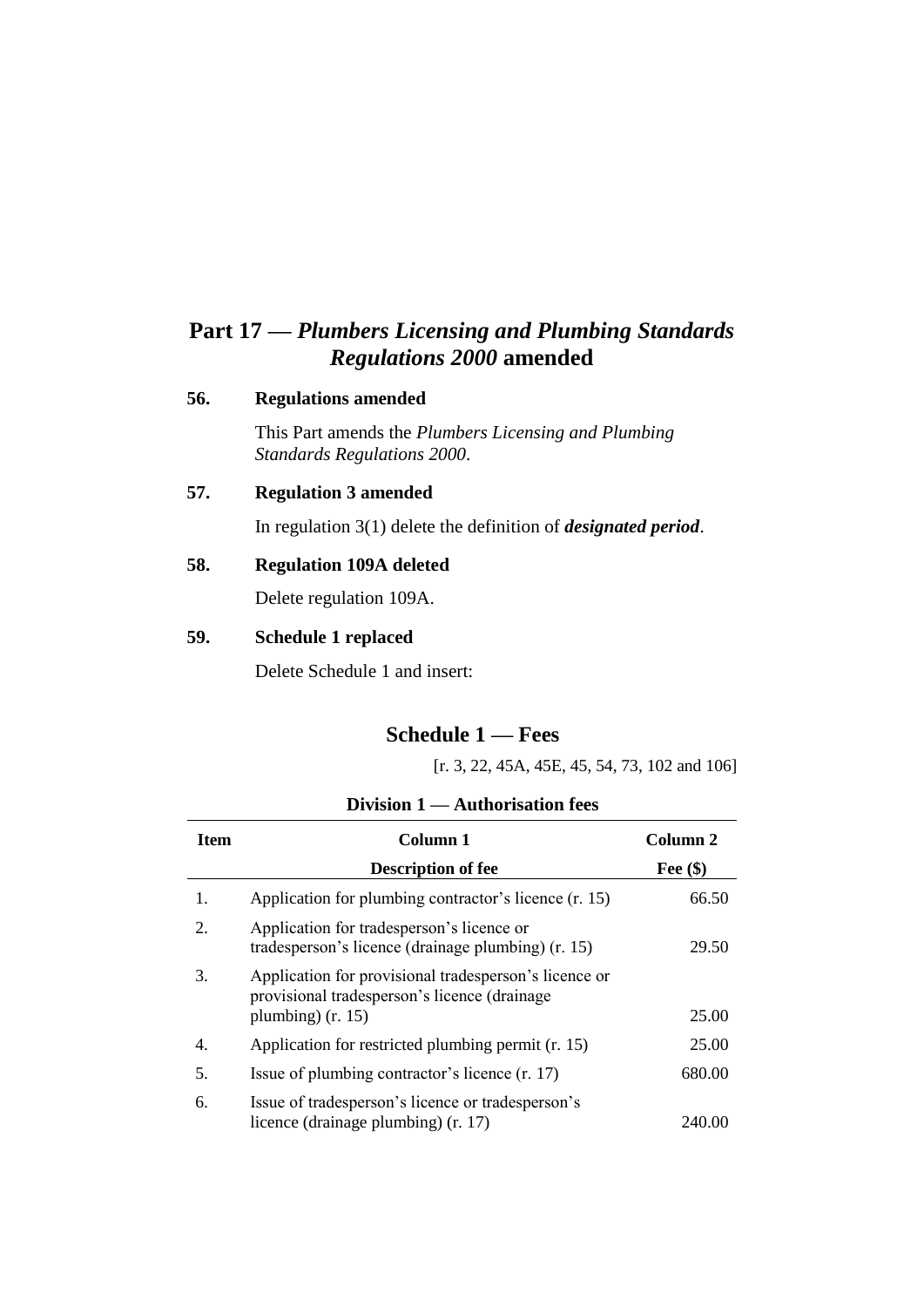| <b>Item</b> | Column 1                                                                                                                 | Column 2   |
|-------------|--------------------------------------------------------------------------------------------------------------------------|------------|
|             | <b>Description of fee</b>                                                                                                | Fee $(\$)$ |
| 7.          | Issue of provisional tradesperson's licence or<br>provisional tradesperson's licence (drainage<br>plumbing) $(r. 17)$    | 75.00      |
| 8.          | Issue of restricted plumbing permit (r. 17)                                                                              | 301.00     |
| 9.          | Renewal of plumbing contractor's licence (r. 19A)                                                                        | 680.00     |
| 10.         | Renewal of tradesperson's licence or tradesperson's<br>licence (drainage plumbing) (r. 19A)                              | 240.00     |
| 11.         | Renewal of provisional tradesperson's licence or<br>provisional tradesperson's licence (drainage<br>plumbing) $(r. 19A)$ | 79.00      |
| 12.         | Renewal of restricted plumbing permit (r. 19A)                                                                           | 309.00     |
| 13.         | Issue of duplicate licence or permit (r. 22)                                                                             | 65.00      |
| 14.         | Copy of register $(r. 102(3))$                                                                                           | 61.80      |
| 15.         | Extract from register $(r. 102(4))$                                                                                      | 61.80      |

### **Division 2 — Compliance fees**

| <b>Item</b> | Column 1                                                                                                                                                                    | Column 2                              |  |
|-------------|-----------------------------------------------------------------------------------------------------------------------------------------------------------------------------|---------------------------------------|--|
|             | <b>Description of fee</b>                                                                                                                                                   | Fee $(\$)$                            |  |
| 1.          | Combined notice of intention and certificate of<br>compliance $(r. 41(1)$ and $42(1))$ —<br>1 notice/certificate                                                            | 22.50                                 |  |
| 2.          | Combined notice of intention and certificate of<br>compliance $(r. 41(1)$ and $42(1))$ — booklet of 2 or<br>more notices/certificates                                       | $22.50$ per<br>notice/<br>certificate |  |
| 3.          | Combined notice of intention and certificate of<br>compliance to carry out work that includes<br>performance solution (r. $45A(1)$ and $45B(1)$ ) —<br>1 notice/certificate | 23.45                                 |  |
| 4.          | Lodgment fee for notice of intention to carry out<br>work that includes performance solution $(r. 45A(3))$                                                                  | 795.60                                |  |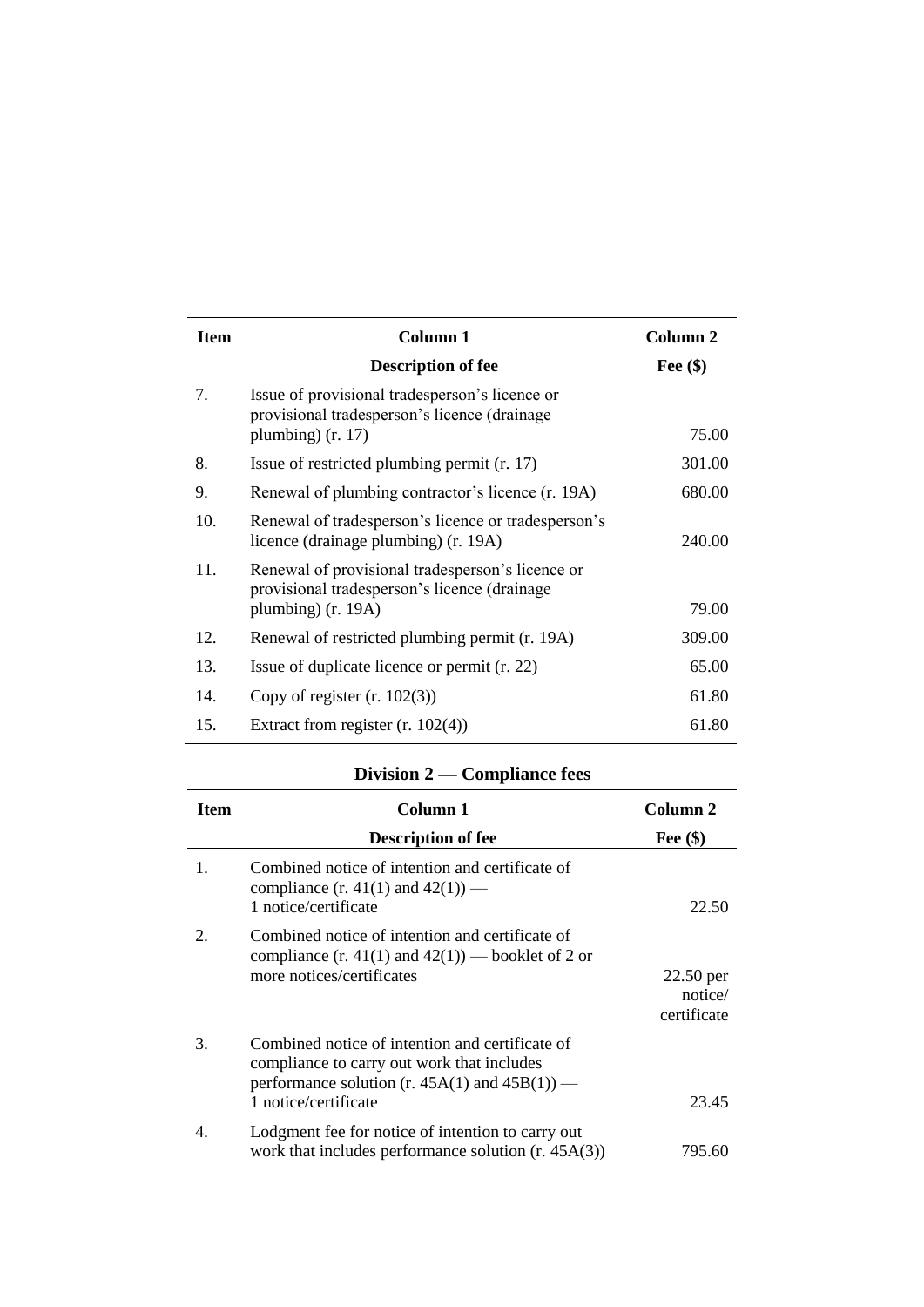| <b>Item</b> | Column 1                                                                                               | Column <sub>2</sub>                                        |
|-------------|--------------------------------------------------------------------------------------------------------|------------------------------------------------------------|
|             | <b>Description of fee</b>                                                                              | Fee $(\$)$                                                 |
| 5.          | Copy of a drainage plumbing diagram (r. 45E)                                                           | 11.00                                                      |
| 6.          | New installation fee for plumbing work involving 9<br>or less fixtures (r. 45)                         | 69.25                                                      |
| 7.          | New installation fee for plumbing work involving<br>more than 9 fixtures $(r. 45)$                     | $69.25$ plus<br>$11.40$ for<br>each fixture<br>more than 9 |
| 8.          | Application for declaration for non-application or<br>modification of plumbing standards (r. 54)       | 795.60                                                     |
| 9.          | Re-inspection fee per hour or part-hour (r. 73)                                                        | 130.00                                                     |
| 10.         | Multi-entry certificate of compliance $(r. 111(3))$ —<br>1 multi-entry certificate                     | 17.00                                                      |
| 11.         | Multi-entry certificate of compliance $(r. 111(3))$ —<br>booklet of 2 or more multi-entry certificates | 16.80 per<br>certificate                                   |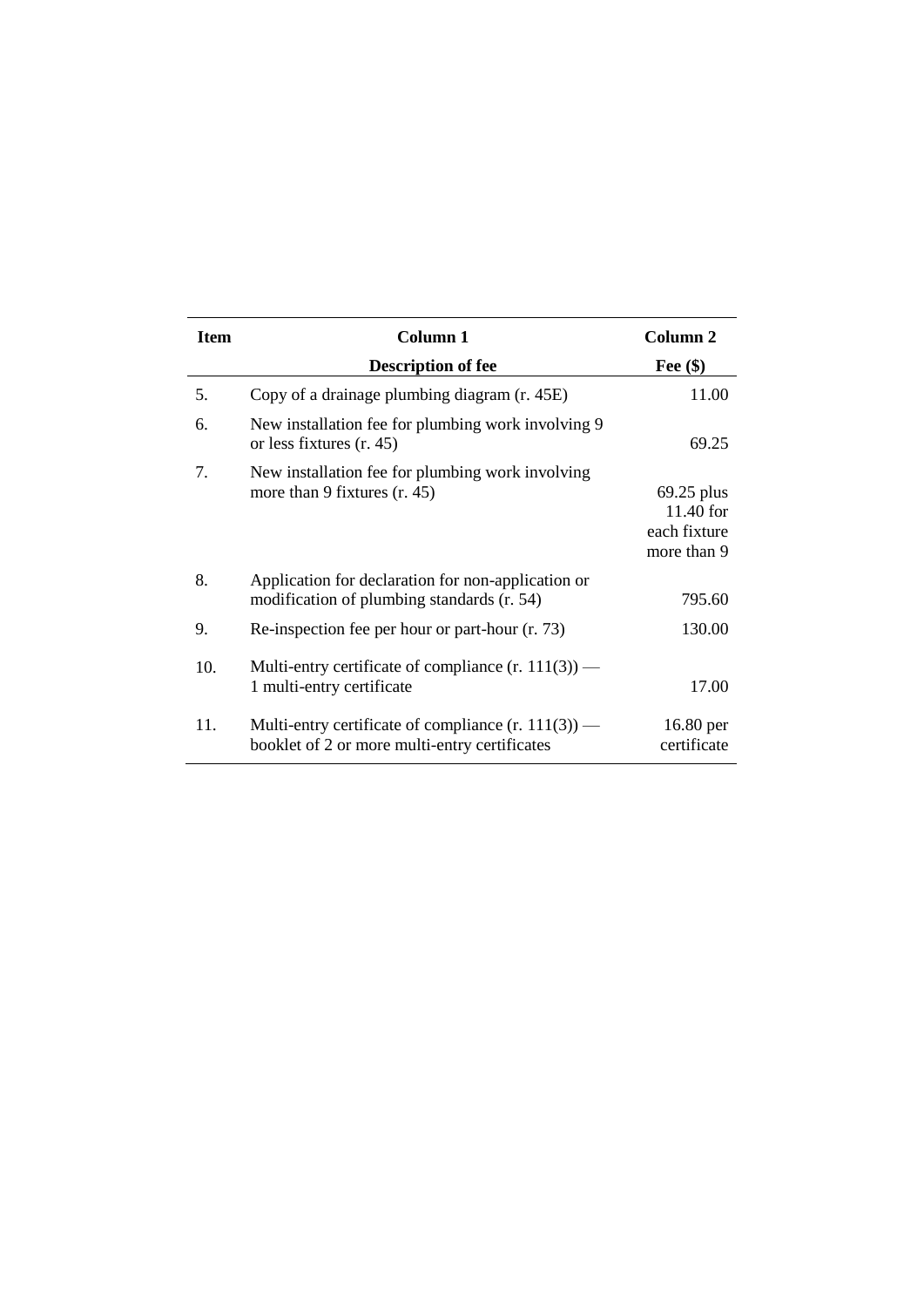## **Part 18 —** *Real Estate and Business Agents (General) Regulations 1979* **amended**

#### **60. Regulations amended**

This Part amends the *Real Estate and Business Agents (General) Regulations 1979*.

#### **61. Regulation 2 amended**

In regulation 2(1) delete the definition of *designated period*.

#### **62. Regulation 4AAA deleted**

Delete regulation 4AAA.

#### **63. Schedule 1 replaced**

Delete Schedule 1 and insert:

## **Schedule 1 — Fees**

|             |                                                                                                         | [r. 4 and $4A$ ] |
|-------------|---------------------------------------------------------------------------------------------------------|------------------|
| <b>Item</b> | Column 1                                                                                                | Column 2         |
|             | <b>Description of fee</b>                                                                               | Fee $(\$)$       |
| 1.          | Application for licence                                                                                 | 85.00            |
| 2.          | Grant of licence to individual                                                                          | 903.00           |
| 3.          | Grant of licence to firm                                                                                | 1 180.00         |
| 4.          | Grant of licence to body corporate                                                                      | 1 180.00         |
| 5.          | Renewal of triennial certificate                                                                        | 747.00           |
| 6.          | Grant of certificate of registration                                                                    | 229.00           |
| 7.          | Renewal of certificate of registration                                                                  | 189.00           |
| 8.          | Inspection of a register                                                                                | 11.80            |
| 9.          | Issue of duplicate licence, duplicate certificate of<br>registration or duplicate triennial certificate | 29.50            |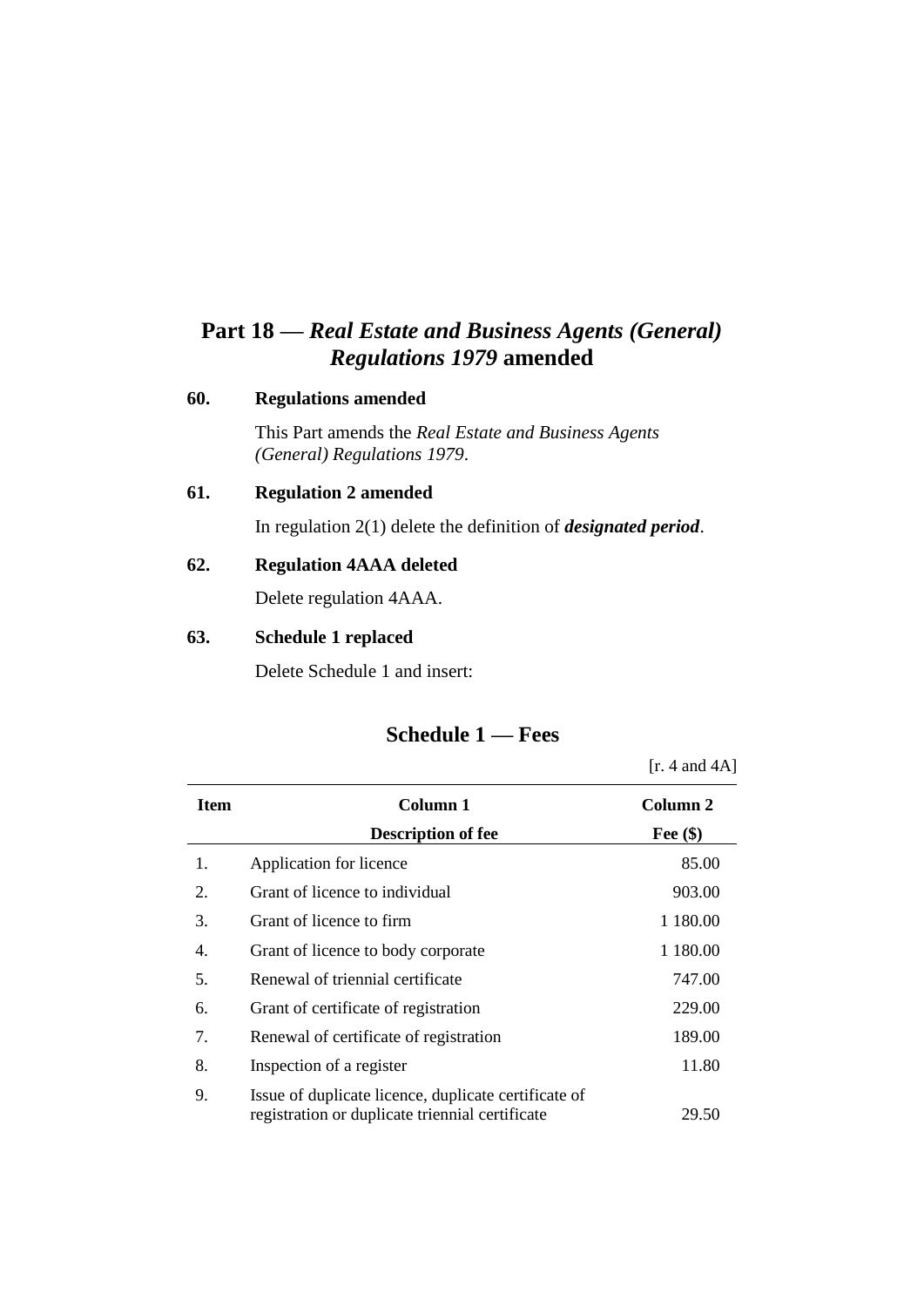| <b>Item</b> | Column 1                                                                            | Column <sub>2</sub> |
|-------------|-------------------------------------------------------------------------------------|---------------------|
|             | <b>Description of fee</b>                                                           | Fee $(\$)$          |
| 10.         | Copy (certified or uncertified) or an extract of an<br>individual registration $-$  |                     |
|             | first page<br>(a)                                                                   | 12.20               |
|             | each subsequent page<br>(b)                                                         | 2.30                |
| 11.         | Copy (certified or uncertified) or an extract of all<br>registrations in a register | 121.00              |
| 12.         | Fee for the purposes of section $30(2a)$ of the Act (the<br>holding fee)            | 271 OC              |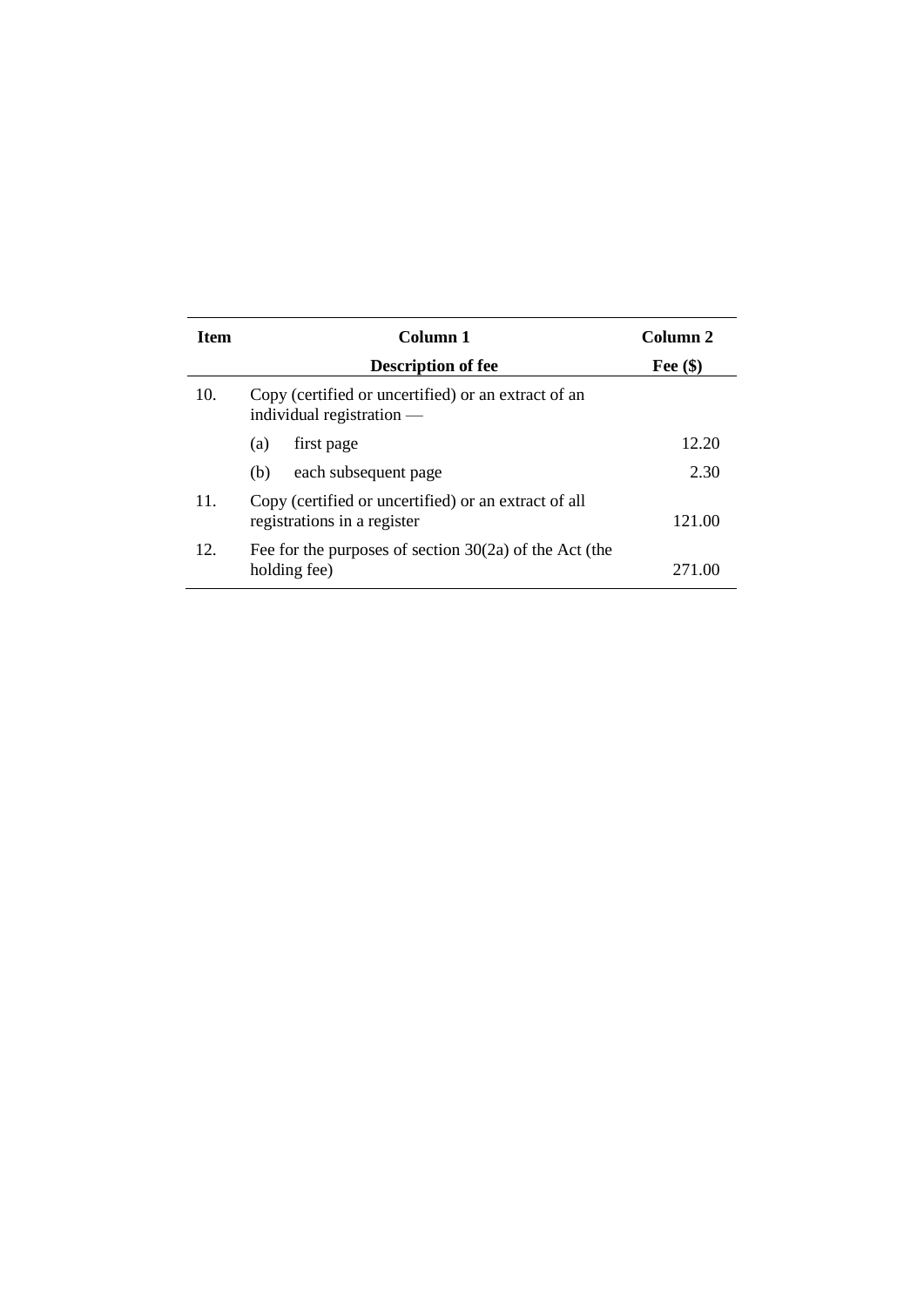## **Part 19 —** *Retirement Villages Regulations 1992* **amended**

### **64. Regulations amended**

This Part amends the *Retirement Villages Regulations 1992*.

### **65. Regulation 12 amended**

In regulation 12(1) delete "\$151.00." and insert:

\$159.00.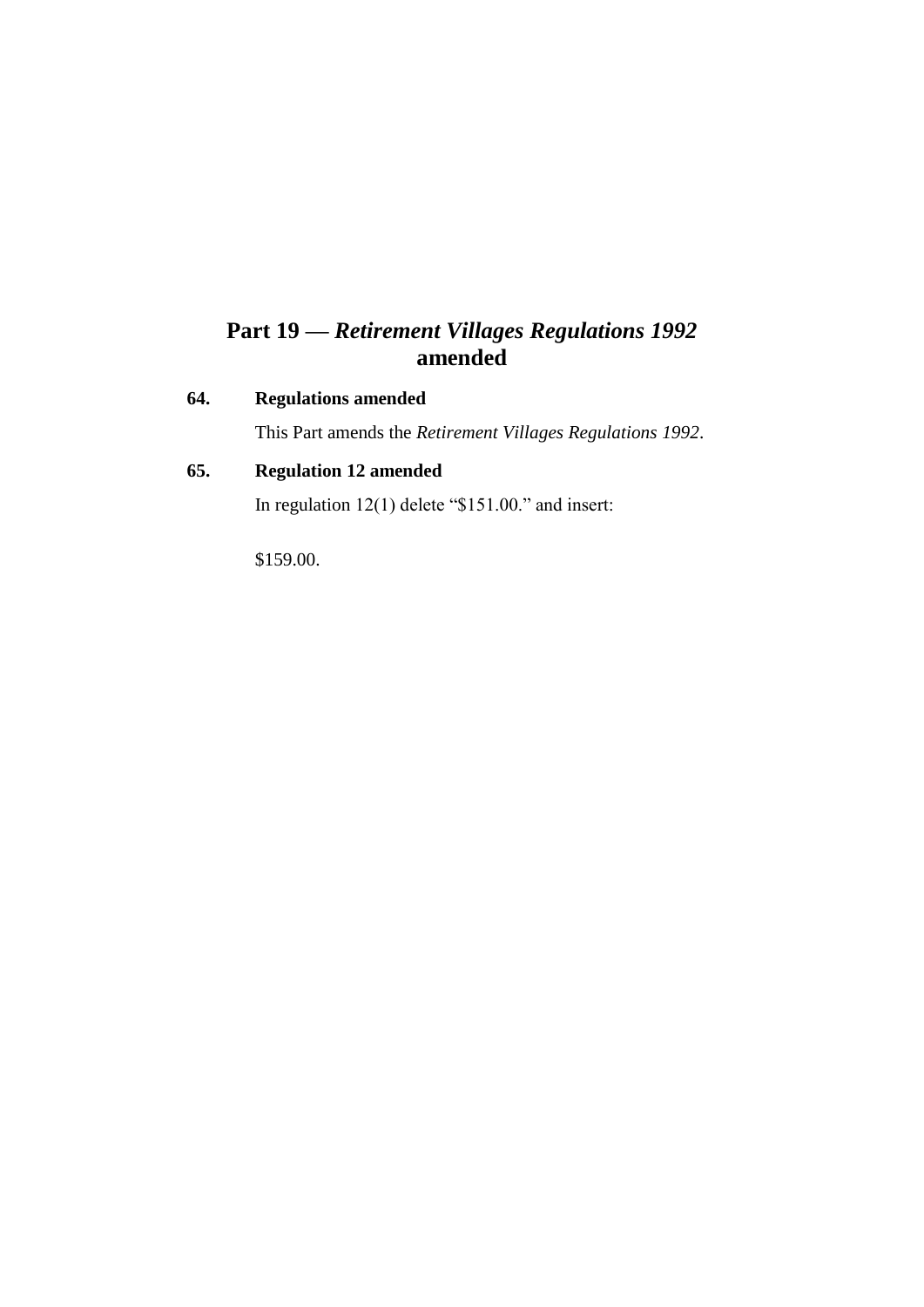## **Part 20 —** *Settlement Agents Regulations 1982* **amended**

#### **66. Regulations amended**

This Part amends the *Settlement Agents Regulations 1982*.

#### **67. Regulation 2 amended**

In regulation 2 delete the definition of *designated period*.

#### **68. Regulation 4AA deleted**

Delete regulation 4AA.

#### **69. Schedule 1 replaced**

Delete Schedule 1 and insert:

### **Schedule 1 — Fees**

[r. 4 and 4A] **Item Column 1 Description of fee Column 2 Fee (\$)** 1. Grant of licence (including a triennial certificate) to a natural person 903.00 2. Grant of licence (including a triennial certificate) to a firm 1 180.00 3. Grant of licence (including a triennial certificate) to a body corporate 1 180.00 4. Renewal of triennial certificate 747.00 5. Inspection of register 11.80 6. Issue of duplicate licence or duplicate triennial certificate 29.50 7. Certificate as to an individual registration — (a) first page  $12.20$